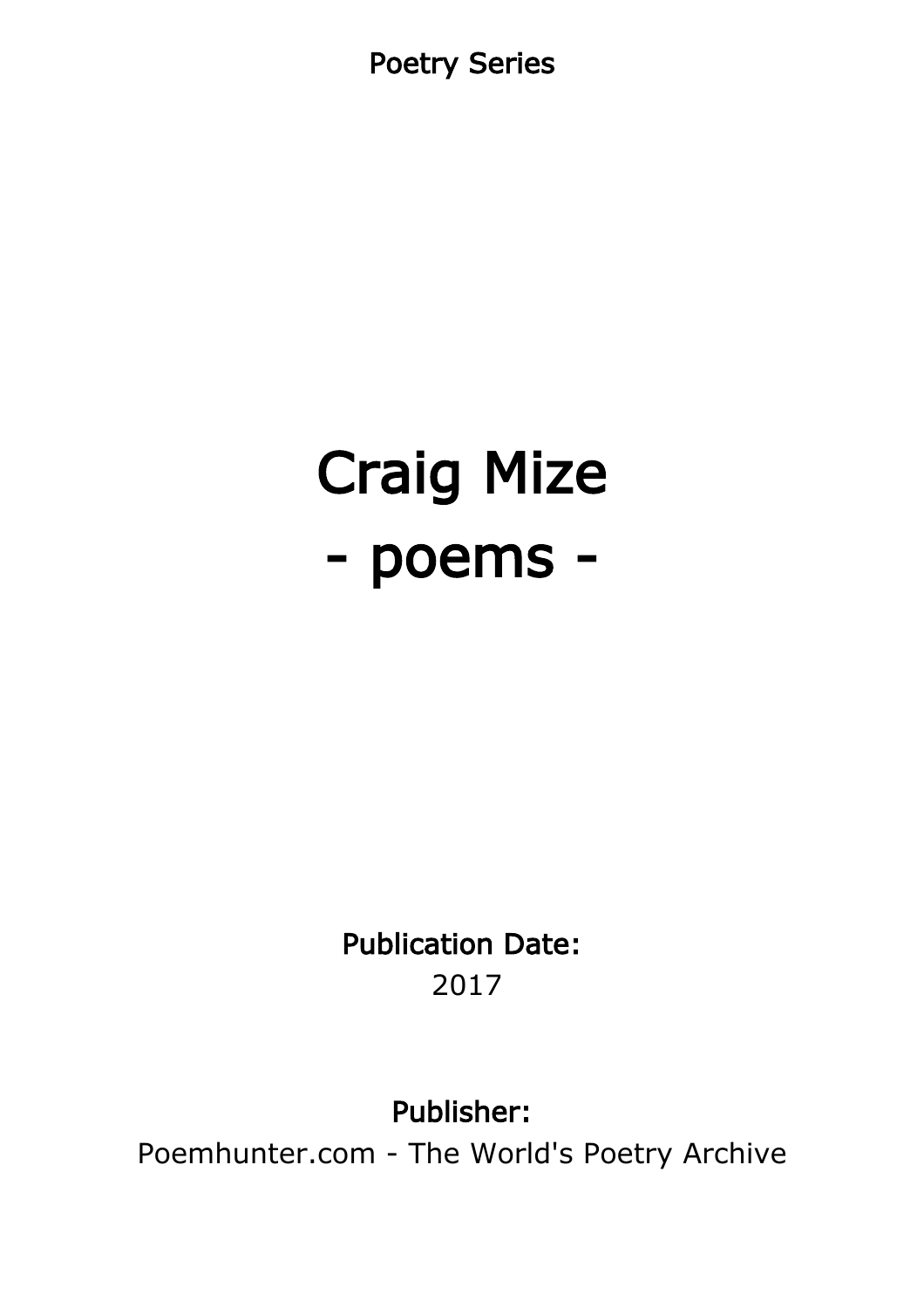# Craig Mize(06/17/1980)

I have been writing poems for about 16 years now and have writing over 400 poems. I like to write poems about life but at the same time I like to write bout love, death, and everything to anything else. I love poets like Emily Dickerson, Edgar Allen Poe, Robert Frost, Langston Hughes and William Shakespear. I was born in Gainesville Ga back in 1980 at Notheast Georgia Medical Center. My parents Virginia Slaughter and Bradley Mize shaped my creative side along with my sisters and brothers. I currently speak to kids and young teens about dangers of gangs and drugs and a lot of my poems is about those things. Thank you for stopping by and I hope that you enjoyed my writings.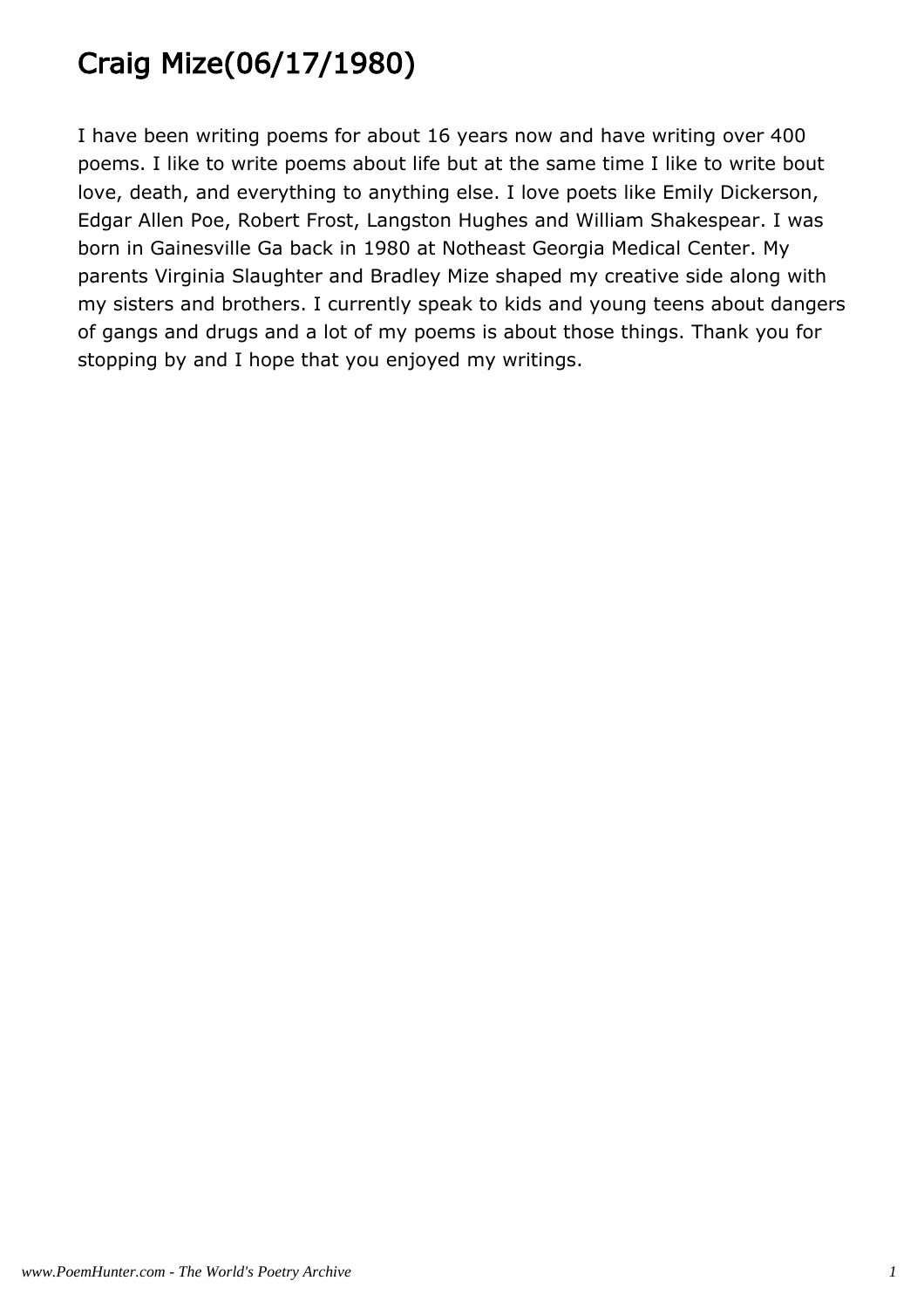# A Crying Plea [a Child's Story]

I'm ten years old with a story to tell About my life, its been a living hell. My mother is in the streets being a prostitute Selling her soul, not knowing it's her family she's bout to lose. My father, who knows he is either in jail or dead I don't really know I'm just going off what my mother once said. All I really know is that he is gone During a point of my life that I needed him home. Times are hard when you're living on the streets When it's cold outside and you don't have anything to eat, You don't even have a descent pair of shoes to put on your feet. For one year now I have been on my own Trying to make a dollar of my own selling these stones Running around with these thugs and selling drugs. But what I really want is someone to show me some real love. This is my story and this is my plea I'm praying to God that someone finally hears me I will love you forever if you make me a part of your family And take a little boy like me off of these cold streets.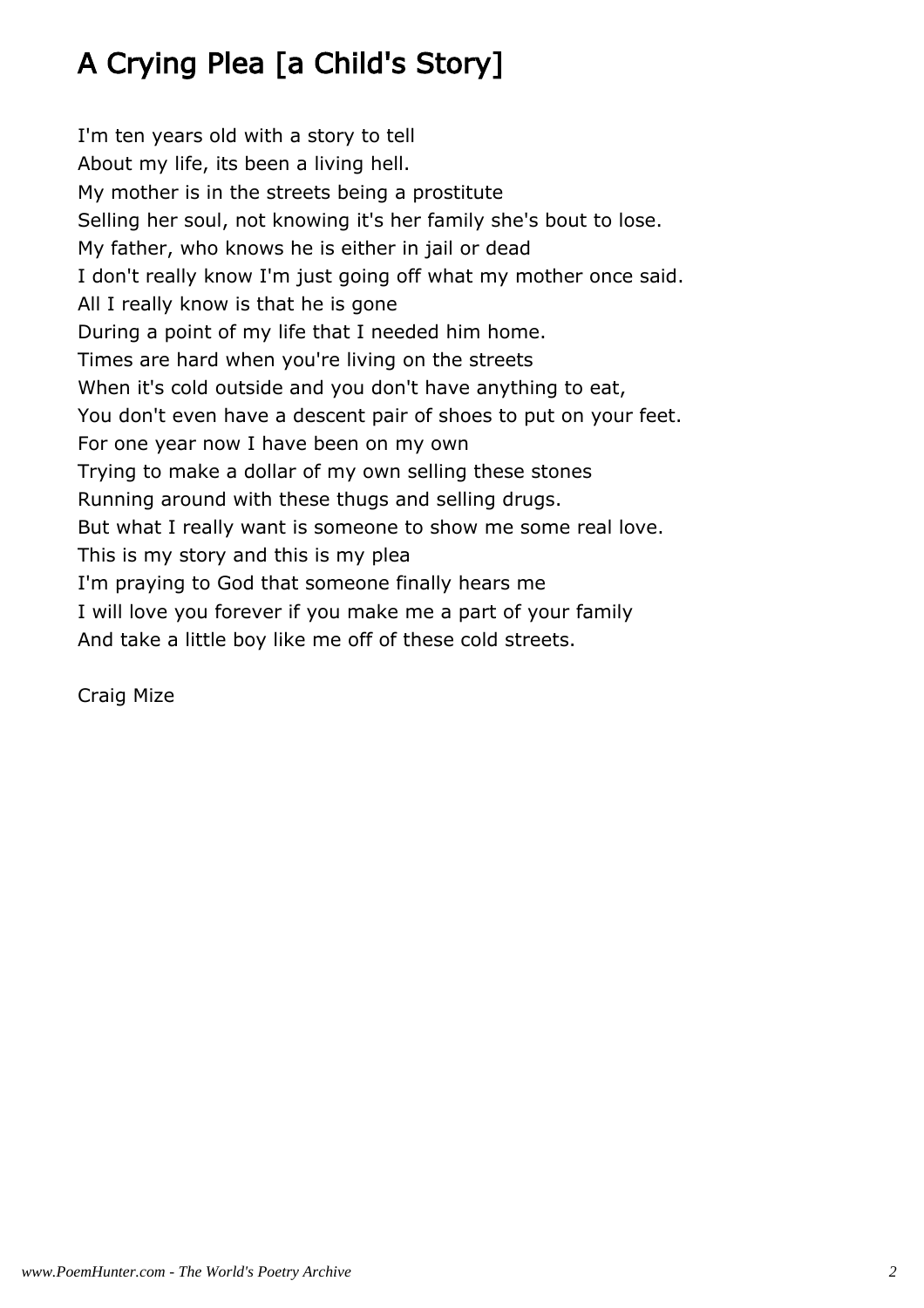## A Fairytale

As the day passes by and the night draws near, I can not help but to reflect on what use to be.I love you nots, passionate hugs, followed by seductive kisses. Bundled up together while listening to the crackling of the fireplace. Being next to you, there were no better place.

But time has a way of changing things and your true emotions began to appear. Our fairytale romances began to disappear. The love you nots began to become I love you NOT, those passionate hugs and seductive kisses began to stop.

A love story that was once so beautifully written, has now become a nightmare. Oh where did things go wrong I often ask myself. How I deeply miss glazing in them beautiful eyes and running my hands through her hair. But them days are now gone. Gone far far away. But still I sit back and remimence as the day passes by and the night draws near.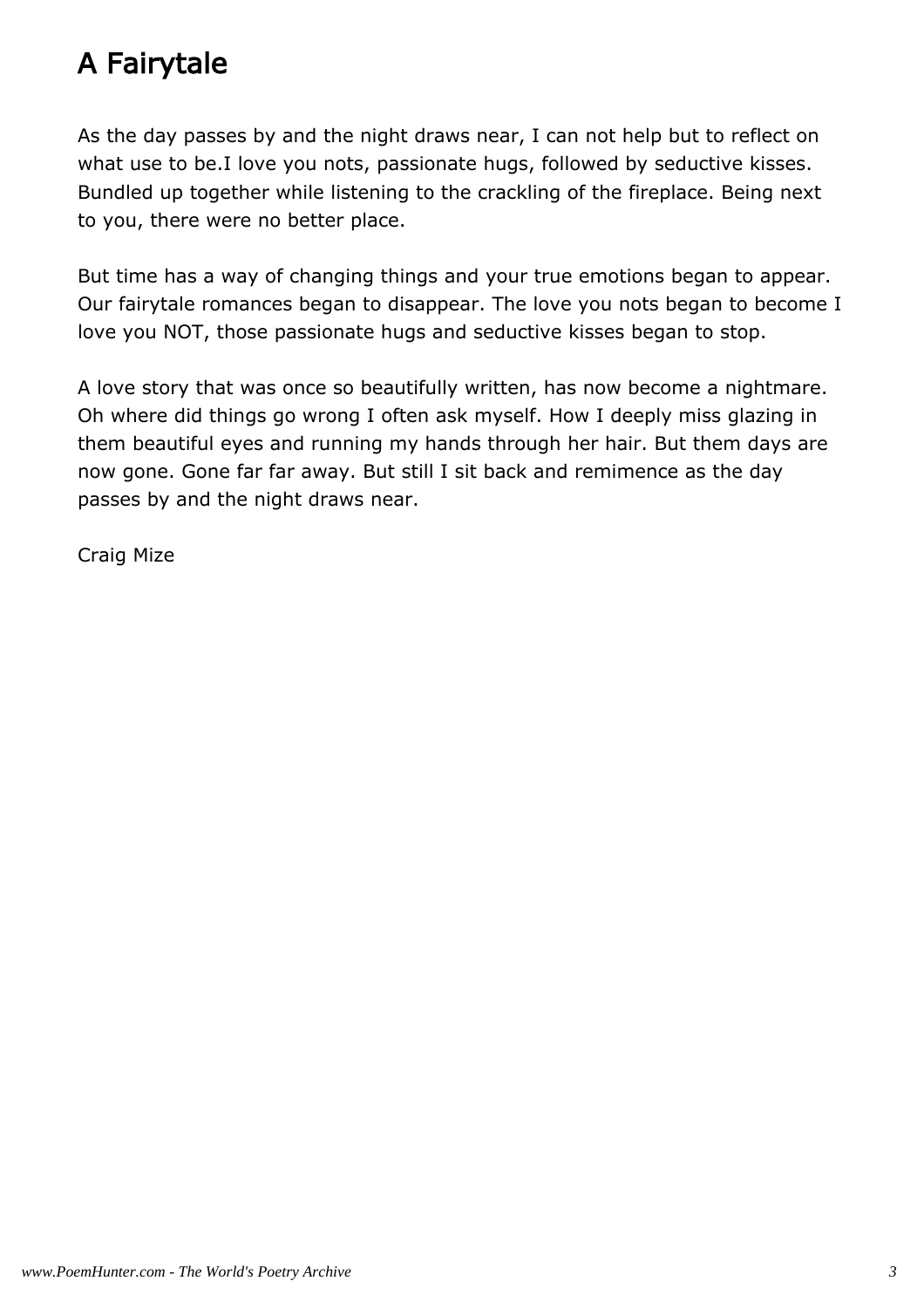## A Friend Indeed

I was lost trying to figure out which direction to go I was in a confused state of mind when you came to my side You didnt say much, but instead you just sat and listened On and on I went about my situations and my problems Not once did you refuse me the service of your ear Not once did you deny me a shoulder to lean on. After I was done you looked at me and you spoke 'In life you are going to have your ups and your downs You are going to go to the bottom of the roughest valleys And you are going to reach the peak of the mountain tops.' 'Understand that we have to fall sometimes to appreciate our goals Let your failure be your drive and let you success be you testimony Learn how to weather the storms of life and not get thrown off track. Educate yourself to love with all of your heart. Dedicate yourself to be a one woman man Be the man that the woman of your life would be proud of Be the father that your dad never was And make sure that you raise yours to be a better you.' Don't ever forget where you came from and where you are at now in life And most important keep your faith in our Lord Jesus Christ.' I want to thank you my beautiful mama for the advise and inspiration You are truely a friend indeed and I will always love you.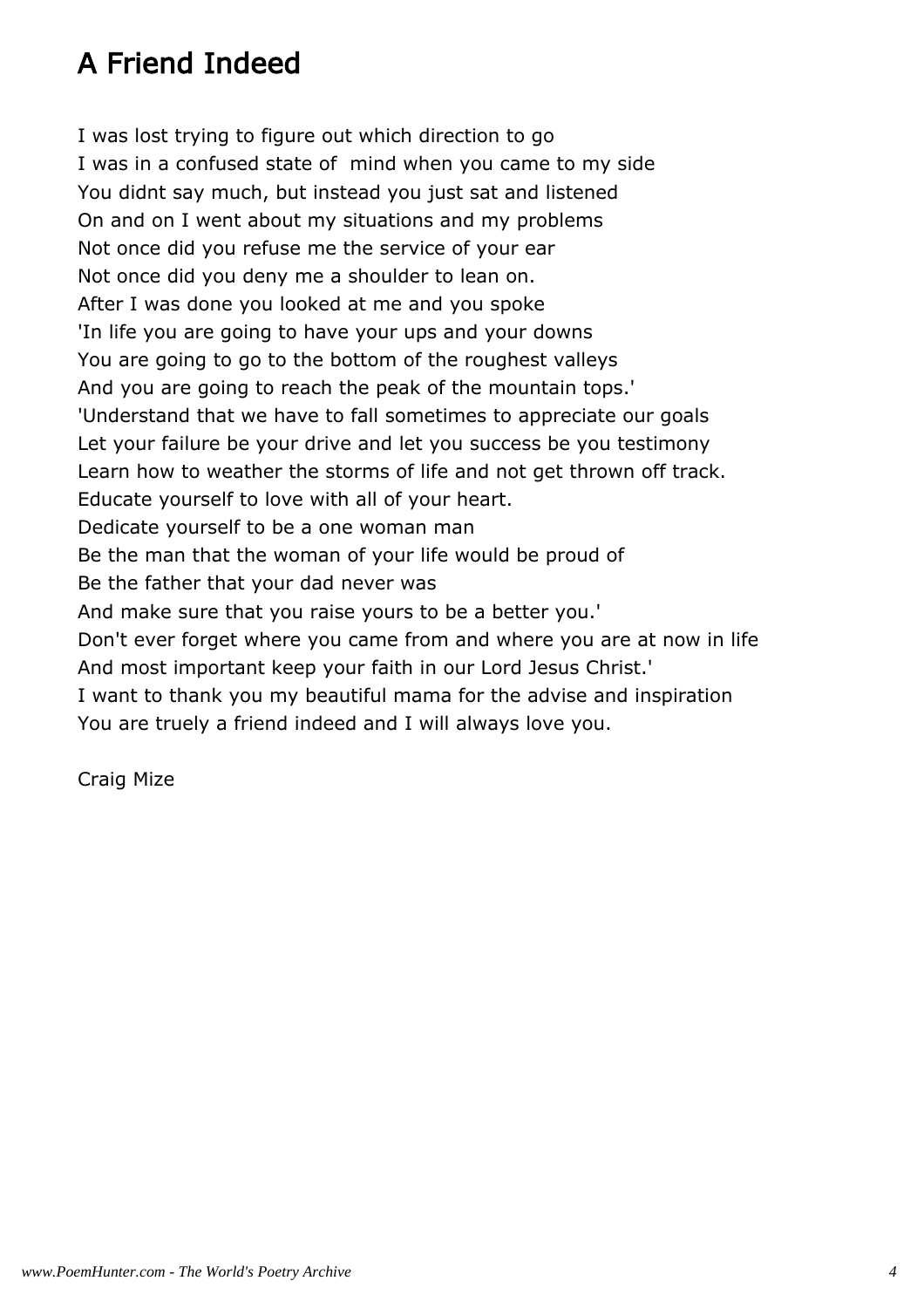## A Mournful Cry

Last night I cried a thousand tears, Today I'm sure I'll cry a thousand more, And tomorrow won't be any different. I can't help but to think of you, As your image invades my thoughts. And again the tears begin to fall.

I believe that death is the easy part of life; It's the living part that is hard, And living without you is the hardest. Everyday my mind gets bombarded With thoughts of why it was you. I wish that it was me. Then again, I would hate for you to feel this pain.

Last night I cried a thousand tears, Today I'm sure I'll cry a thousand more; And tomorrow won't be any different. Sitting here wishing that I had just one, Just one more day here with you. But instead I'm sitting here crying, Crying these mournful tears.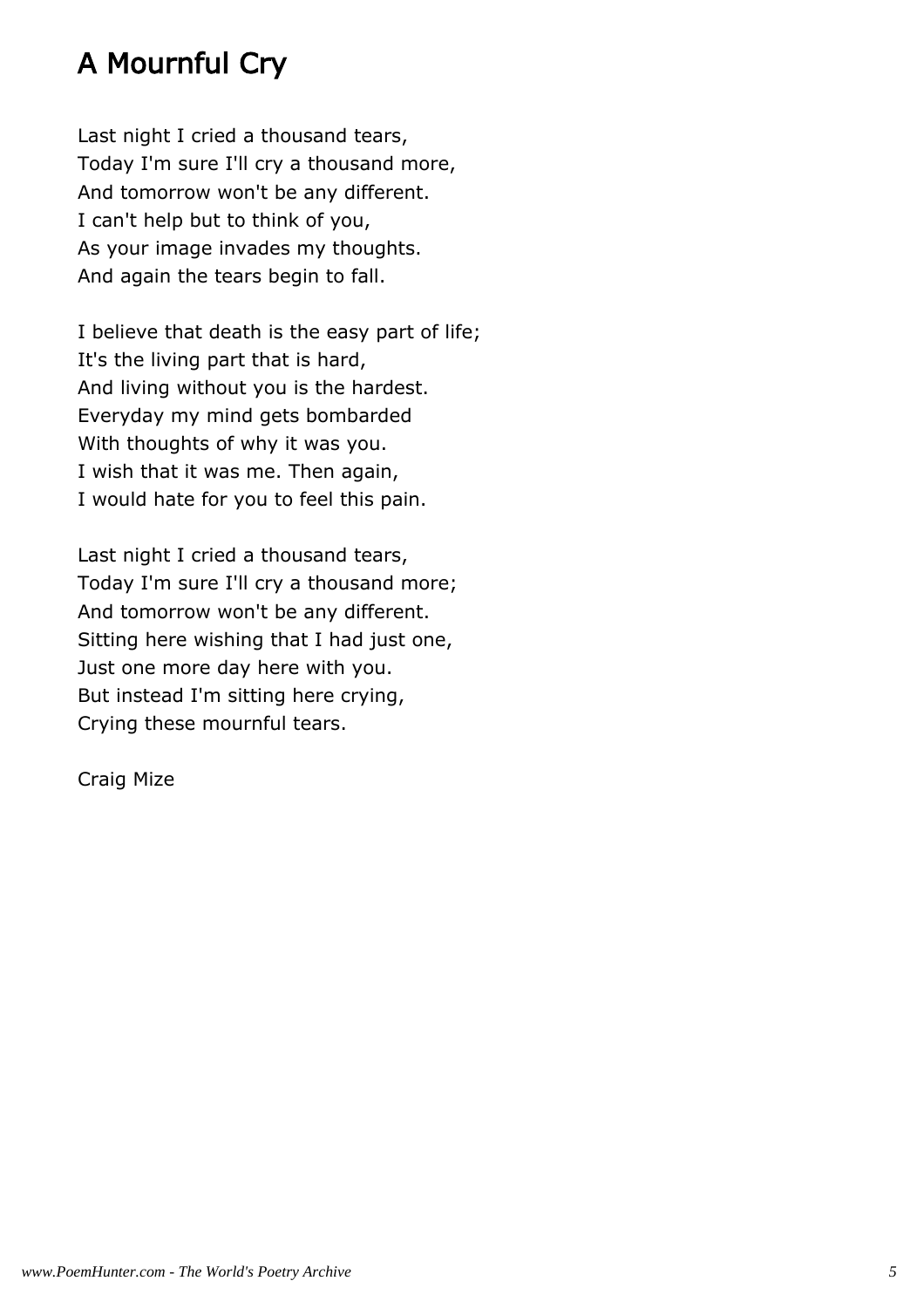## A Place In My Heart

My love will you please come with me To this place only found in my heart I want you to come into my world Look into my eyes and feel my soul. I want you to close to my heart Snuggled in my arms as I hold you tightly You are my love and I'll always love you with all of my might I have asked you to come to a place like paradise. It's only found in the bottom of my heart In the pit of my soul and I'll have a place for you there For the rest of my natural life. I want you to my sweet darling that I will forever love you.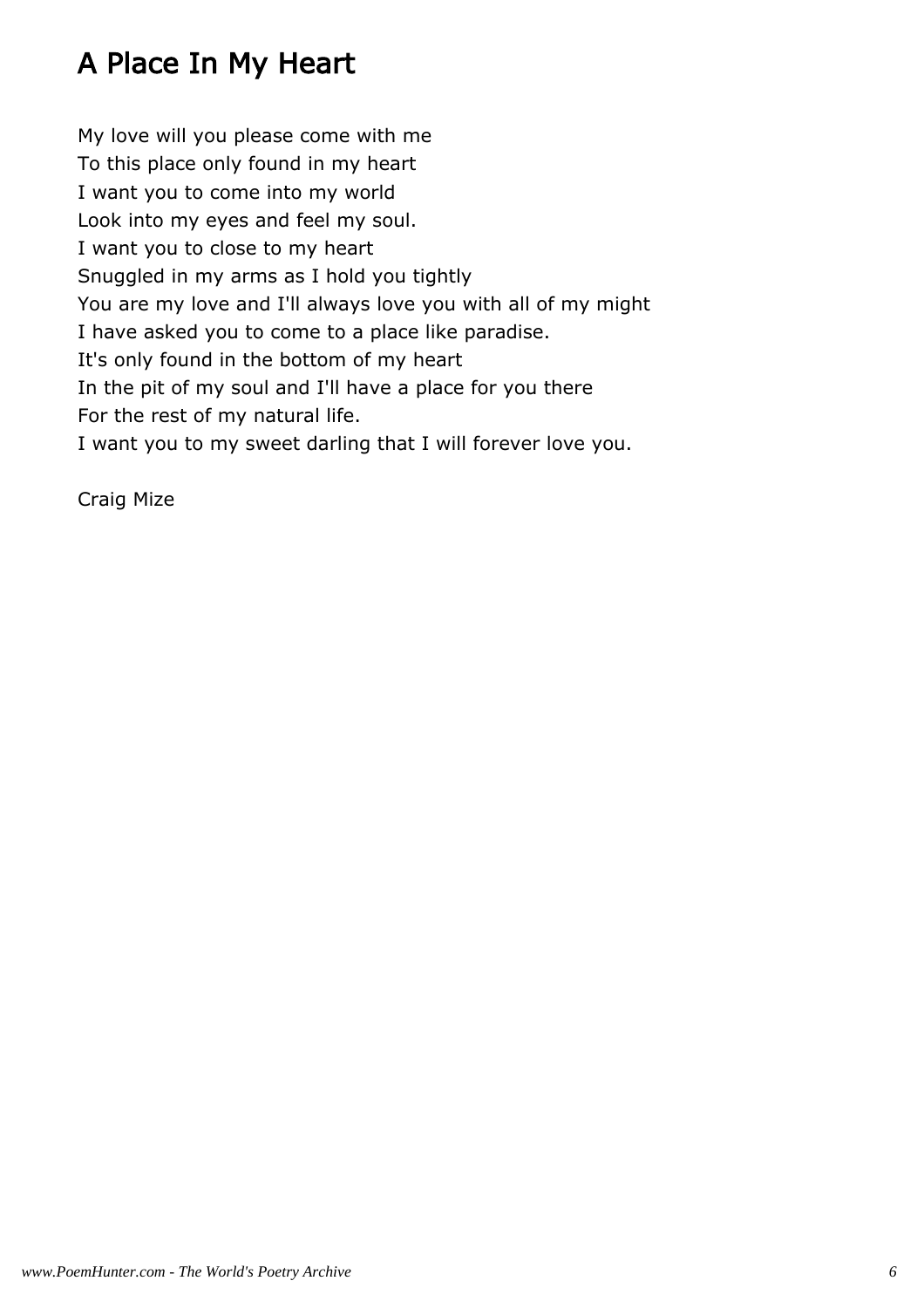#### A Place To Be

To awaken in a field of flowers Filled with roses, daisies, and tulips A brilliant arrangement of colours Reds, yellows, violets and blues. You lie still in a state of awe, For you are now living a dreamers dream. Your mind is so for from reality, And there is no need to return. Peace is with you now, You can feel it in your soul. The world worries is now an illusion, Cast away by the Prince of Peace. Thunderstorms and pain are no more Distant memories not worth remembering You are now where you are destined to be Home in paradise, oh where a place to be.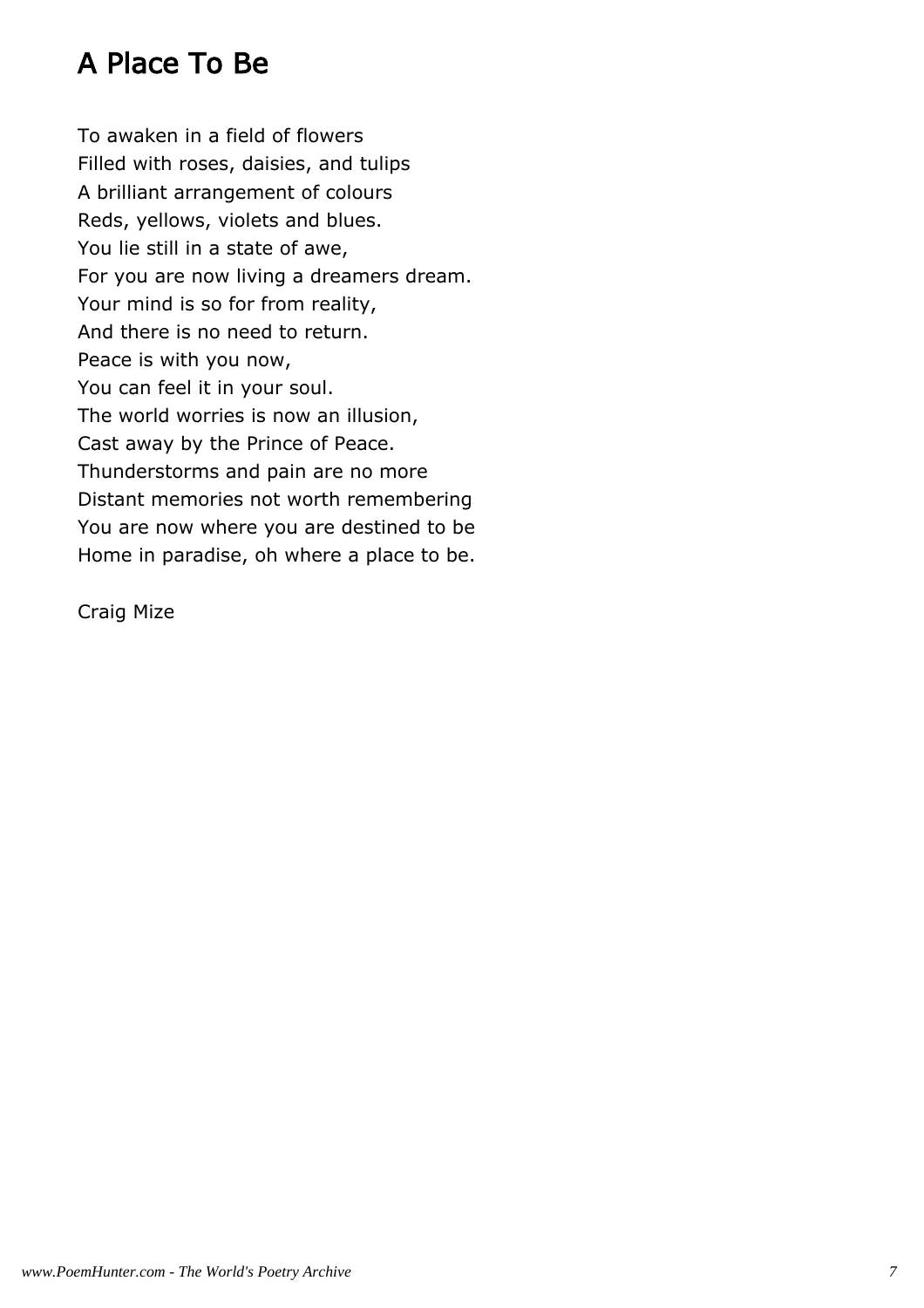## A Soundless Cry

He sits queitly with a lost of words. But the feel of hurt and anger that he has inside, Can be seen clealy when looking in his eyes. Tonight he promises that its going to end, one way or another Tonight this chapter of his life was going to come to a close. Sadly it has come to this; the decision has been made. He gets up slowly as if the calm before the storm has arrived, Tears are steadily falling from his eyes, forming a river down his cheeks. As he lift up the revolver, all the hurt and pain reappear again. A slideshow of bad memories, fifeteen years of living hell. The molestion, the beatings, the death of his innocence. He did it, she accepted it, they were both to blame. Flashbacks of him asking his mother for help, And the feeling of loniness as she just turns and walk away. To feel weak, alone, vulnerable, the victim, and the problem, Everytime his father kissed him, touched him, raped him. But he swore the victim he'll be no more. Tonight somehow he was going to regain his innocence, He pulled the trigger, the gun hits the floor. His body lays limp next to their bed, their own son. Just fifeteen years old with no where to go, No one to hear his cry, no one to offer him any hope. He is lying dead by the foot of their bed and on their dresser Lies a note with just a few words 'See my pain, feel my hurt, hear my cry'.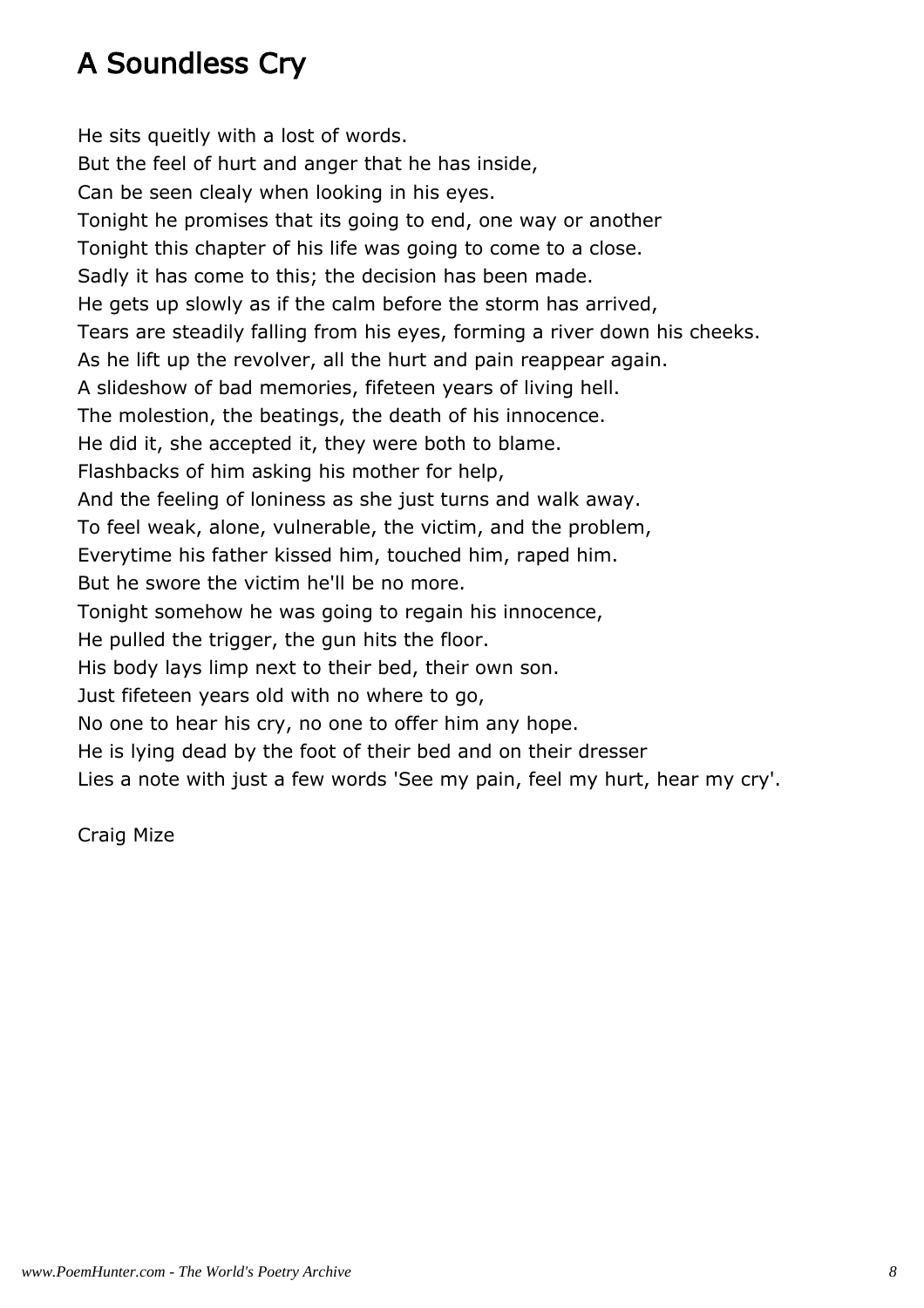#### Bittersweet Memories

As the anger builds inside of me I can't help but to smile a bittersweet smile. All of these years of abuse was finally about to stop. The consent fighting, arguing, name calling, and beating For once it was all about to come to a end. I hated not living up to everyone expections I hated being the only one known as a loser. The way that my own mother looked at me, The feeling that I feel knowing that my dad gave up on me. I wasn't the child that they wanted, I was a screw up. Simply, I was a mistake that they were stuck with Addicted to cocaine and alcohol. I'm a liar and a cheat, Stealing from my own parents to feed my addictions. Selling myself in the streets so I can buy some more, I was a mistake that my love ones was stuck with. But after tonight I'll be a mistake nevermore As I bow my head and say my final prayers to the Lord 'Father please forgive me for I have sinned, I have did wrong all of my life, I have abused drugs Worshipped alcohol, stole from others & sold my body for profit. You say that if we repent that all of our sins would be forgiven Lord I hope and pray that you can forgive me now.' As I put the gun to my head a tear falls from my eye, My heart is now racing as I pull the trigger! !!!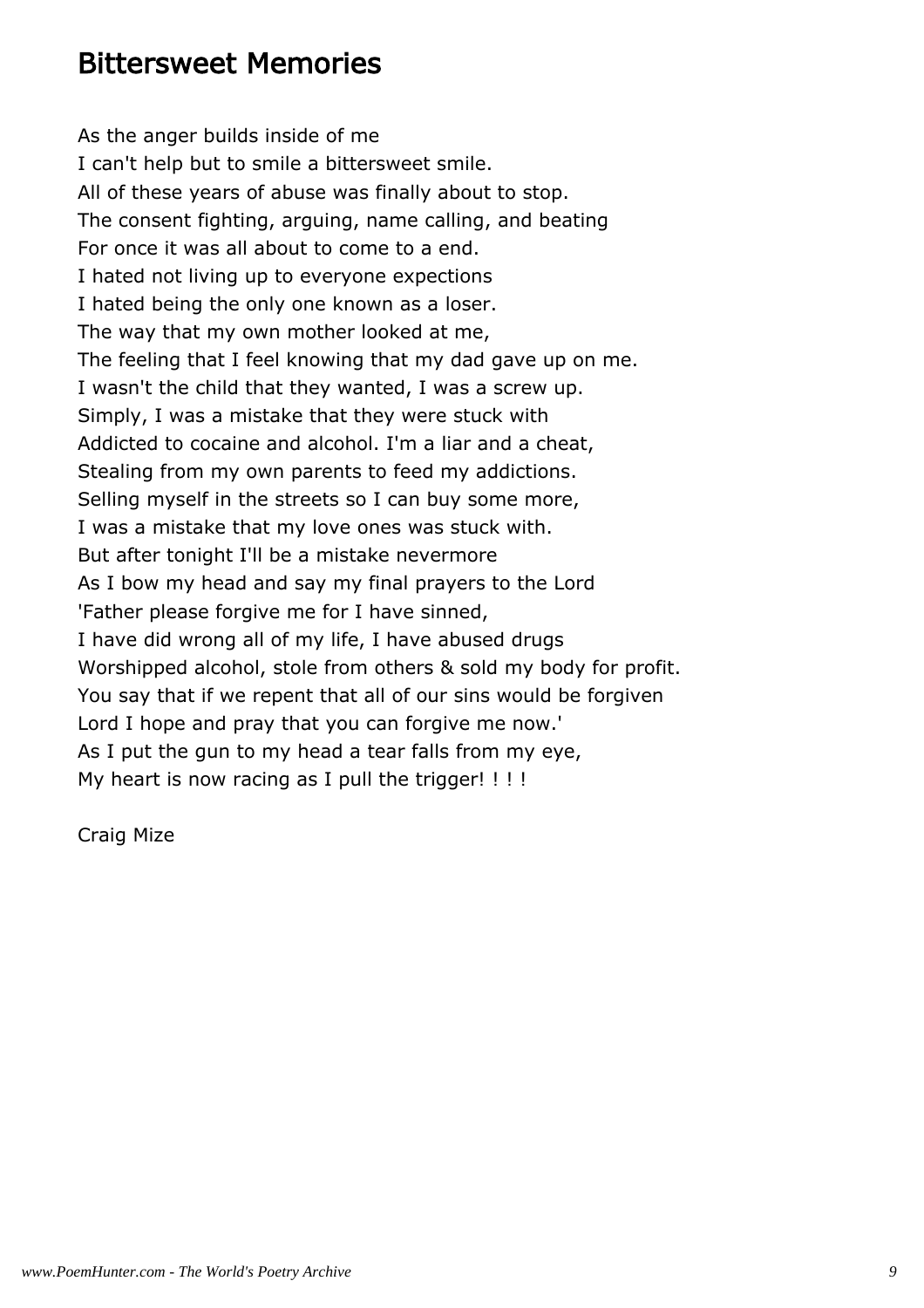#### Blessed Loved

I am dazed and confused not knowing what is happing to me. You got me trapped in your web, hypotized by your mind, body, and soul. A bond so true that I never want to be set free from. But still my days remain bitter sweet with constant reminders that you are not here beside me. But I still fill my heart up with the hope that one day we will truely be together. To mend two broken hearts with undeniable love that has to be heaven sent. I give you all of me with no regrets as I lay my head down to sleep. My thoughts are overwhelmed with joy knowing that I am in love with you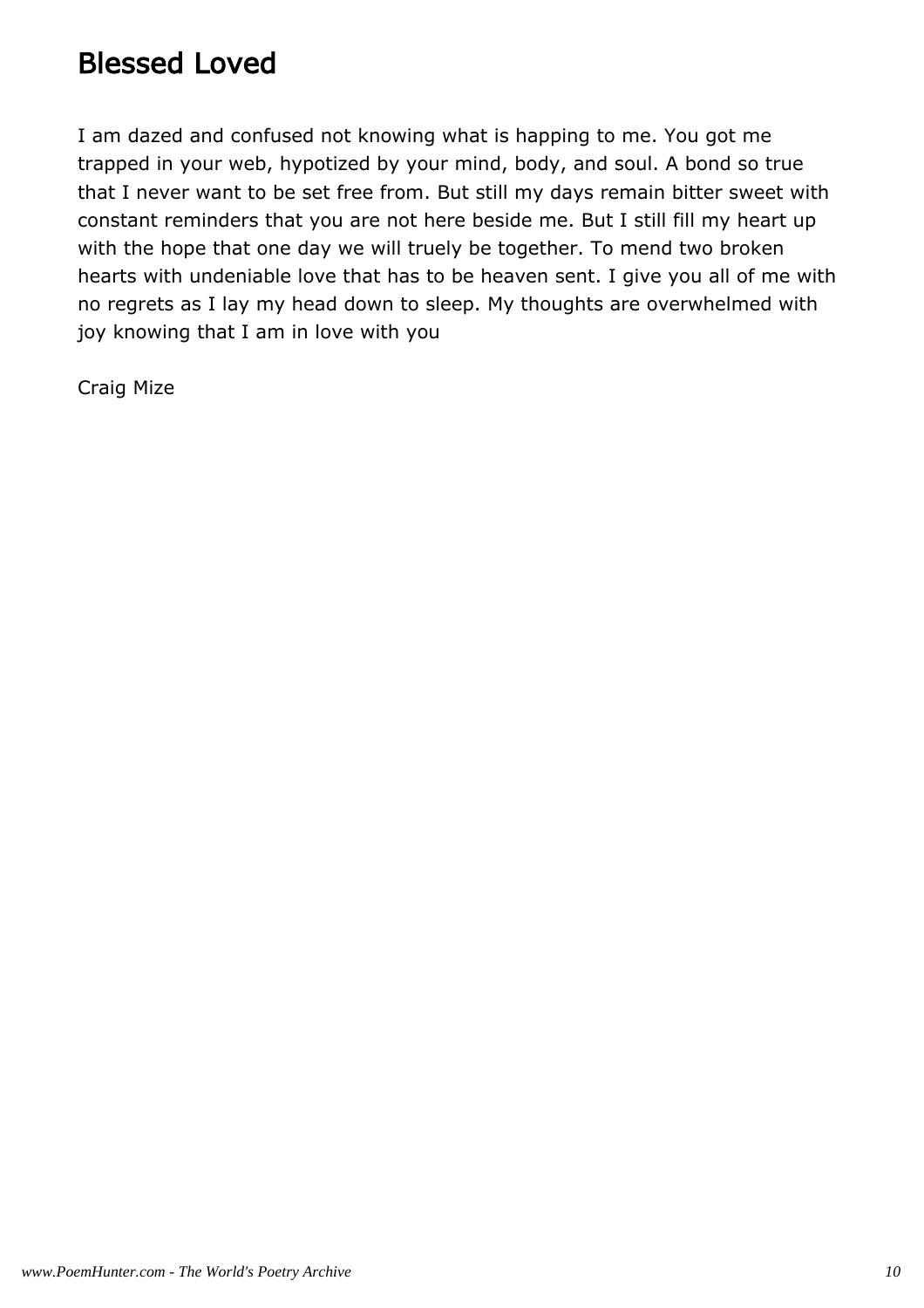#### Breaking Up

Getting love is hard to do It will leave you sad, lonely, and blue You cry until you can't cry no more Then you'll pray that she'll knock at the door She'll love you today and forget about you tomorrow Leaving you nothing, but a night filled with sorrow But this is ending, it is ending for me I have opened my eyes and I've begun to see All my days of loniness have finally reached an end Lonely days and empty nights, won't be my only friend It seems that the time has come for us to part It will hurt, but it won't break my heart Craig Mize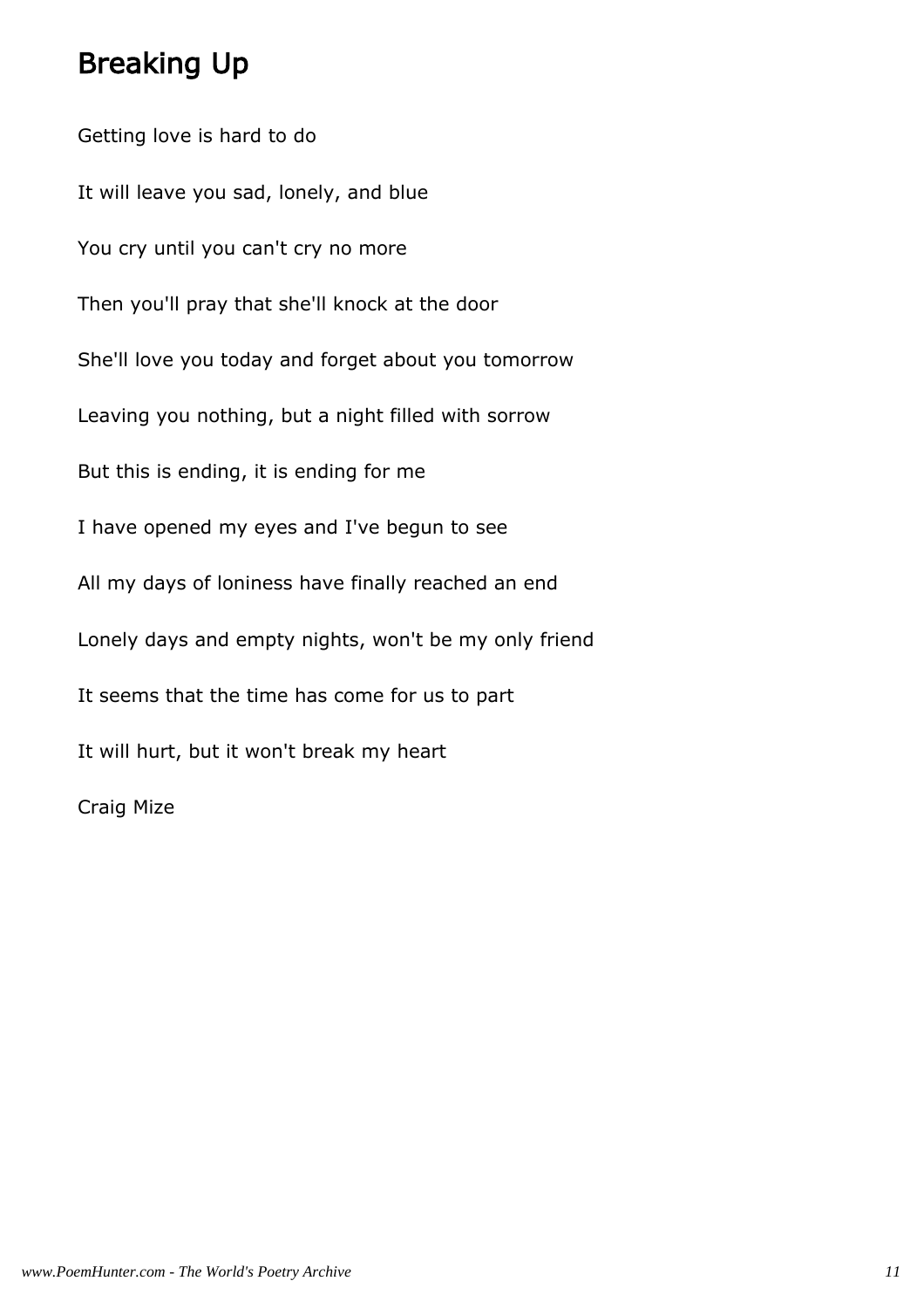#### Broken Dreams 'a Divorce Story'

So many dreams, so many goals, so much potential. I was suppose to be great, I was suppose to be a success, I was suppose to something. I was brought up to be a strong man. These simple problems was not suppose to phase me. But now every little problem put a little bit of the worlds pressure on me. I worked hard at everything that I have done. I have put my time, blood, sweat, & tears into everything good in my life. But in a blink of an eye everything I worked for was taken away from me. All that it took was for you my wife of 12 years, the person that said that she would love me forever, the very woman that told me 'I do.' Decided that she wasn't in love with me anymore. She took the house, the couch & chairs, the cars, the kids, all of my money, & even the dog. She left me a broken man, lost with no sense of direction. I was suppose to be better than this. I am suppose to be better than this. How could I allow one person to hurt me like this, to break me like this? I was a man with so many goals, so many dreams, so much potential. Now I'm a man just looking for a way to survive day to day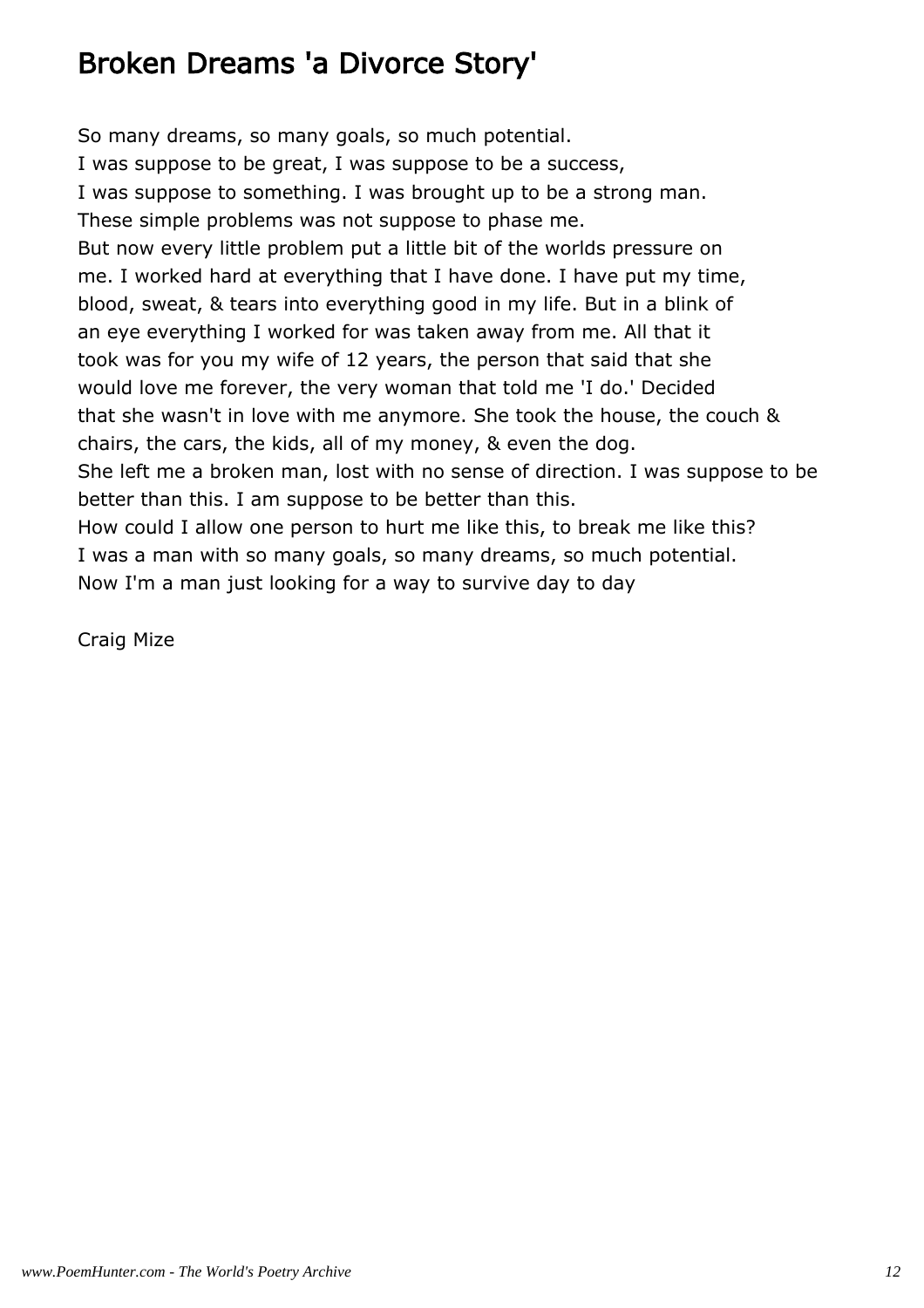#### Broken Hearted

Dear Broken Hearted:

To sit and look at a person face to face their soul is what you seek but their eyes are closed. To believe in the unbelievable is to believe in the unreal. To buy friends when thier friendship is never bought. To find love when love is never sought. You see even a fool knows that love loves nobody, but in my heart you will find that I love you and I hope and pray that you love my too.

Sincerly yours:

A Broken Heart

P.S. Lets mend these two broken hearts and make them whole again.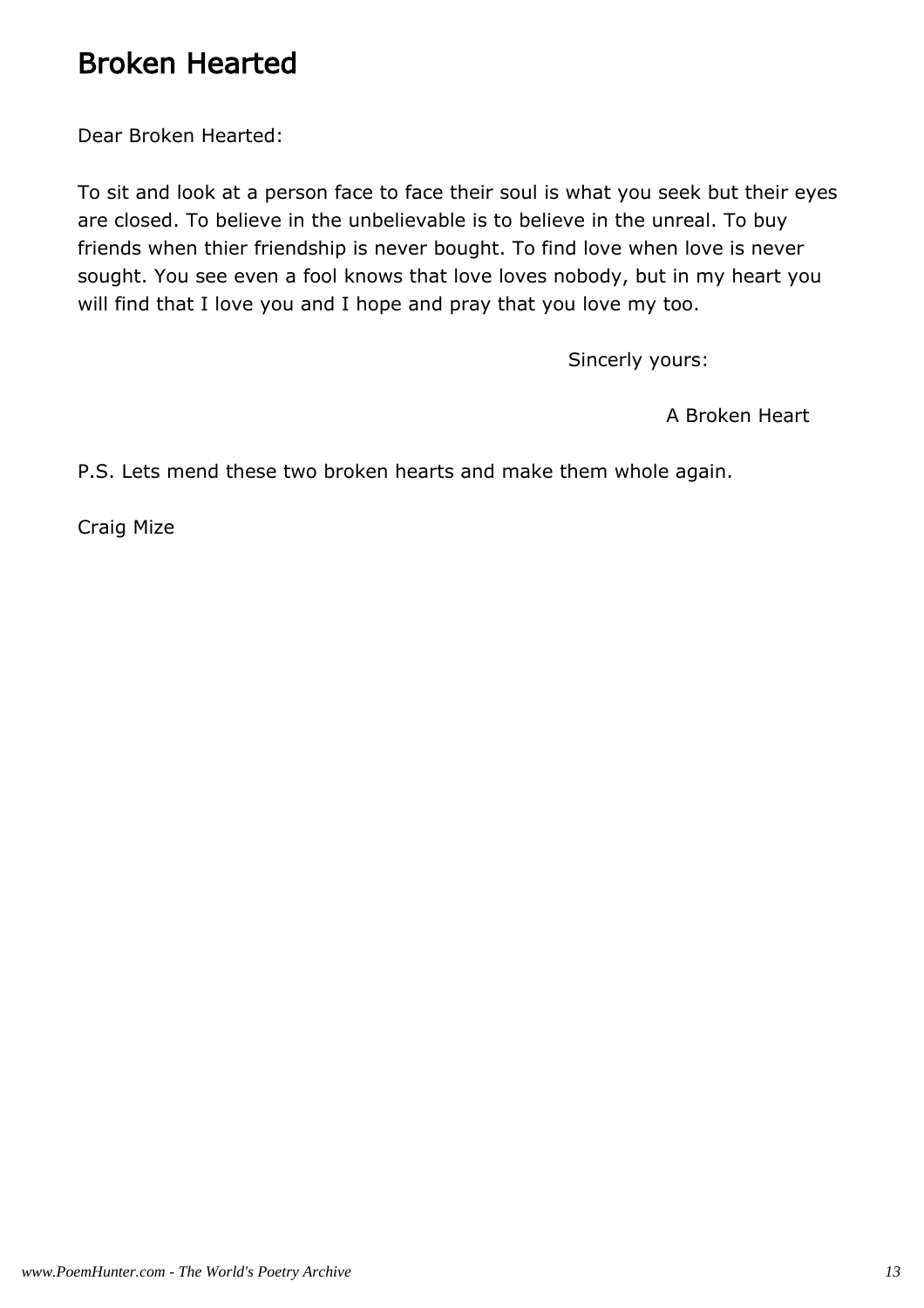#### Chester Chester The Child Molester

He is lurking through our neighborhoods, Slithering around like a snake in the grass. He preys on our young and innocent. He will smile in their unknowing faces, And bribe them with sweets and gifts. He'll fill their heads with conning lies Selling them fantasies and fairly tales. He puts overwhelming fear in society And break the hearts of all the parents. We need to stop this devilish beast Before he strikes again on the weak, We need to rid ourselves of this pest And make this world a better place Not only for ourselves, but also our kids.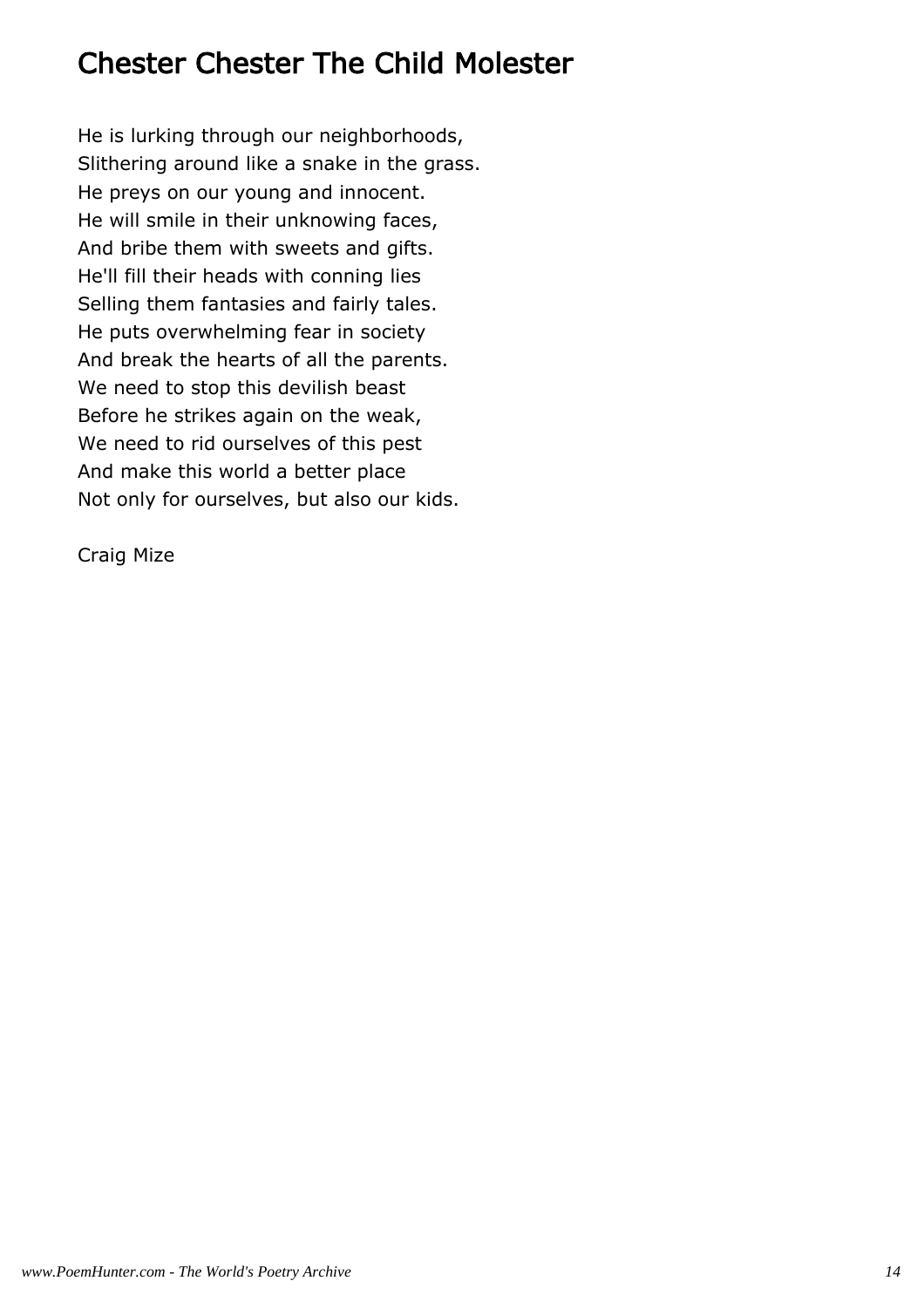#### Clouds In The Sky

Oh how I wish that I could fly, Fly above the clouds in the sky. To see earth in all of its glory To be in peace and have no worries. If only I could fly, Fly above the clouds in the sky

Oh how I wish that I could fly, Fly above the clouds in the sky. To be able to see heaven on earth Just as God made it; during its birth. If only I could fly, Fly above the clouds in the sky.

To have the moon's glare upon my face Until the sun rises to begin a new day. To be able to walk on heavens floor To witness a view that lasts forever more. If only I could fly in the sky so high And live in peace as the clouds float by.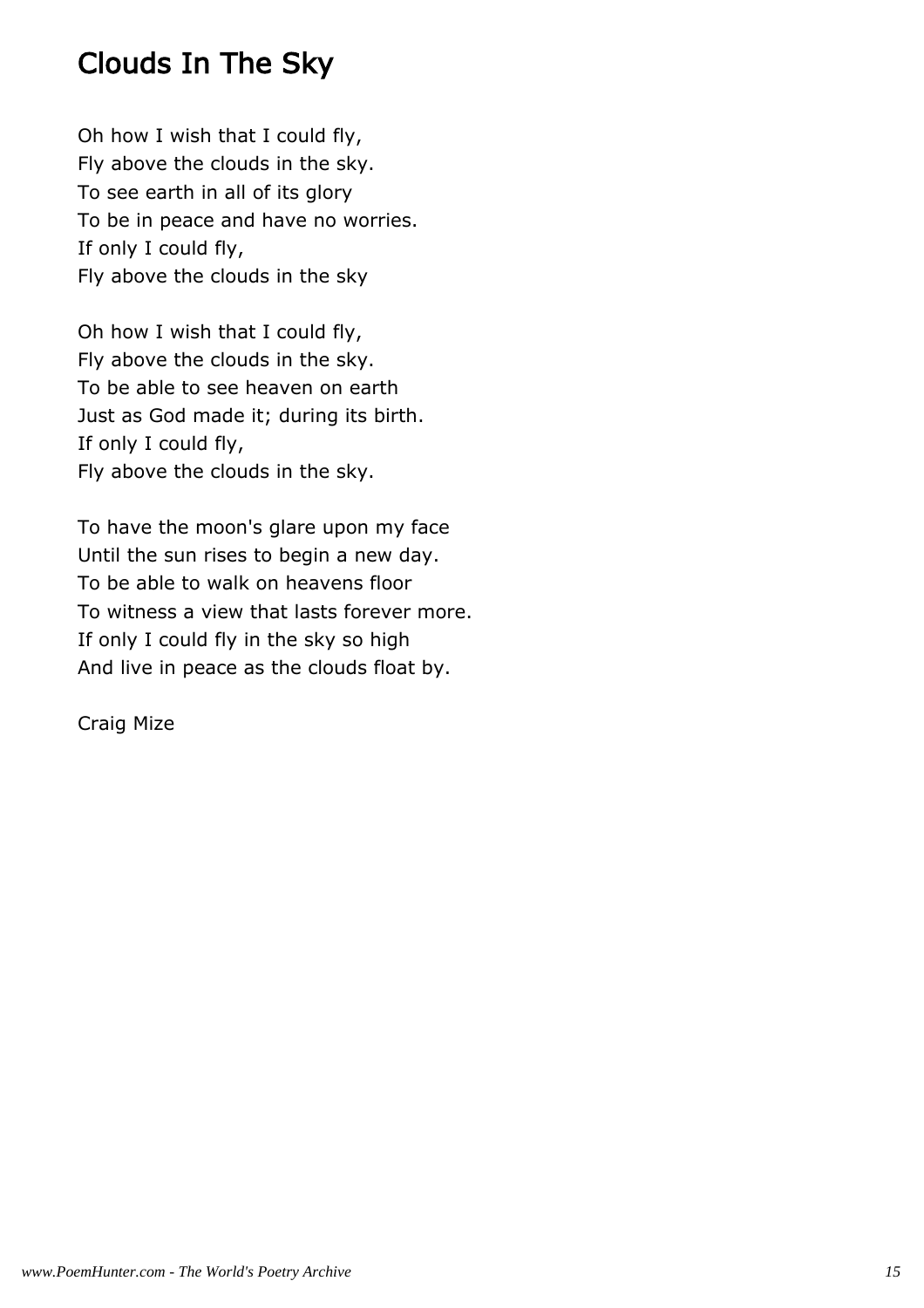## Deeply In Love

I am stuck in a state of amazement, As I lay beside you. Holding you closely to my heart. Thinking about how we first met six years ago, And finding myself falling more in love with you day by day. My body steady lusting for yours, As my eyes are stuck in amazement of your beauty. My mind is in love with your wit and personality, And my soul is intertwined with yours. Blessed is what I truly am, For I am able to call you my wife My friend and my soul mate. I am deeply in love with you.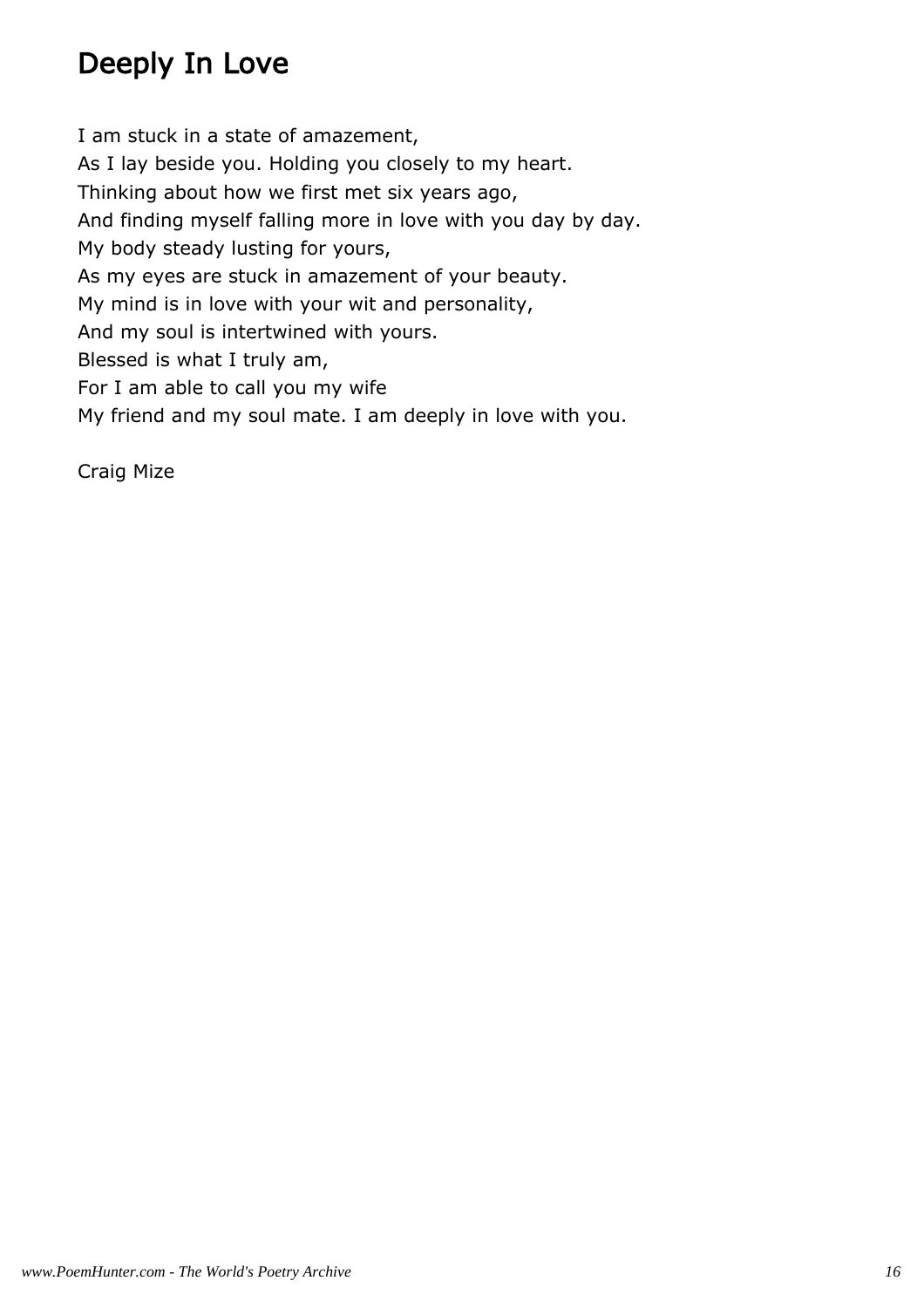#### Family Pains

She comes to me begging for help Her eyes are blackened & swole shut Her lips are swollen & bloodied With bruises on her body from head to toe She said that he always beats her That he been hitting her for years Her kids has witness the abuse Her family has endured the pain that she felt They all want her to leave, They all say that she should go, They all say that he will kill her. But she says that she loves him, That she'll die for him if she has to, No matter what she'll never leave him. She was such a beautiful girl Filled with hopes and dreams Now those same hopes, dreams, & fantasies Has turned into one big nightmare Her reality is now filled with this abuse She says that she wants to leave him, but she just don't She says that that she can change him, but he just won't I want to help her, but why should I? When she refuse to even help herself I hate to see the pain in her eyes, I hate to see it when she cries, I don't want to see her die! ! ! He got her brainwashed she got to be Leaving her love ones hurt not knowing what to do Praying that she can survive one more day Hoping that someday, someway that she can just get away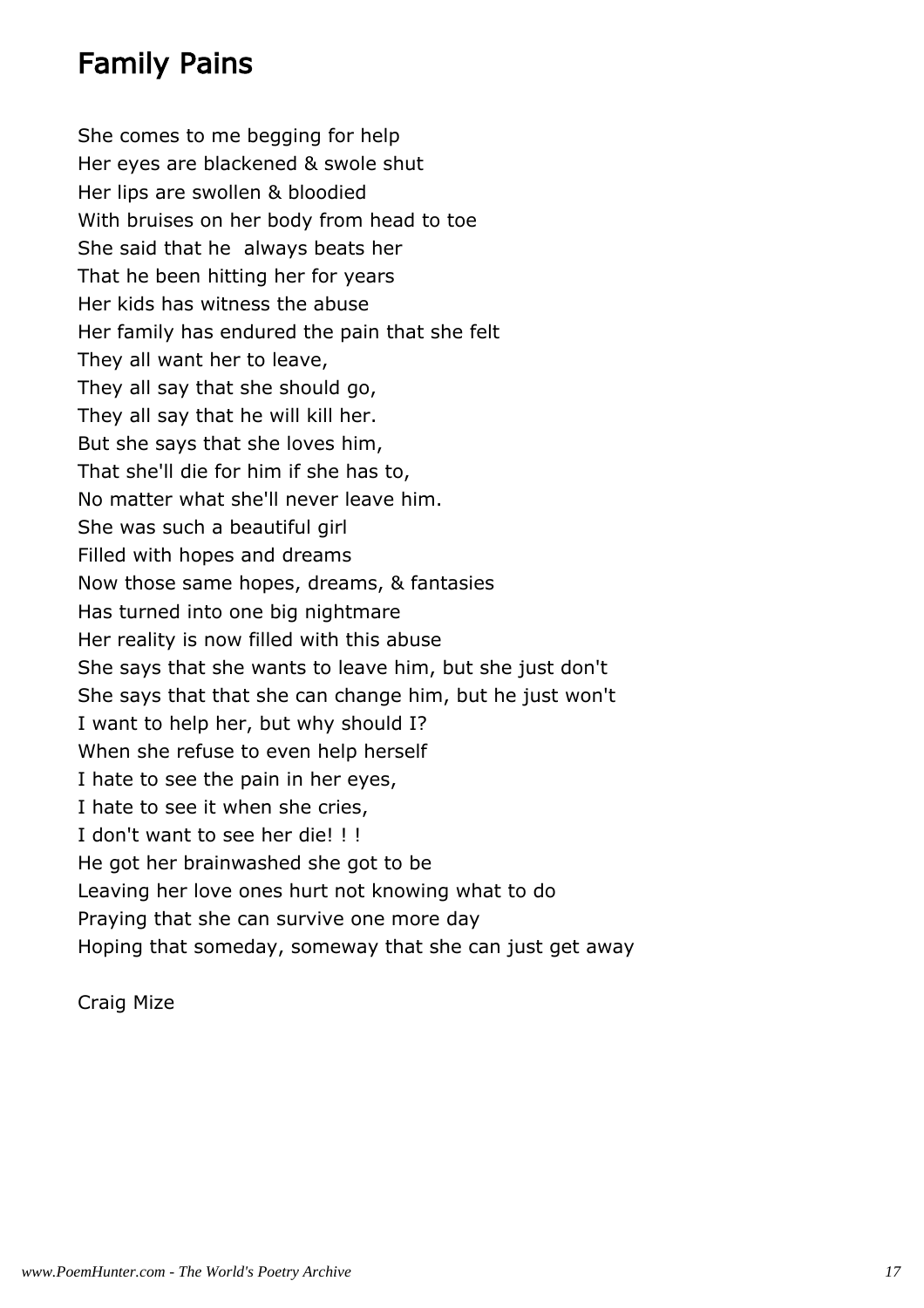## Fighting The Fight

I'm all alone searching for this little piece of happiness, For this little bit of joy, for this little piece of freedom. But I shall never find it; not here not now. Why did I have to be hypothesized by this drug, Why do I feel the urge to put this in my veins, Why must I smoke it, and fill my nose up with it. Can someone tell me why am I addicted to these things. They keep calling me and no matter how hard I try to ignore them I can't I just can't, It's like I'm under their spell. My family has giving up on me, NA don't seem to be helping me so what's next. God? Ha I laugh at the idea, he gave up on me a long time ago. So now I'm here stuck in a moment of time that refuse to go forward. Steady rewinding the good times dwelling in the past, Replaying the bad times and wondering where it all went wrong. Was it my childhood being molested by my father, Was it being teased by my classmates about being gay, Was it the fact that my mother never gave a damn about me? Is it right to blame my downfalls and short comings on others. I am weak, I am ashamed, I am an addict. For 15 years drugs has gotten the best of me. It was my love, my friend, my food, my shelter, and my God. But not no more and never again. I still remember my first high, that very first high. My god it wasn't nothing like it and now for 15 years I've been trying to reach it again. But not no more and never again. Today I am changing my life, Today I am starting over all over again, Today I am no longer an addict, I am an addict in recovery. Yesterday was the last day drugs overpowered me Today I'm living life without drugs one day at a time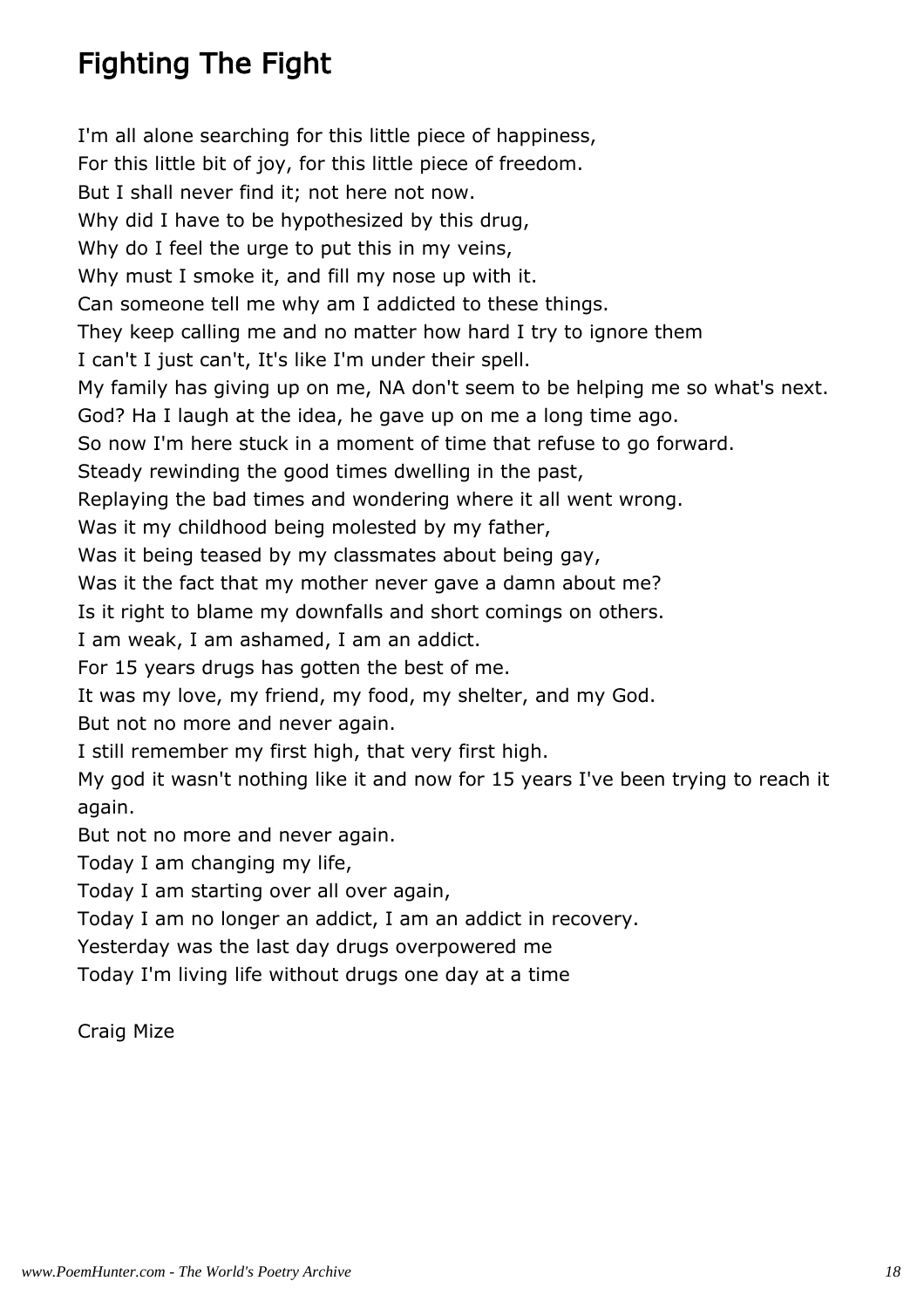#### For One More Day

If I had just one more day, that smile would never go away, And I'll make sure that this would be a better day. Hold you tight and wipe away them tears of sorrow, I know that it's raining today, but I'll promise a brighter tomorrow

If I had just one more day I'll show you that I loved you in every way Prove to you that your beauty always brighten my days. I would spoil you with all of the love in my heart, And promise you that my love, this true love is here to stay

But the time has come for us to part different ways You shall go on and live a grand live and in heaven I'll spend my days Looking down on you from above, reminiscing about your lovely face Just waiting patiently to hold you in my arms if only for one more day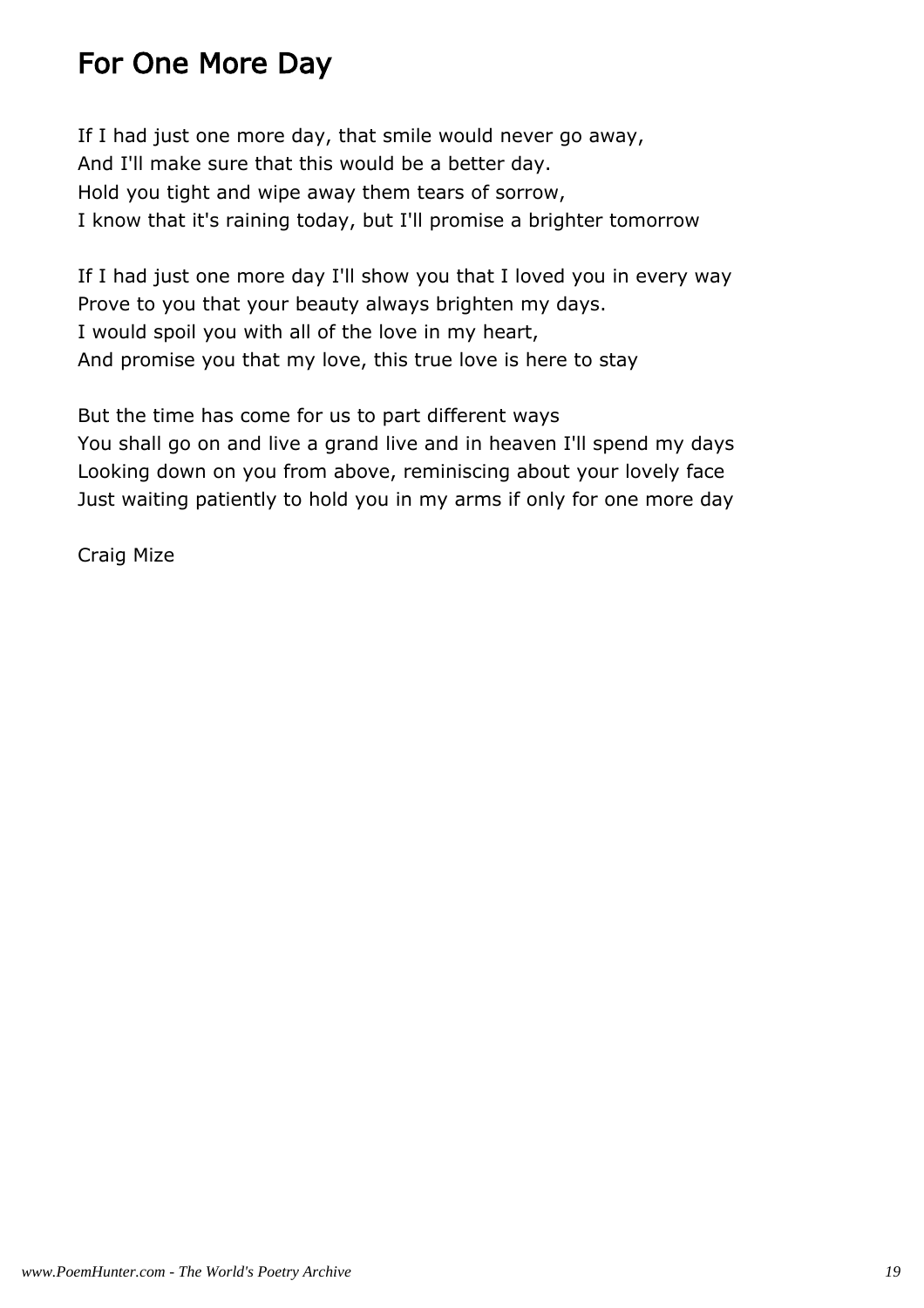#### Forbidden Love

As time passes by and my wisdom grows old I can't help but to reminisce about our time together Walking across the lake shore holding hands As we stare into the depth of our souls; manifested by our eyes Falling in love all over again as the moon start to rest its eyes And the sun wakes up and shine it's beauty over the waterfront Overwhelmed with the joy that we shared Wishing that the revolution of the world would stop Not wanting to lose this moment in time Not wanting to lose the way that you feel as I hold you close Not wanting to lose this love that we both shared But the time has came for us to part ways Our love was a love that could not truly be You and I belong to anothers heart The feelings that we felt was an unjust love Taboo in the eyes of society, our families, and God The look in your eyes now is of sorrow, pain, and heartache The feeling of sorrow, pain, and heartache filled every article of my soul Sadness builds up inside me as the tears unruly come out My love has walked away to be my love no more The love that we had, was not a love that could come true This forbidden love shall vanquish in time, everywhere but in my heart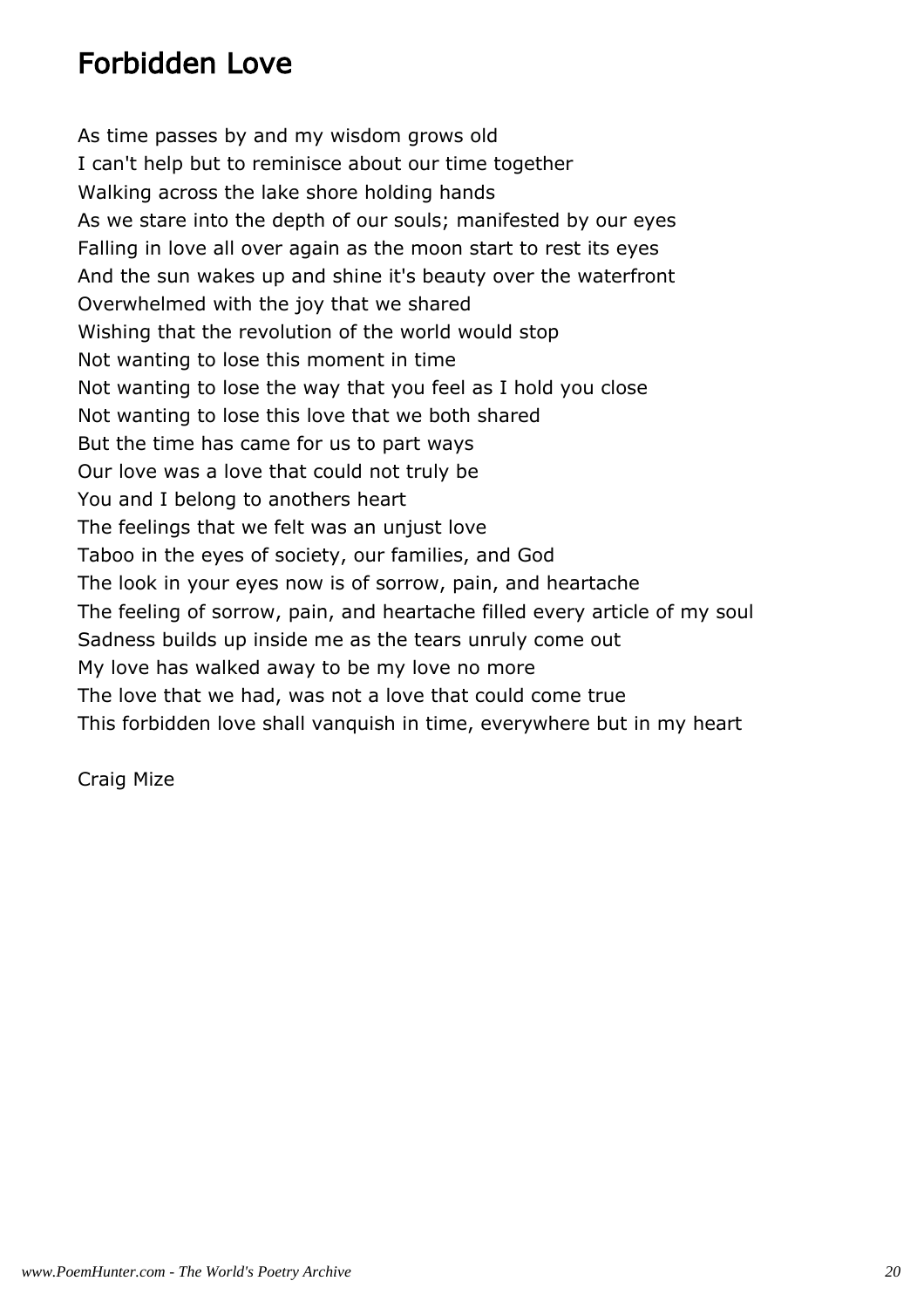#### Hear My Roar

Hello let me introduce myself, My name is Craig Mize and I stutter. But my speech does not define Nor will it ever make me who I am. I am much more than a speech impediment My speech, my words, my voice is a gift from God. With my words I can open doors which was once before closed, I can tear down walls and barriers that once blocked others, With my speech, my words, my voice I can even move mountains. And just in case you were wondering, yes I hear you I hear all of your jokes and all of your teases. But your ignorance does not phase me, It just strive my hunger; it pushes me to be even better. To prove to you that my speech does not and will not define me I am much more than just a stutter, much more than just a punch line. I am a father, a husband, a leader, and a role model. My voice is louder than the masses, hear my roar. I will not be defined by my disabilities, but by my abilities; I refuse to be defined by what I can not do, but by what I can do. And most importantly by what I will accomplish from here on out. I am much more than a stutter, much more than a speech impediment. I am Craig Mize hear my roar!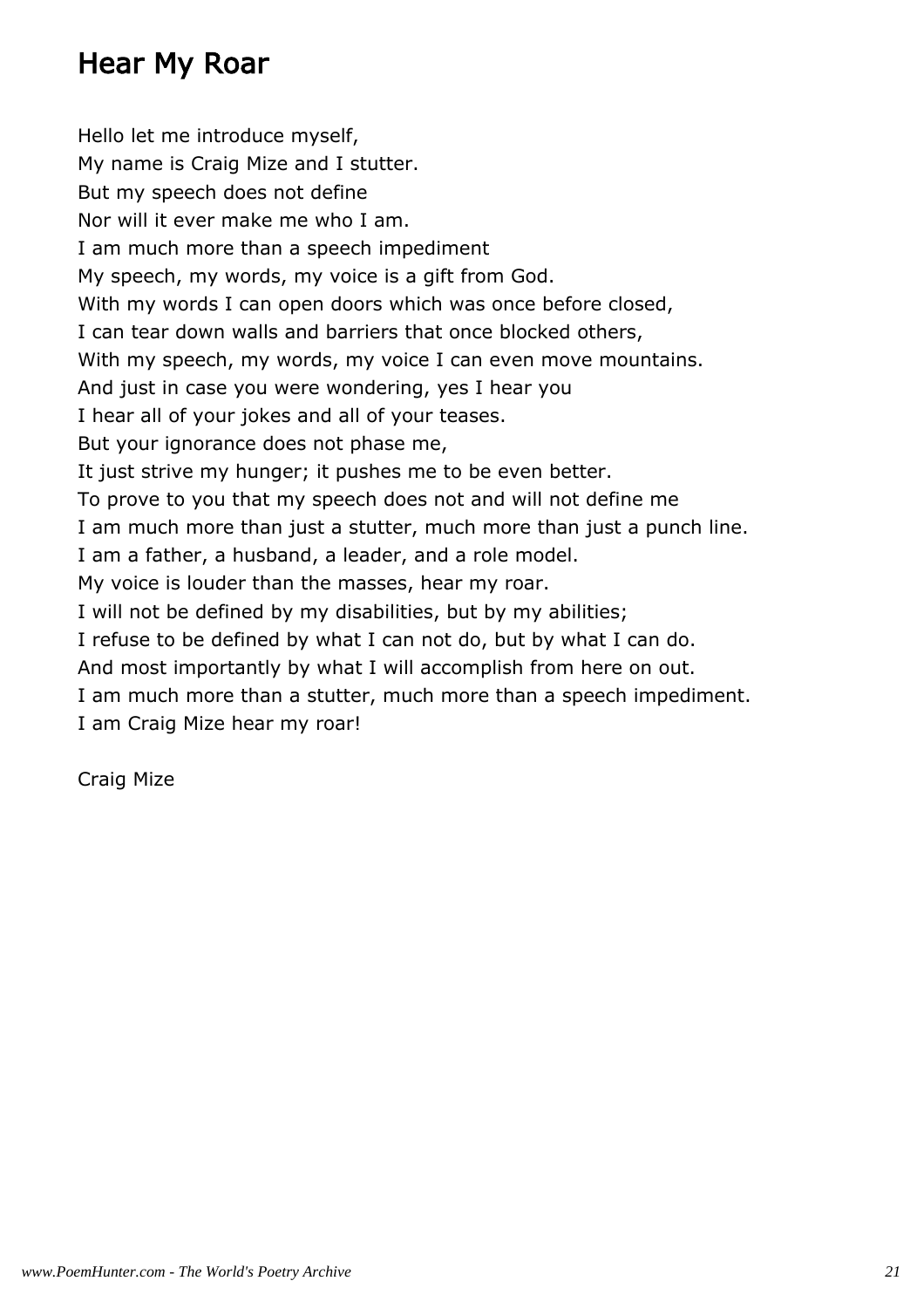#### Heaven On Earth

As the wind blows the tree limbs wild and freely And the leaves dance on the ground so beautifully, My eyes wonder carelessly to the flower bed A field covered in blues, violets, yellows, and reds Such beauty that grows up from the pits of hell Steady giving praise to the Lord from the heavens above I look up into the clouds at the deep blue of the sky And see the birds souring so brilliantly and free I knew right then that this was the life for me Where I can live in a place that has heaven on earth.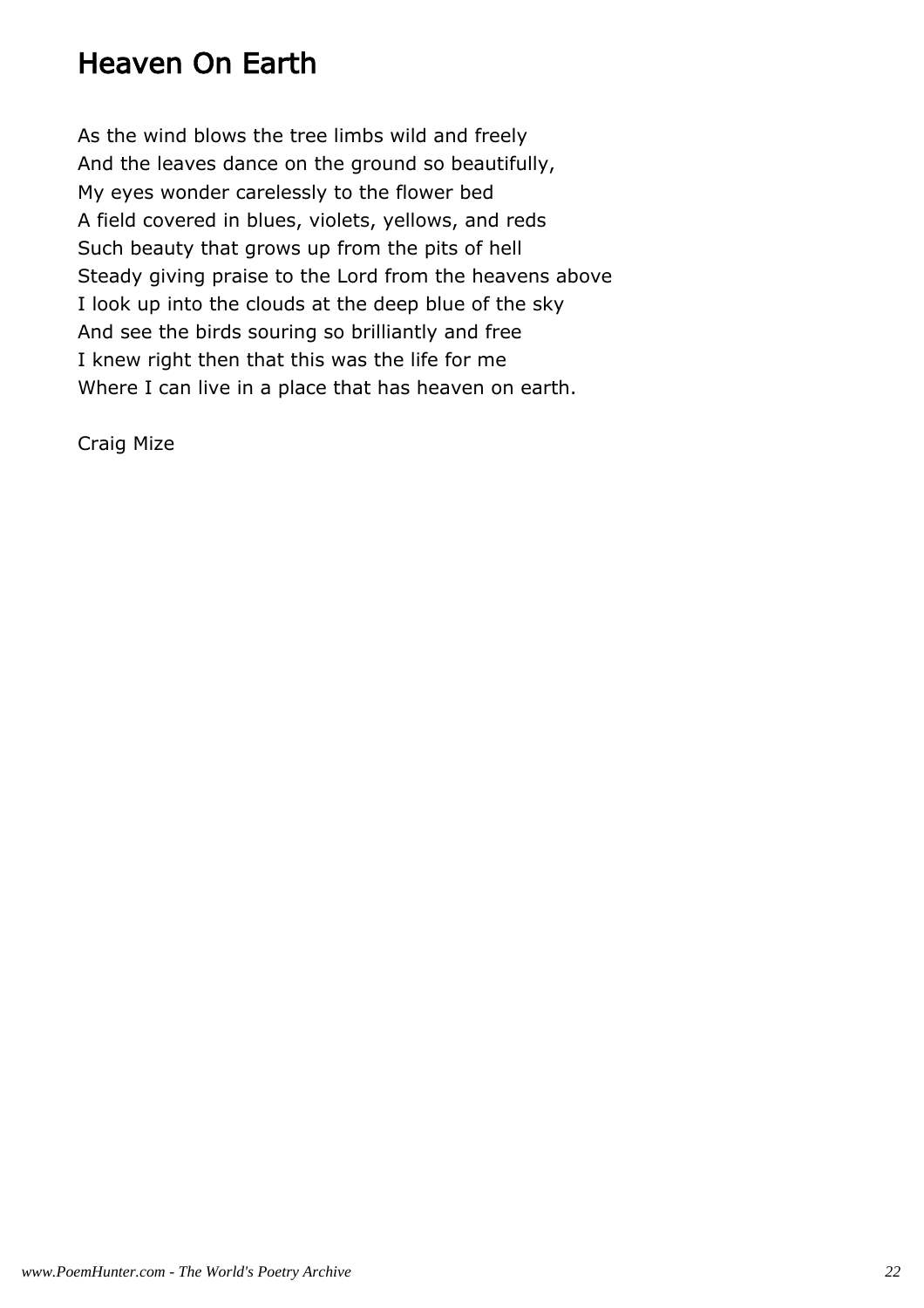#### Hey Nigger, You Nigger

Hey Nigger

Excuse me sir but to whom are you speaking these things

You Nigger

I'm sorry sir but I do not know anyone who goes by that name

Hey Nigger

Excuse me again sir but you must be speaking of yourself

You Nigger

I know that you aren't talking to me and in the room theres no one left

Hey Nigger

Excuse me sir I see that you are eager to show your ignorance

You Nigger

I always believed that time would solve our racial differences

Hey Nigger

Excuse me sir I refuse to show you any of my anger

You Nigger

I must walk away from you now and please sir become a stranger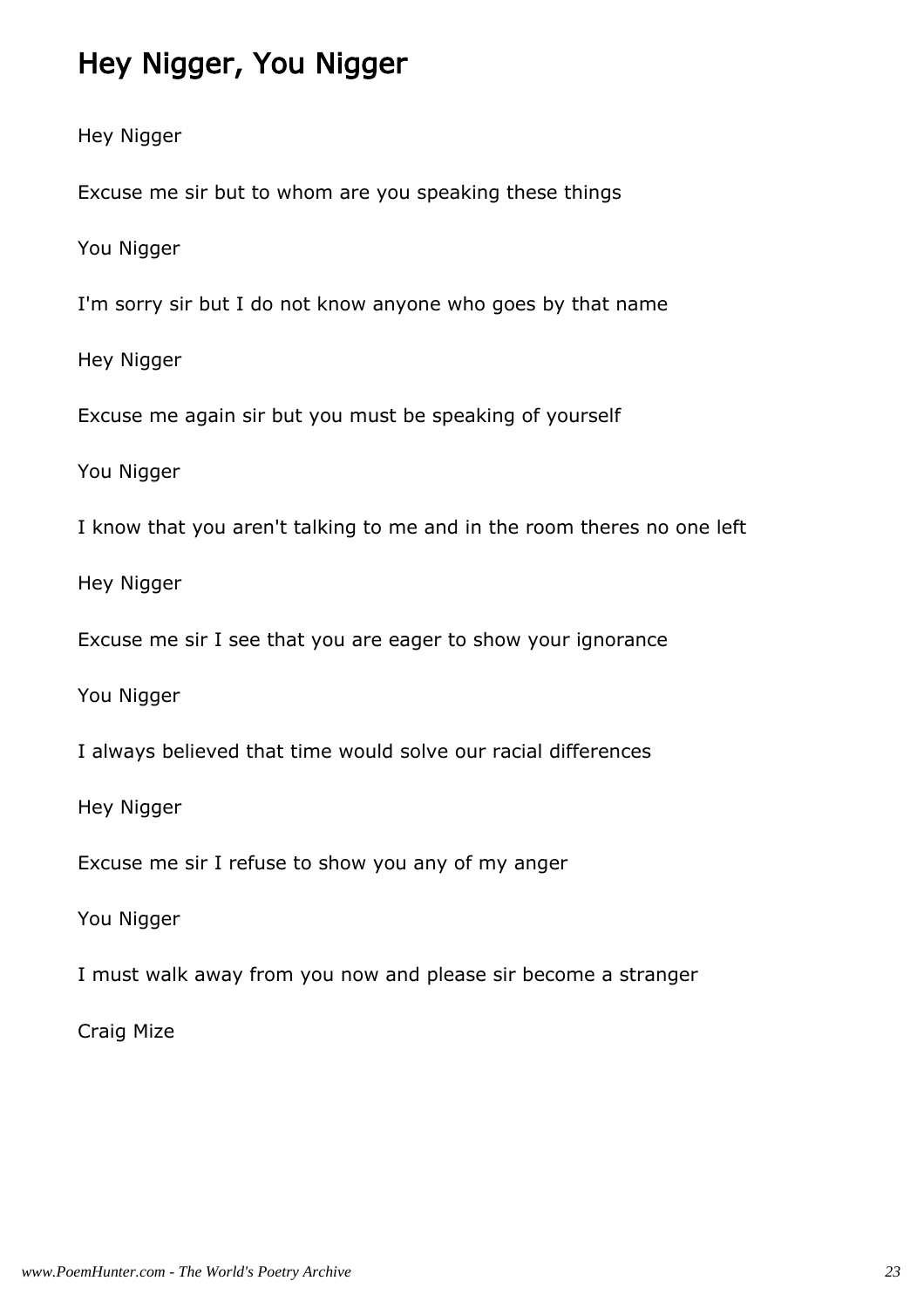# I Am

I am the light in the darkness I am the darkness within the light I am the state of being I am but at he same time I am not Lost within my own thoughts My own twisted dreams and visions I am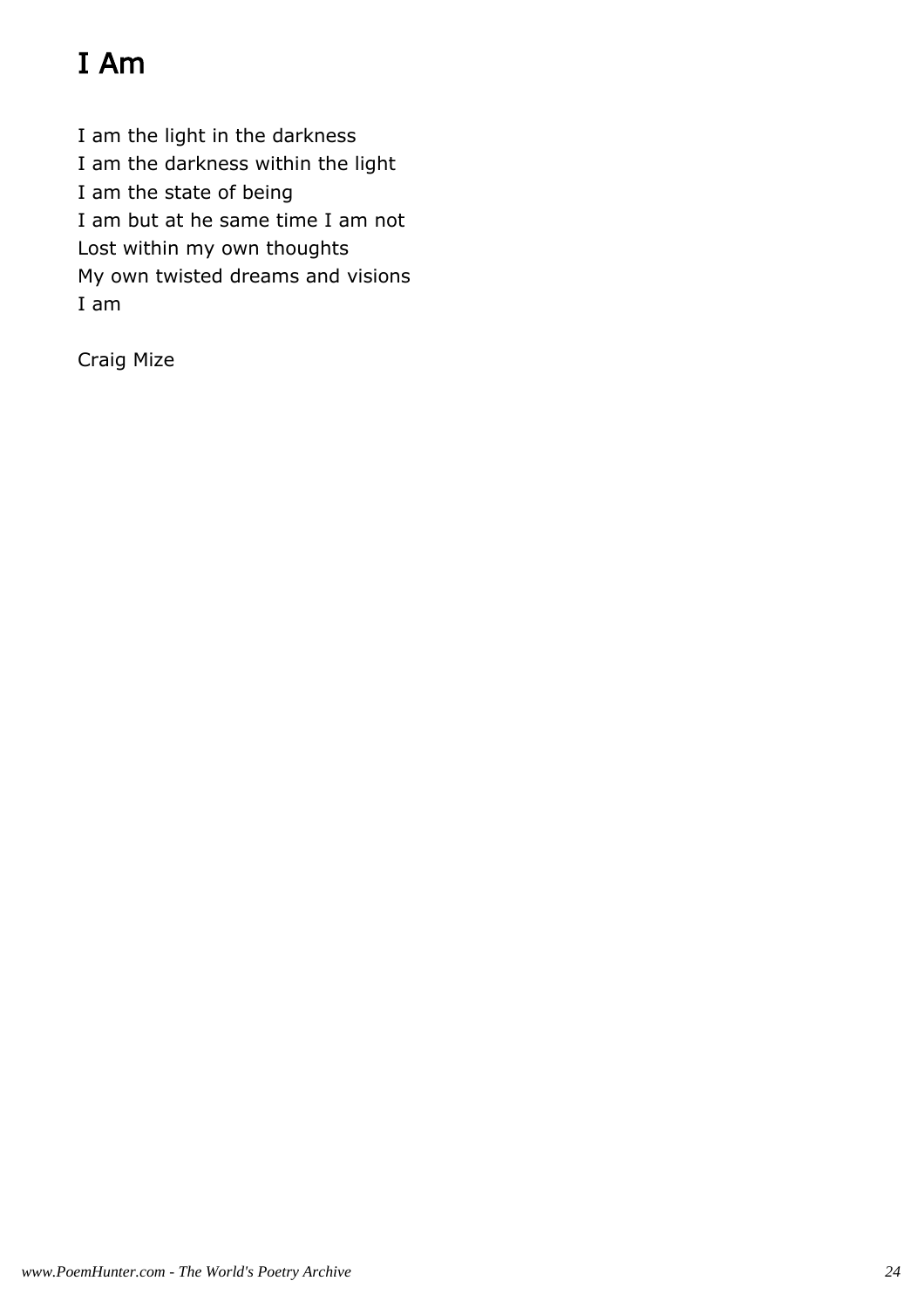## I Am (A Tribute To Black America)

Who am I?

Am I the descendant of slaves, cotton pickers, & civil right activists Am I the child of parents who white America use to call nigger Am I just someone that can only dance, sing, & play sports Or am I just like you? Am I a great leader like Fredrick Douglas, Malcom X, & Dr. King I also have dream. In my dream a man is not judge by color So a man of color can finally become that CEO, VP, or even president A long time coming that is what they said. Jim Crow was the law or at least that is what the sheriff & mayor said But this is a new day I'll be damned if my kind is lynched again I am not a Black Panther, but I preach black power & damn the klan A long time coming that is what they said. Well the time is here, the time is now, & we aren't going no where.

In the words of the late & great James Brown

'Say it loud, I am black & I am proud'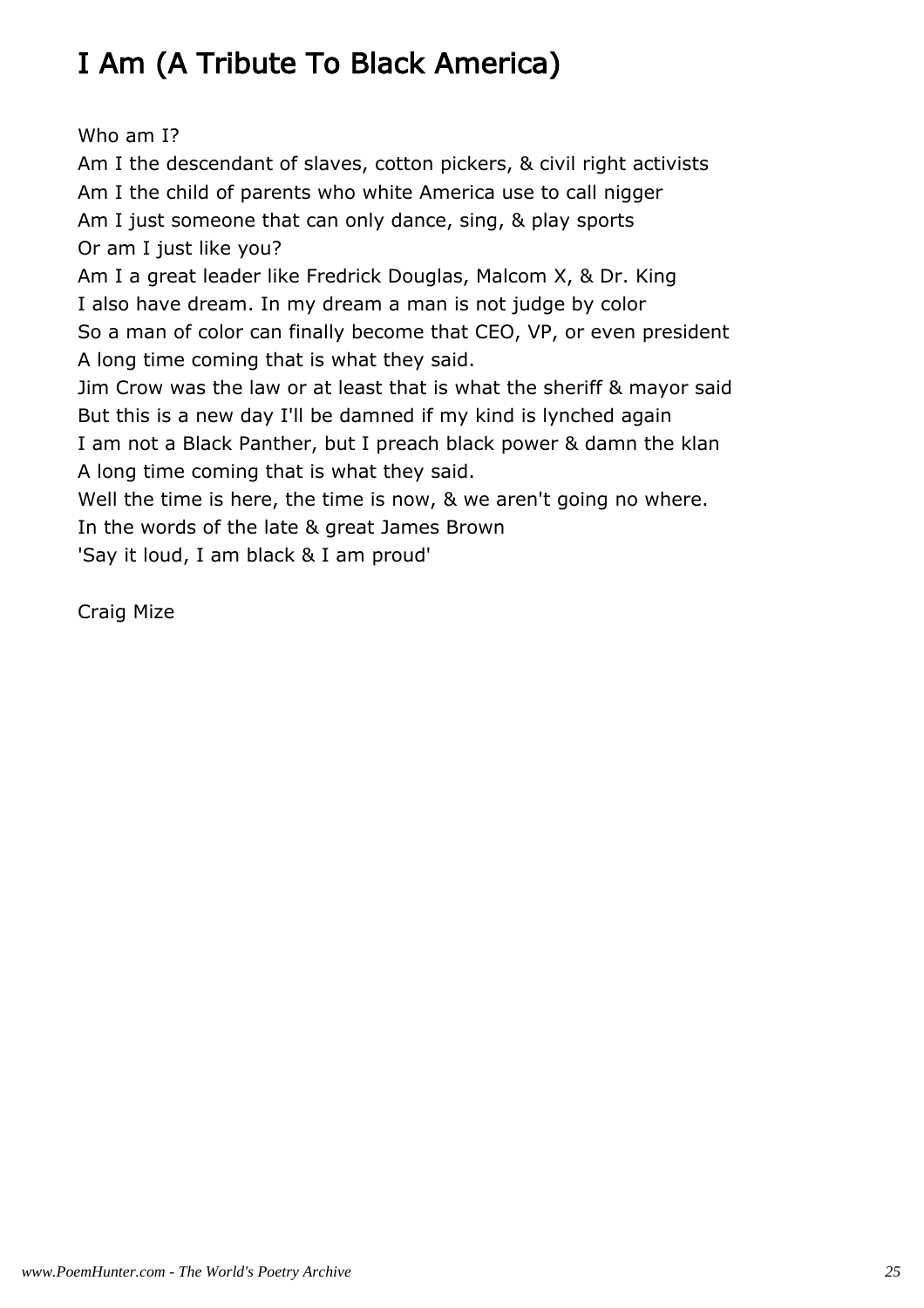## In The Clouds

My head is high in the clouds, Higher than the birds can fly. My head is high in the clouds, So high that I am now one with the sky. My head is high in the clouds, Do you dare to ask me why?

My head is high in the clouds, I got someone so gente and pure. My head is high in the clouds, I found something to hold on. My head is high in the clouds, Because I'm in love, and I'm in love with you.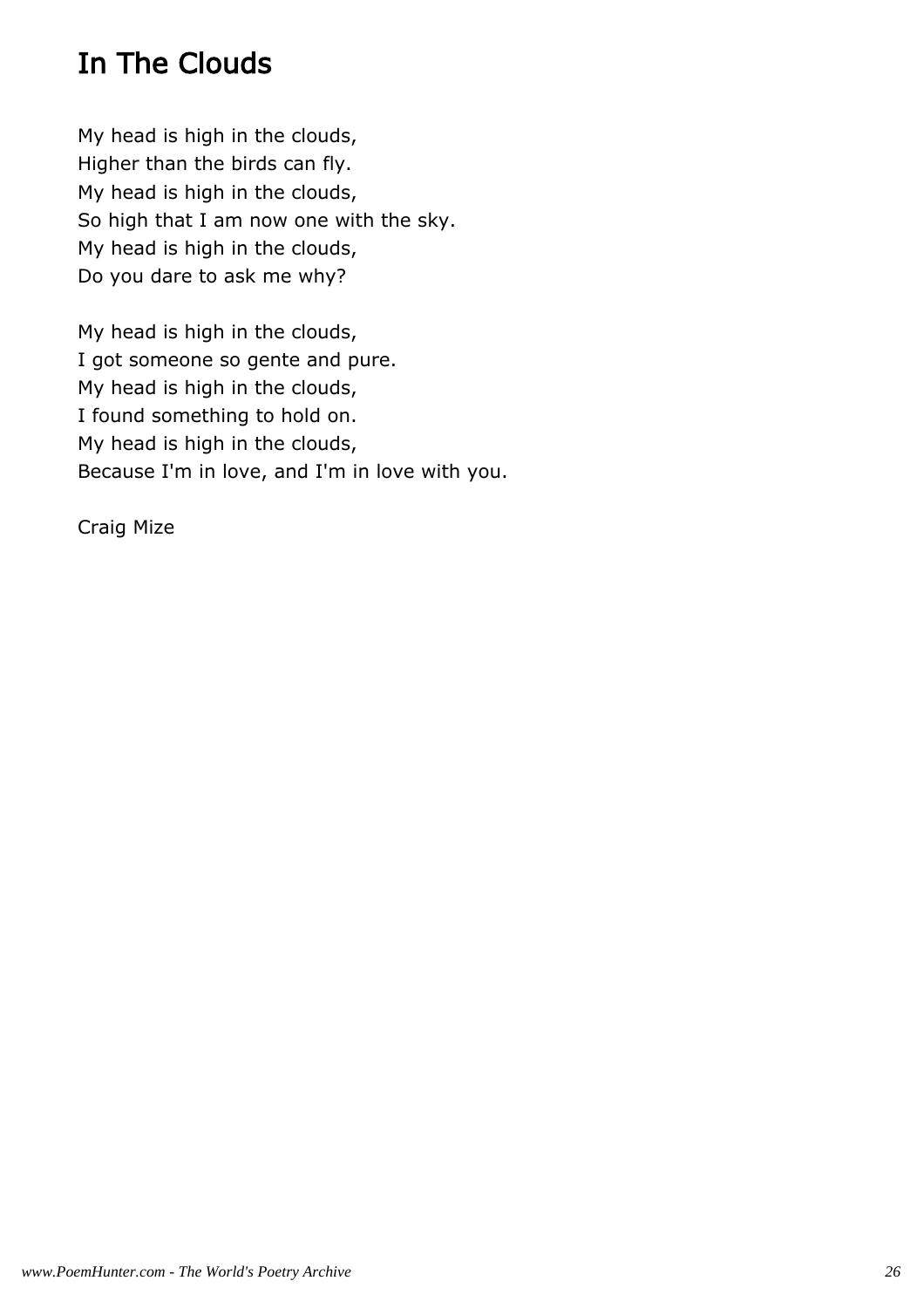#### Innocence Lost

Here I sit with a thousand tears, Falling helplessly to my feet. Heart filled with sorrow, Mind clouded with doubt, Eyes empty of joy.

My soul has turned cold, The world has lost hope; But there is no turning back Gloomy days still lie before me.

Why did things have to change? Why did I have to actually see, What the world truly is. A place filled with hate and prejudice.

I remember when I was a child Living in a world that seemed so blissed, Where war was just something that we played. I guess that I was in a state of denial.

I was looking through tinted windows, The painted glass made the world seem brighter. But now that the picture is clearer, The darkness of the world shines through.

Why did we have to age, Why did wisdom have to come? Now with the knowledge of the world, Anxiety fills our hearts and minds.

I wish that we was still kids, I do not want these adult problems. Life was easier back then. Back when the world was innocent.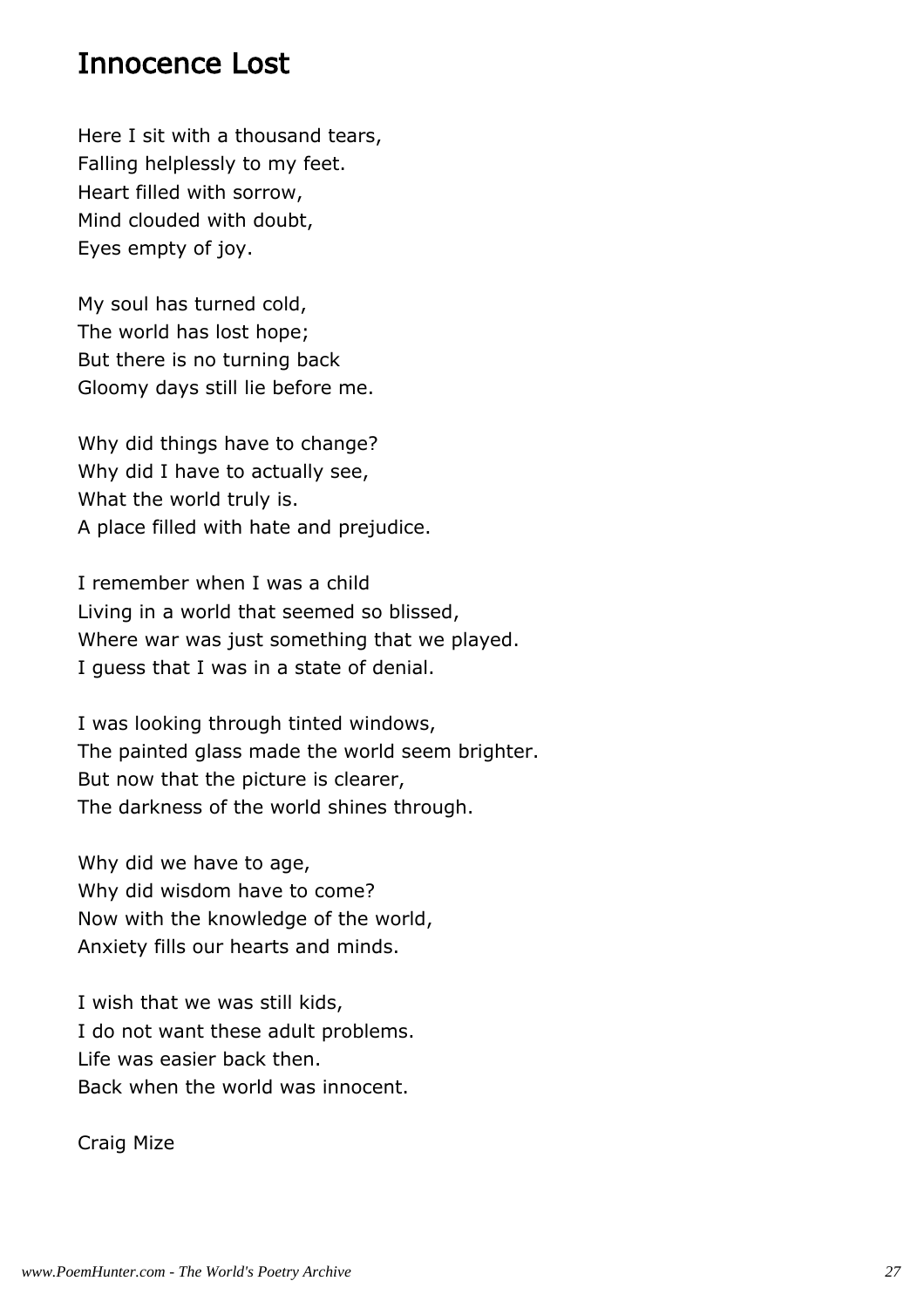## **Insanity**

You say that you feel my pain, but I doubt that I have x'd myself from your world, & from the world of darkness I did loose demons & devils. Trapped in a hell that's present on earth Not from this generation am I & this world shall never hold me I'm not very wise to many things, but a fool I never will be The future shall respect my soul, let the present fear me, And it will be up to history to be my judge; you can be the jury Look me in my eyes and tell me what all do you see Do you see the passion, do you see the love, do you see my heart Do you feel my pain, do you feel the hate, do you feel my soul dying You have did everything in this world to me. So I shall do you the same You say that you live in sanity, well let me introduce you to insane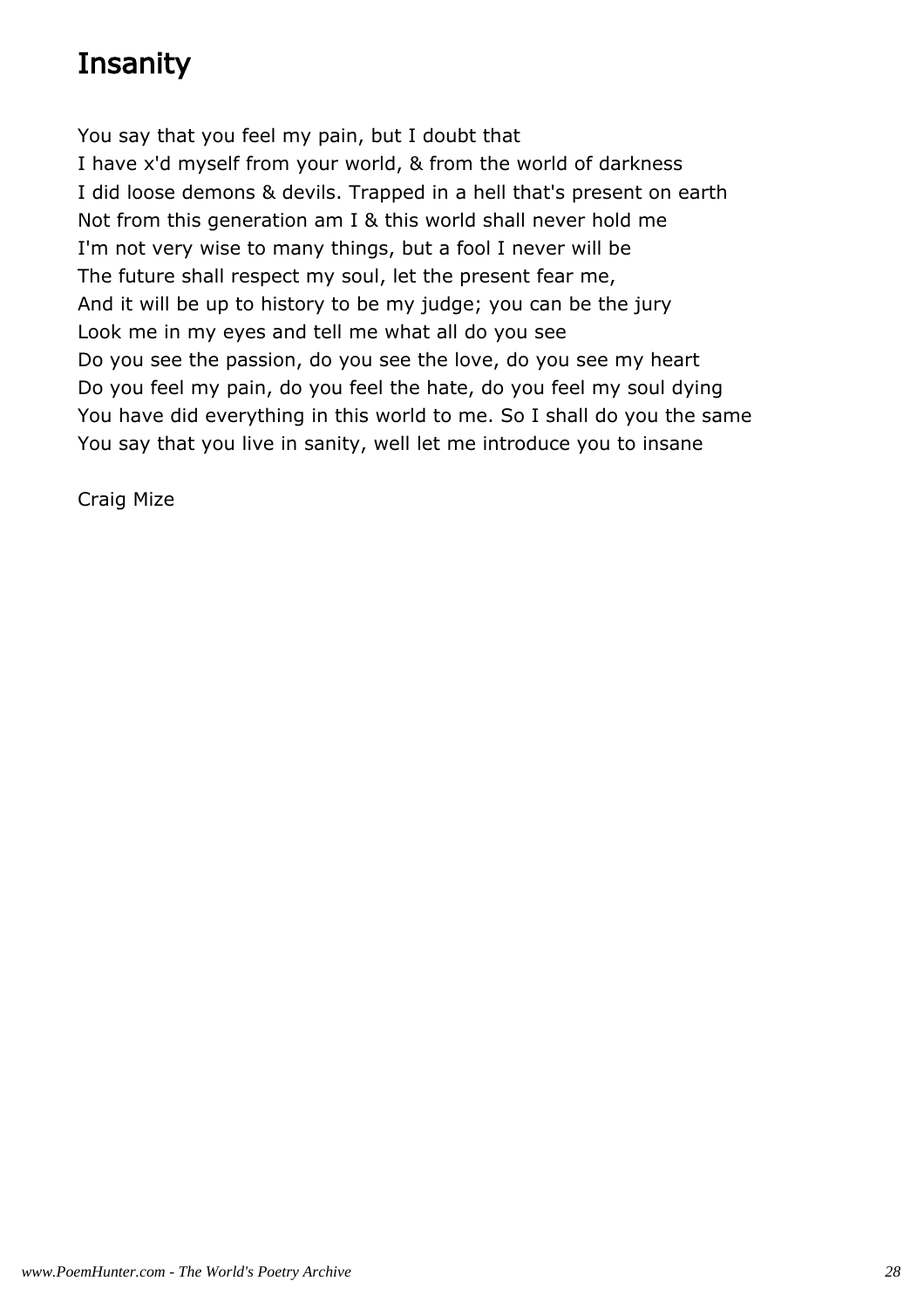## It's In A Book (Going To The Library)

The books are everywhere from wall to wall My fingertips are filled with ecstasy As my mind is lusting for knowledge They say a picture is worth a thousand words So it must be the same with words and vise versa With every paragraph the images invades my thoughts I see everything that is happening like I am there myself Going through all of the pain and heartache, the love and joy Thirsting to know what else is going to happen next Growing impatient with my eyes as I read As my hands is more than eagered to turn the next page Ready to jump into the next adventure that comes with every chapter To meet all of the new faces and people as the story goes on To find out what their reasoning was for doing what they was doing Hating the fact that with every turn of the page I come closer to the end Until you come to the end of the book and the journey has ended You hate leaving but it is closing time the lights are being shut off But tomorrow is a new day, a new book, and a new adventure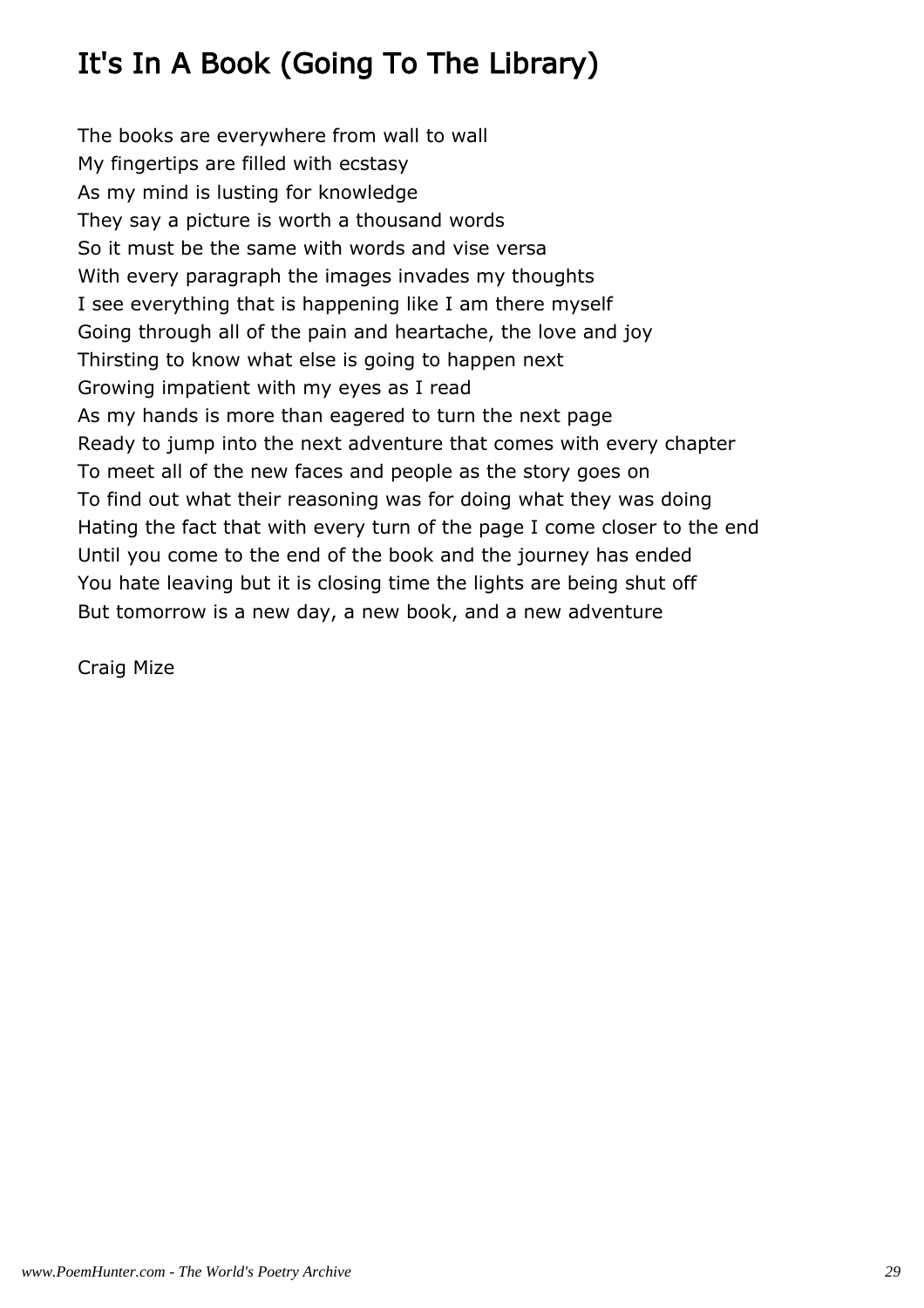#### Little Miss Mary Lue

What's wrong little Miss Mary Lue, Why are you sitting down looking so blue? Did you find out that them pretty little lies, Was nothing but the ugly truth?

Did you finally realize he was a wolf, Dressed up in the finest sheep clothing. Straight up played you like a game, And there you was providing the tokens.

You was falling deeply in love, He told you lies to obtain your trust. He was madly in lust. Now you feel like giving him sex is a must.

Nineteen years old, just an innocent child; Falling victom to deciet, life is so damn wild. Steady searching for love in between your thighs, Living a nightmare but to afraid to open your eyes.

So tell me little Miss Mary Lue, Are you going to continue looking blue? Or are you going to realize that the past don't make you. Keep your head up and don't let downfalls break you.

You see we all have trials and tribulations, But its my obligation to give you this education; To teach how to be the queen that you truly are, And show every other princess how to avoid these kinds of situations.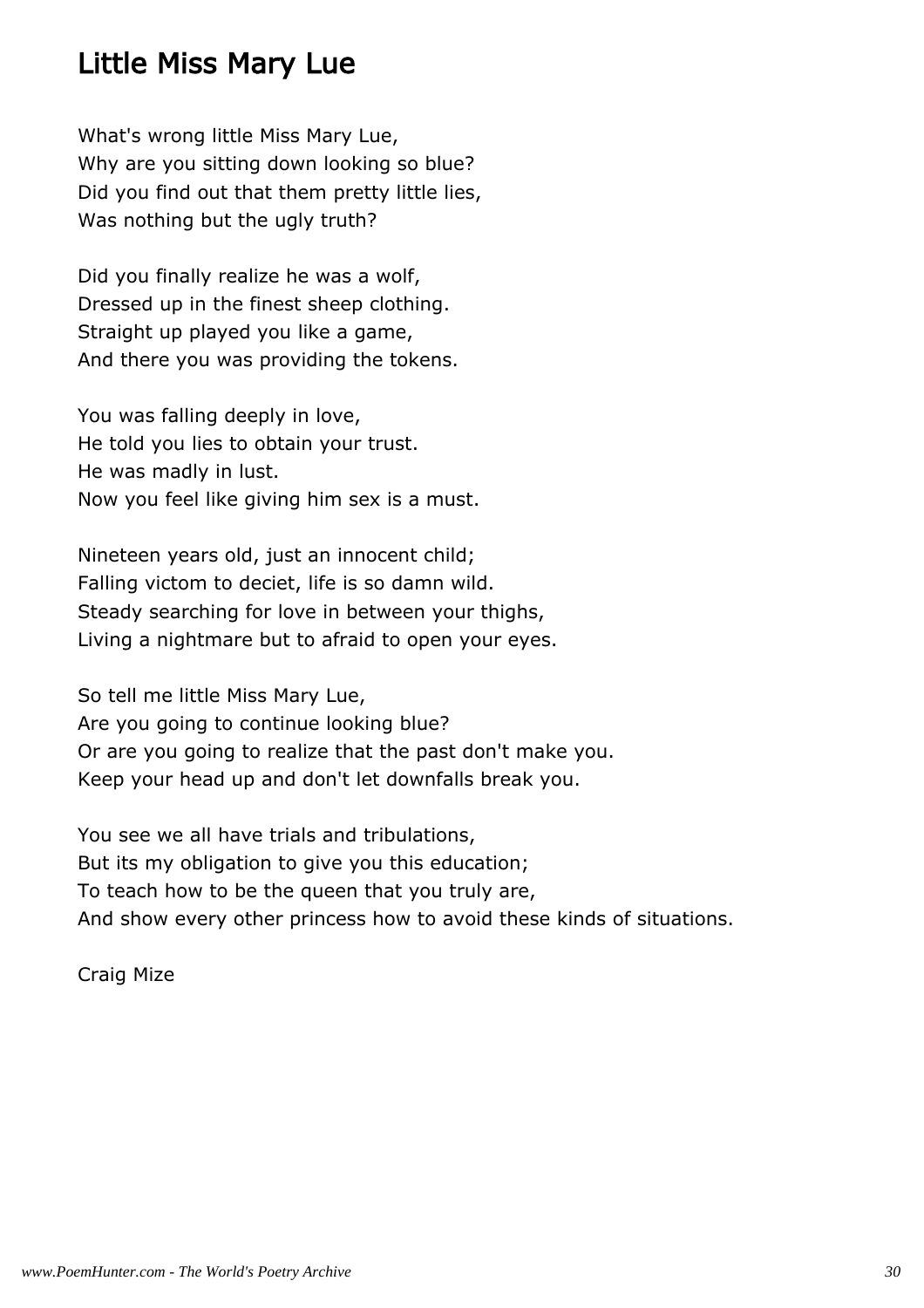#### Lord Knows

Dear Lord please help me come and save me My ol' lady just told me that she's about to have a baby But I'm still stuck in this penitentiary And Lord knows this is not the place for me But it's all my fault there ain't no one to blame For all of this heart ache and all of this pain There's so much rain and thunderstorms outside Being trapped in a world with nowhere to hide And there's no reply from my family I pray to God that they still remember me I still need constant reminders who's my friend and foe Cause the truth be told only the Lord knows Craig Mize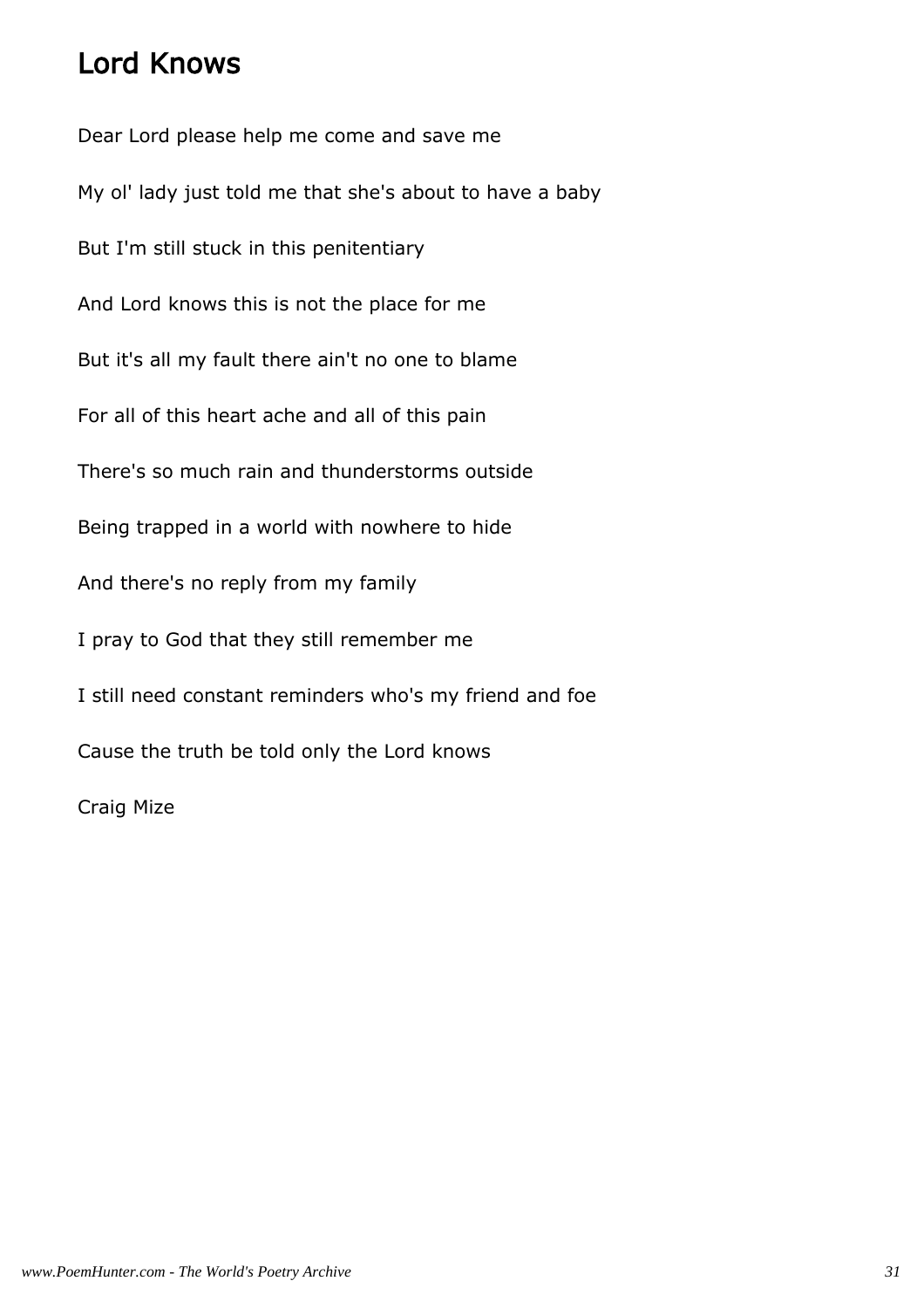#### Lord Knows Pt.2

I gotta cry sometimes I'm not going to lie. Don't you see the tears falling from my eyes these are the tears of the blood of my brothers and many others. I gotta cry for their kids and their mothers. There have been so many dreams lost in this dope game people selling their soul for a little bit of cocaine. Now tell me is this how the world suppose to be. Is this a dream, a nightmare, or else is it reality. And it's a damn shame that people is to blind to change for the better than the worst and some days i think that my life is cursed. But the only thing I can do is move on. Keep my faith in the Lord and roll on hoping and praying that there is a heaven for a thug and if not at least I died trying to so love and Lord knows.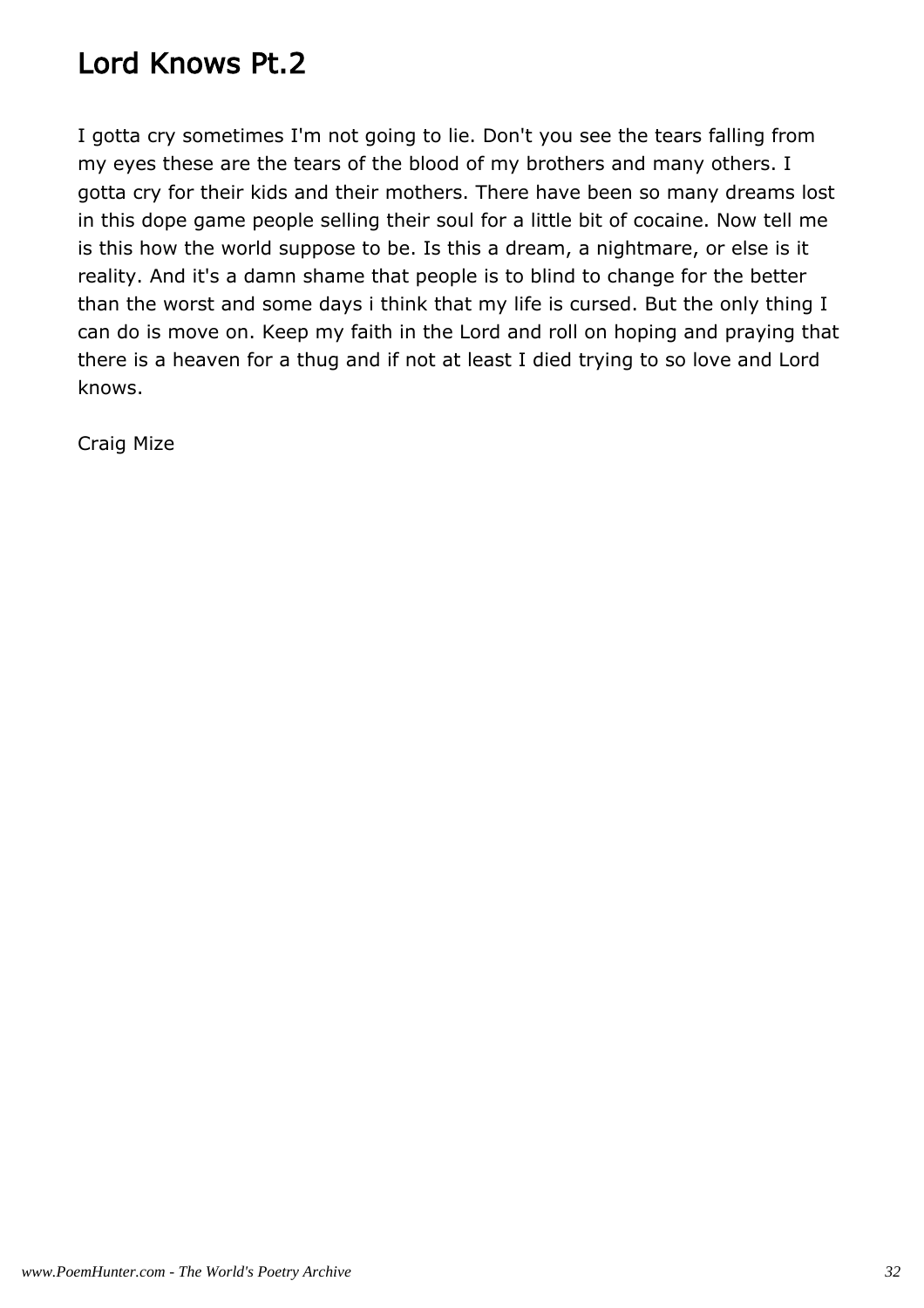## Lost 'A Broken Man's Story'

Last night I cried a thousand tears over you My heart broke into a thousand pieces I asked myself why a thousand times And a thousand I never found an answer

I tried to give my all to you But I guess that wasn't good enough Got down on one knee & asked to marry you But I guess in your eyes I wasn't man enough

All I did was try to be a lover, provider, & friend In return I was lied to and cheated on again & again But still I loved you vowed to give you my heart In return you used me until my heart was ripped apart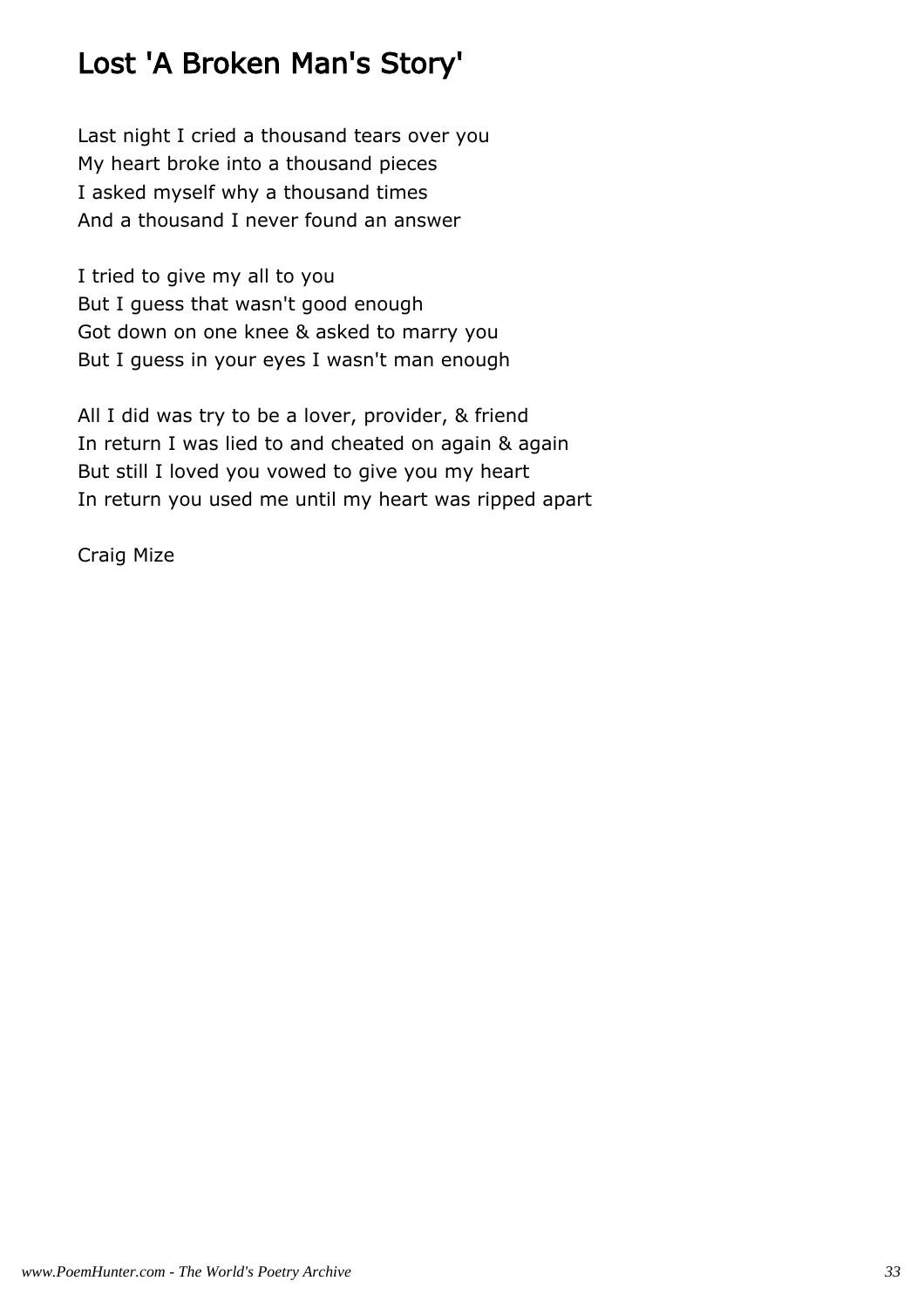#### Love

Listen and feel my words Understand me like you hear the birds Feel me like you feel the wind And then again you never do Do you see do you really realize who I be When I was, when I came, when I left Just cus just cause you did not care If you really love me would you still be there Would you still be here I have no more fear so I see none Everybody know I never played but always won And I still lost in this game of life And that was my ultimate sacrifice Love.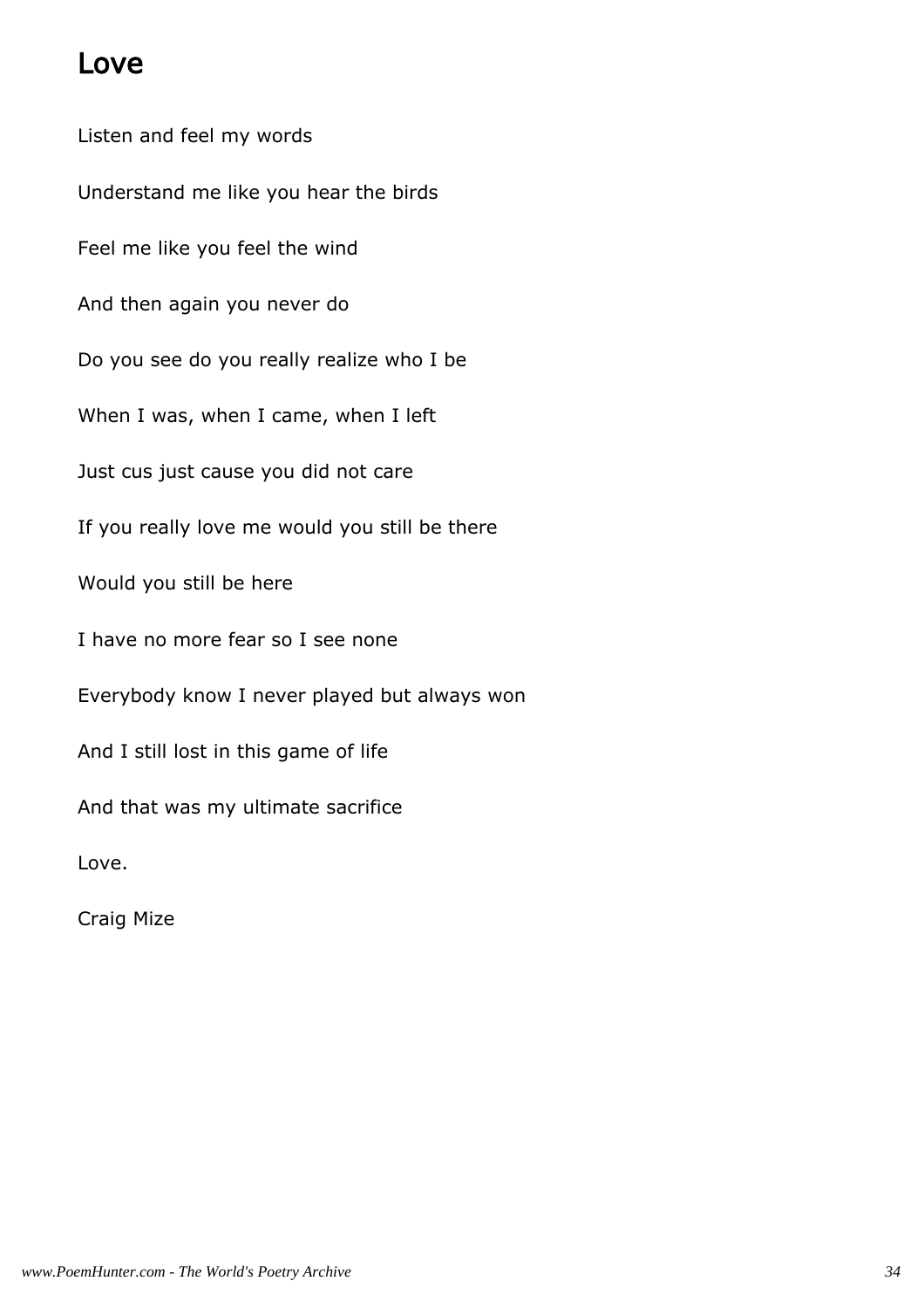#### Love Over Hate

I hear the hurtful words, I see the evil looks, I endor the beatings, And survive the hangings.

You believe in the lynchings, You figure that it will break me. But my will is strong, My faith is much greater Then even a thousand mustard seeds.

Your tongue is sharp, As your words cuts deep. Your actions shows clearer than a mirror, The hatred that you possess inside. But you can not defeat me.

You shackle me with thick chains Stronger than Sampson locks, But I still break free, I refuse to be held captive to hatred. Your stronghold on America will be broke

For I am covered by the blood of Christ, Undoubtedly bounded by his grace, Marinating in His love and mercy. Your hatred will not defeat me, For love will always triumph over hate.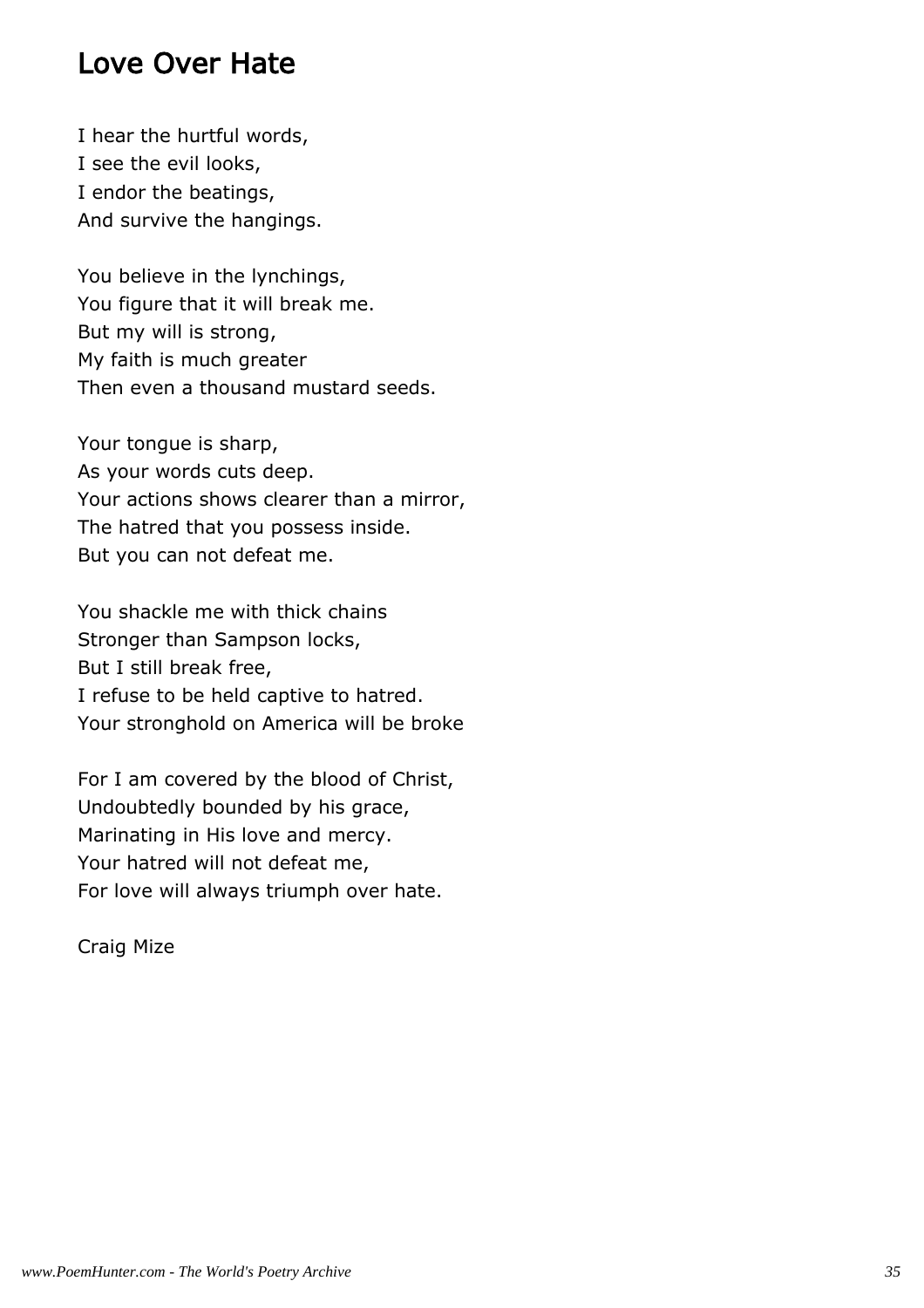## Love You No More

If my heart was a forecast rain would never leave, The pedals of my love would fall and wither away Like the leaves on the trees. So many times I have fell for your smile, And them beautiful painted eyes hypnotized by the words of your tainted lies. I gave you my all and in return you gave me heartache, For years I loved you & all you could do was make my heart break. I vowed to not ever play the fool, boy was I wrong; Little did I know I was your puppet all along. Now as the tears run deep into my soul like the river Nile, I do everything in my power to muster a smile. I won't let you see the pain that I got inside, I refuse to show you the hurt when I look into your eyes I believe you was right it was time for us to move on As I give you this final kiss goodbye to show you that I'm finally gone.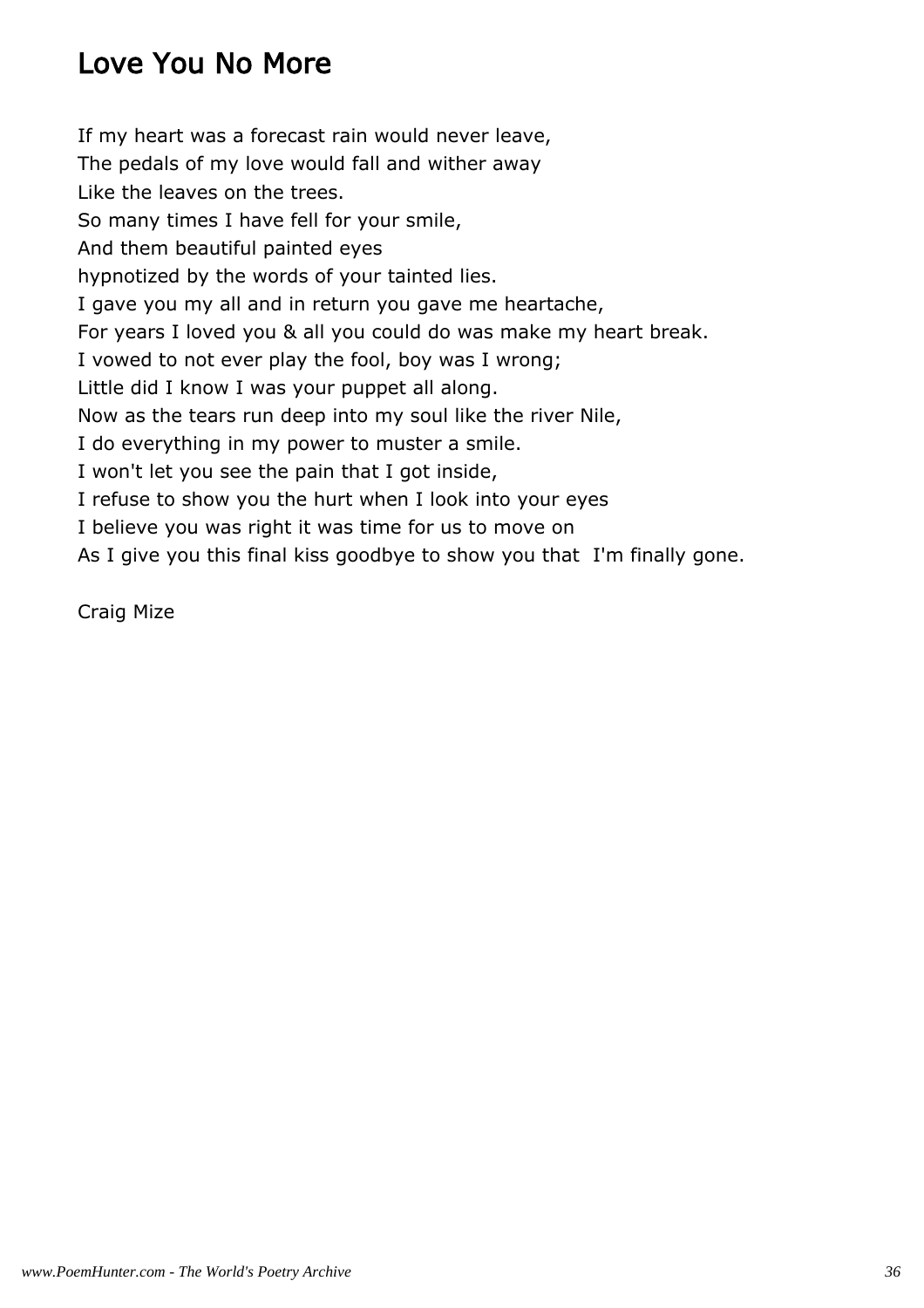### Love's Art Work

I see your thoughts and feel your pain, Lets cry together and share the rain. I will be by your side no matter what the weather. Our souls are beauty, so lets bond them together. Let's take a walk in the park after the midnight hour, Stare into the galaxy, at the wonders of God's power. Let's experience the ecstasy of our mind and soul, And in our hearts, the candles fire shall remain to glow. As we stare in aww at the gorgeous portrait, Brilliant and beautiful is love's art work.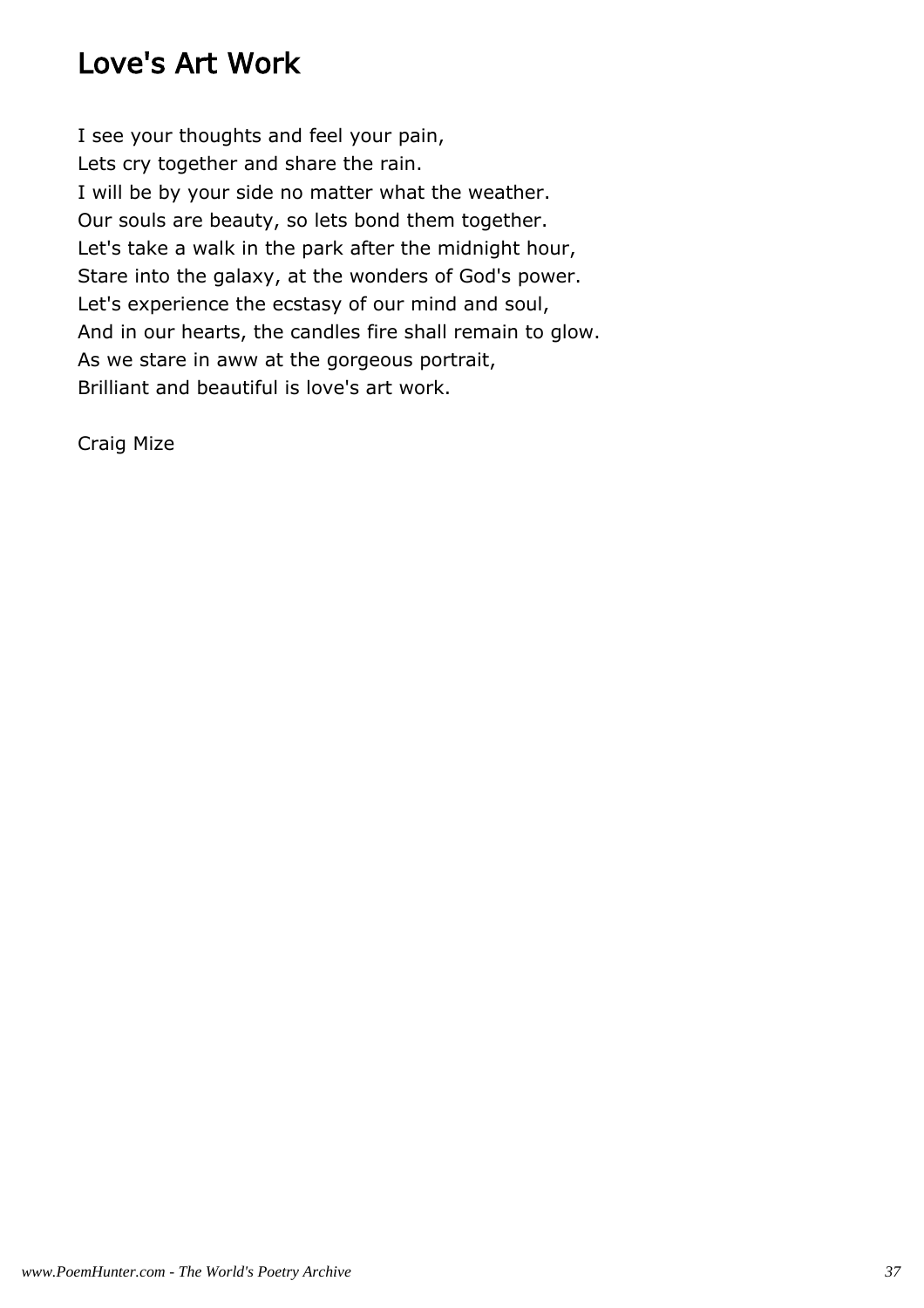#### Making Love

Dimmed lights, candles glowing The wine is poured, music is playing I kiss your lips, them full lips As my hands run down your body And through your hair, I grasp your waist Look you in the eyes, I love you The words leaves my lips in a whisper But hits your soul like a sonic boom I feel your heart beat faster & faster Your fingers nails run up & down my arms As I nibble on your ear lobe You start breathing heavier & deeper Now our love has turn to lust Things get steamer with every touch I move my hand over your breast My fingers massage your nipples Every touch of your lips upon mine excites me My manhood arises as your love box is moistened As I enter your womanhood we make passionate love As the motion of our bodies take us both to ecstasy Bonded in this time of passion, this time of love Till we we lay our heads down to sleep As the moonlight creeps through the curtains Now the sunlight peeps through with it rays Shining on our faces I wake up to an angel Falling in love with you all over again for another day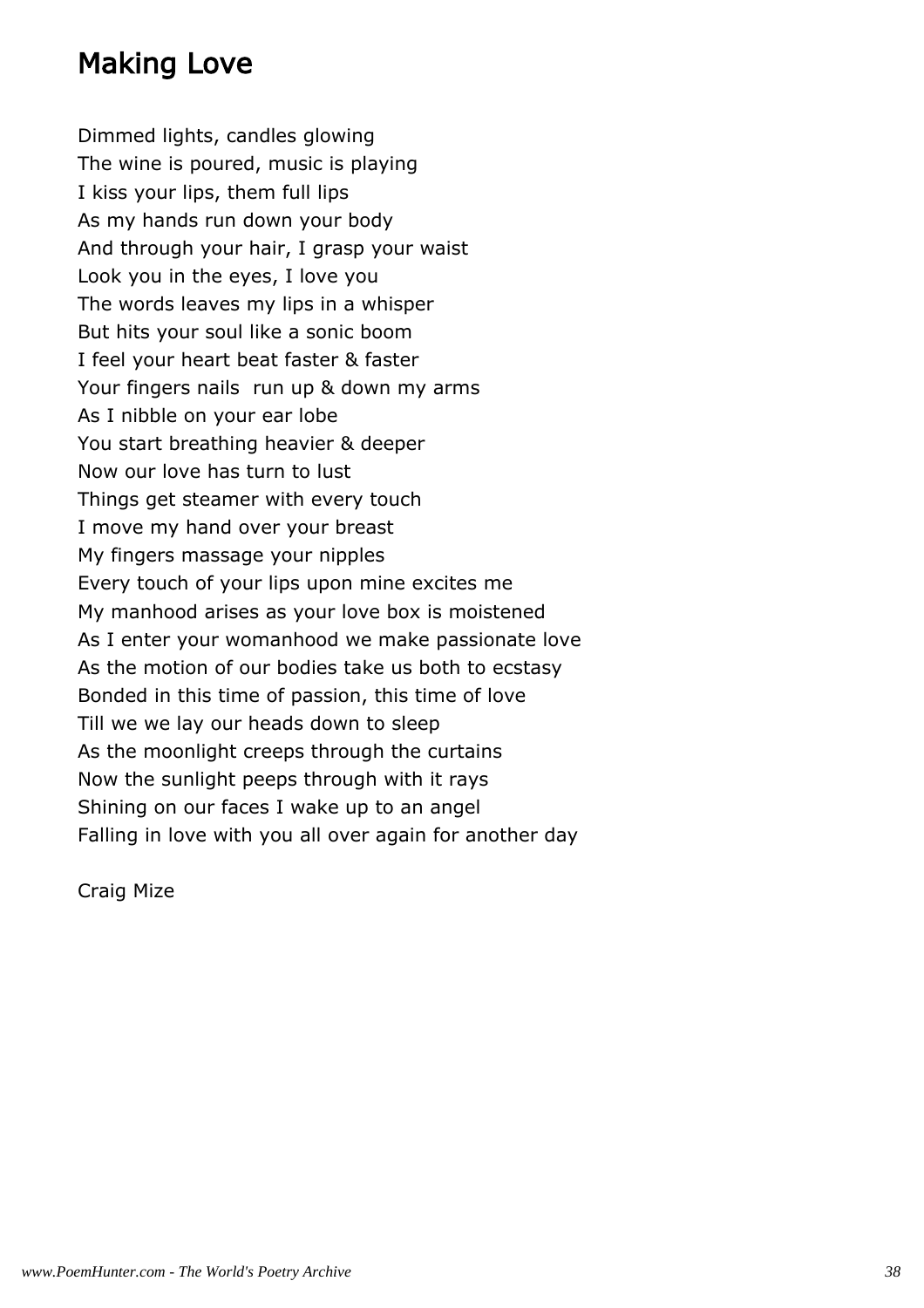## **Misery**

I lay awake at night trying to avoid sleep, Terrified of the nightmares that invade my dreams. Horrible pictures is steady replaying in my thoughts, Making me to afraid to even close my eyes. I could see if they were fictional pictures that I'm seeing, But it isn't. The images is very much a part of my reality. I still remember her lying there looking at me. Her eyes are begging for help but, her mouth is refusing sound As the tears run down her face blending in with the blood on her lip. Her blouse ripped to shreds, breast clawed into by this animal. Her womanhood is been taking away by this creature that I once loved. I still see her fingernails clawing deeper and deeper into the sheets, As his sweat drips on her once virgin skin. Every stroke that he makes is taking a piece of her innocence away. How could he do this to her, my best friend, my own sister, his own daughter. Why aren't I moving trying to get him off of her, why is this fear controlling me? Is it because I'm to afraid to get beat with his belt again, Maybe I'm just glad it isn't me that he is doing it to this time. It wasn't always like this, it got worse after momma die. At first it was only me and her that he beat on molested, But she left us, she overdosed on some sleeping pills to avoid his pain. Leaving us behind for this monster to beat on and rape. What a selfish act if I could say so myself. If it was me I would've killed us too! I wish that he was dead, I wish that someone could hear our cry, I wish that I could live without anymore misery, I wish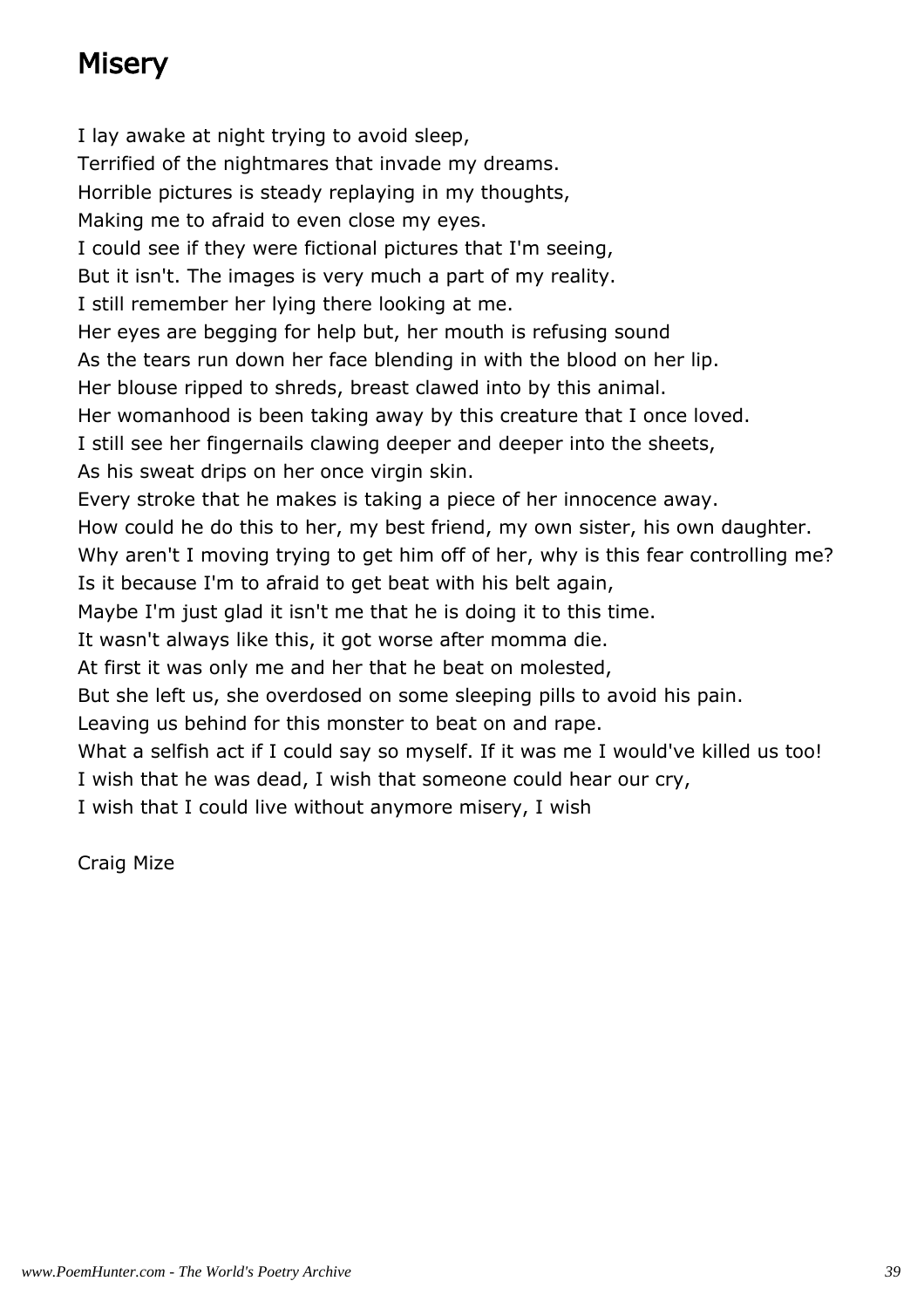#### Mona Lisa

I am blinded by passion And is lusting for love Steady searching for that special one That angel sent from the heavens above I can see her eyes and can feel her touch Hypnotized I am drawing in by her aroma In her web I am trapped by her beauty But she is just a figment of my imagination A dream dying to come true My Mona Lisa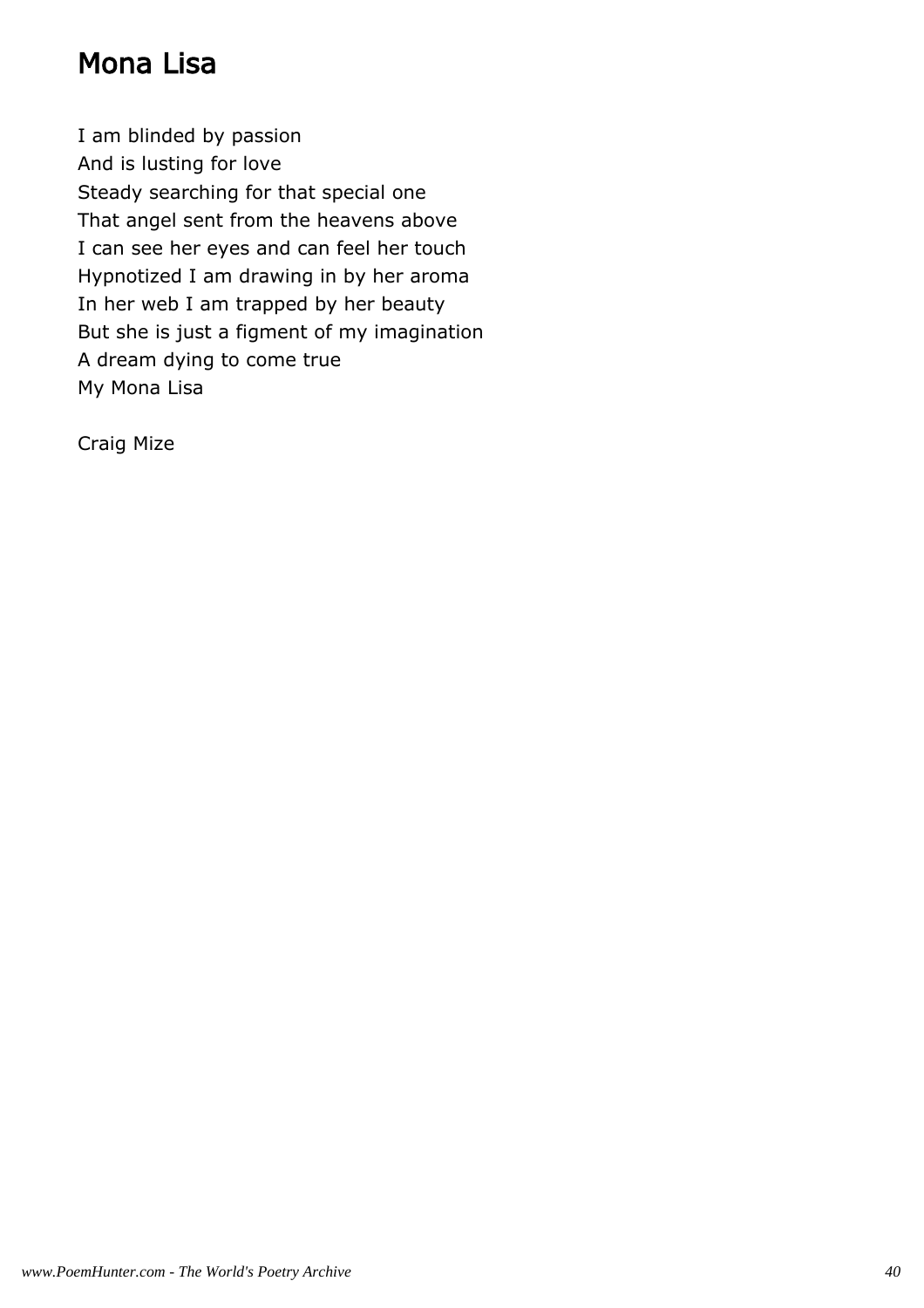## My Brother's Keeper

Am I my brother's keeper? Is he mine? I heard there was a thin line between love and hate Making one wonder just how much one's heart can take. I promised to be there for you thru thick and thin, and vice versa But things never got better, only worse Now it seems like our whole race is being cursed So I ask, am I my brother's keeper? or am I my brother's grim reeper? Now days people are so quick to take another's life Quick to pull that gun, quick to stab that knife They don't give a damn if you're a son, brother, father They don't give a damn about your mother, child, nor wife. We are quick to say that we need unity but divided we always act But is it all of us? No, not at all, it is just a select few Giving a bad reputation to the rest of the black race Steady killing our own race, our people, each and everyday Why do we resort to this kind of violence? why destroy each other? We need to come together and become our brother's keepers Stop the violence. Lets stop making our race suffer I don't want to see anymore families crying, anymore brothers dying Lets stop being our brother's grim reeper And start being what we need to be, our brother's keeper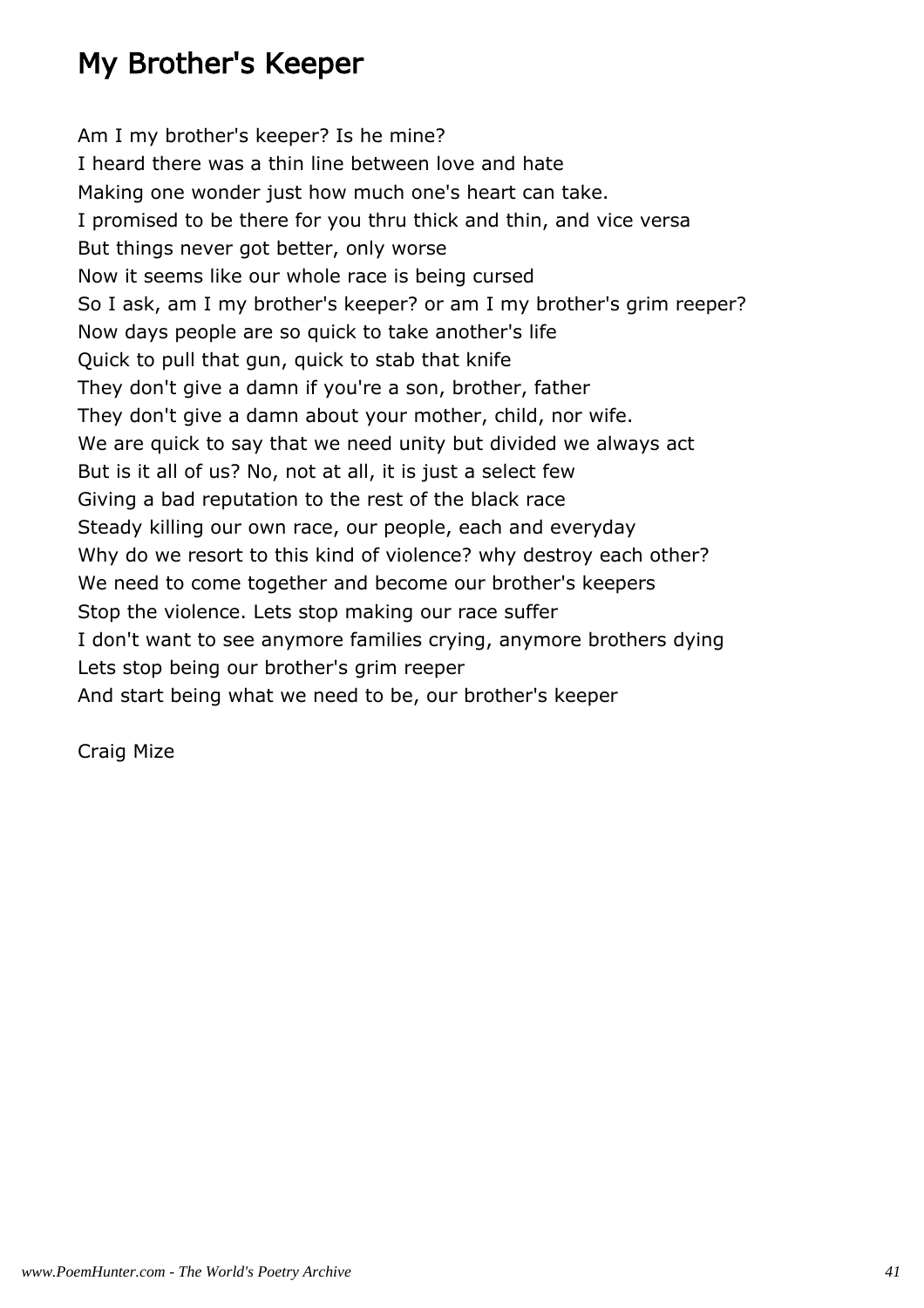## My Darling Angel

Close your eyes and make a wish And I'll do my best to grant it Cry out your pain to me And I'll try my best to comfort you And when you need someone to talk to I will be there to listen to you What I am trying to say here is That no matter what I will always be there for you So open your mind and unlock your heart As I open mine up unto you Look into my eyes as I stare into yours Listen to me as I say to you That you are truly a gift from God An angel brought down to earth to give love I want to let you know that I love you And I always will until the end of time My sweet darling angel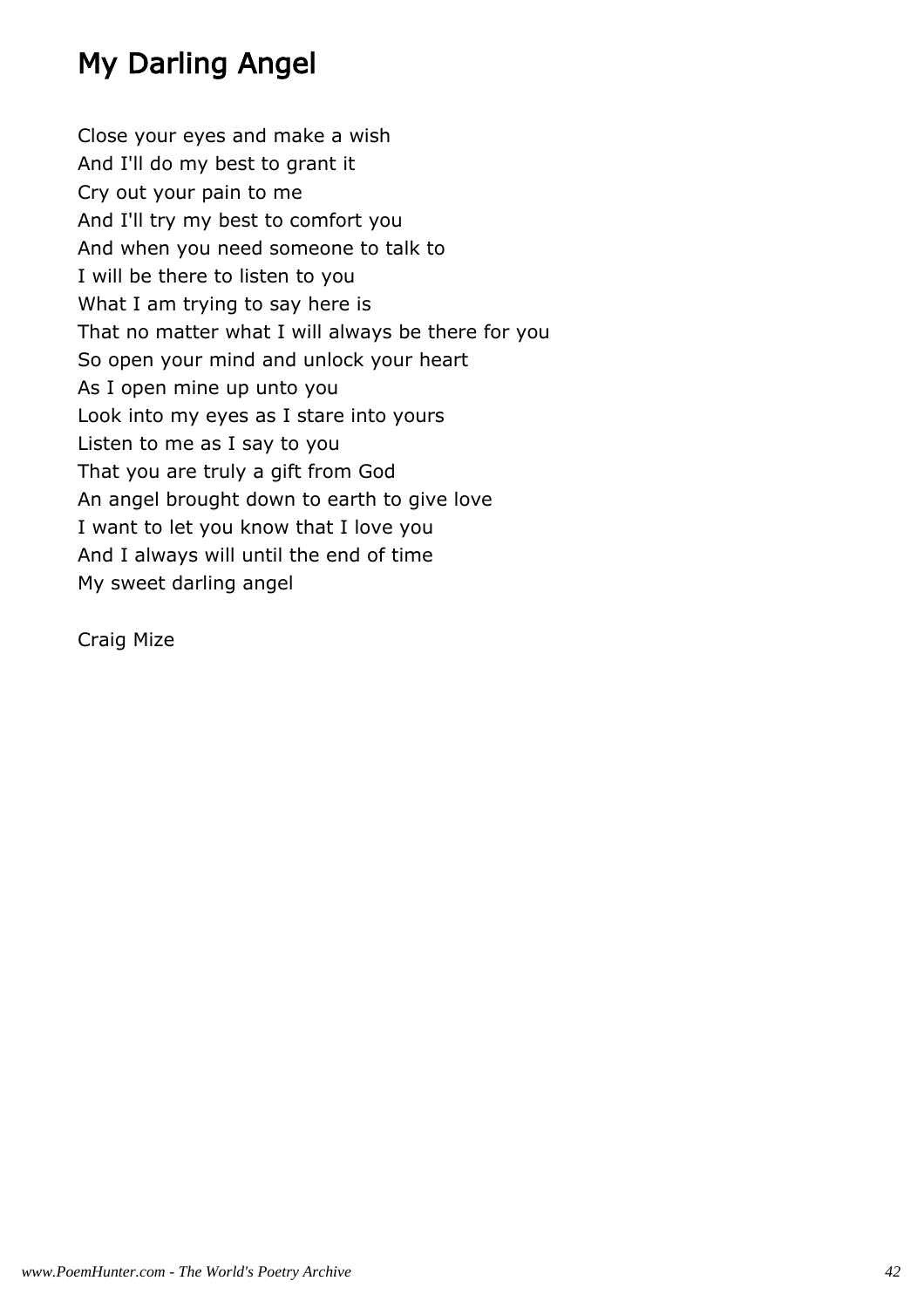# My Fairy Tale Ending

The sky is so dark but it still lights up so beautifully as the angels cry their tears for another soul has passd don't shed tears out of pain nor sollow but tears of rejoice for they know that although the flesh is gone the spirit still lives on. Standing proudly beside our Holy Father and His only begotten son Jesus Christ. Watching down upon us giving us both encouragement and protection. For they are our guardian angels giving us wisdom and hope. For they know that a better day is coming where we can all sit at the table with our Father that is in Heaven. Granting us all that fairy tale wish a happy ever ending to an even better begining.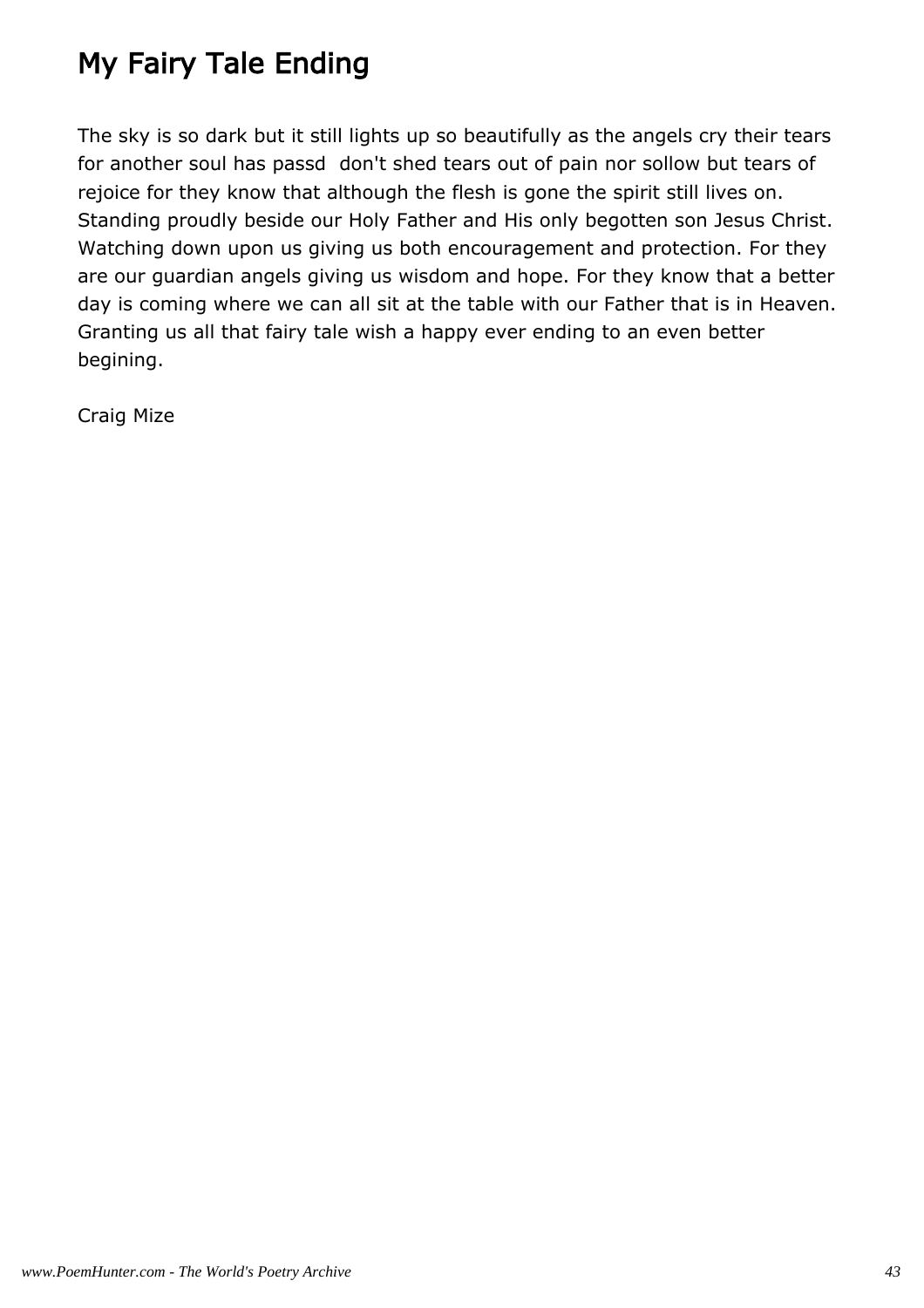## My Story

No one knows my story And I know not why I wish I could find glory And never have to cry I wish someone cared for me I really do you know From problems I wish I was free And in my face it show I wish I could find love And feel fresh as the wind I wish I was free as a dove This why I have never been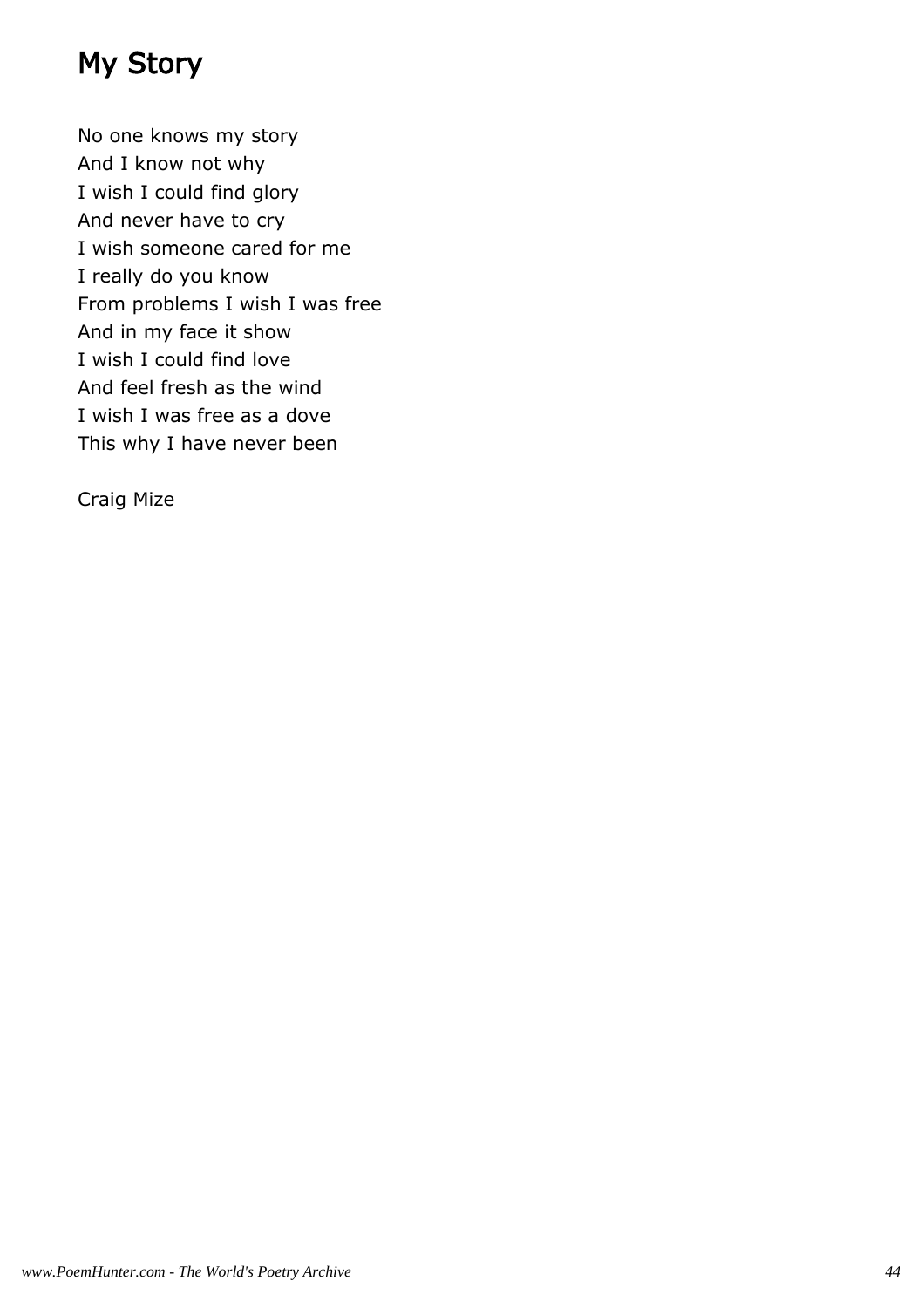## My Tribute To You

As the pain rolls down from my eyes The tears of heartache overwhelm me I'm lost in a state of confusion But trapped in the state of thought. Reminiscing about the past, the has beens and, how times was Fast forwarding to present times wishing it would go back to how it was My memory is filled with painted pictures of your words Not even mentioning that smile of yours and how you was I can not lie I haven't shed tears in years But they fell like leaves when I heard that you had died Though I shall cry no more, you are finally home And although your body has left us please have no fear For your soul, spirit, and memory will forever live on

Rest In Peace my friend Mr. Telly R. Lee 7/2/1978 - 8/19/2010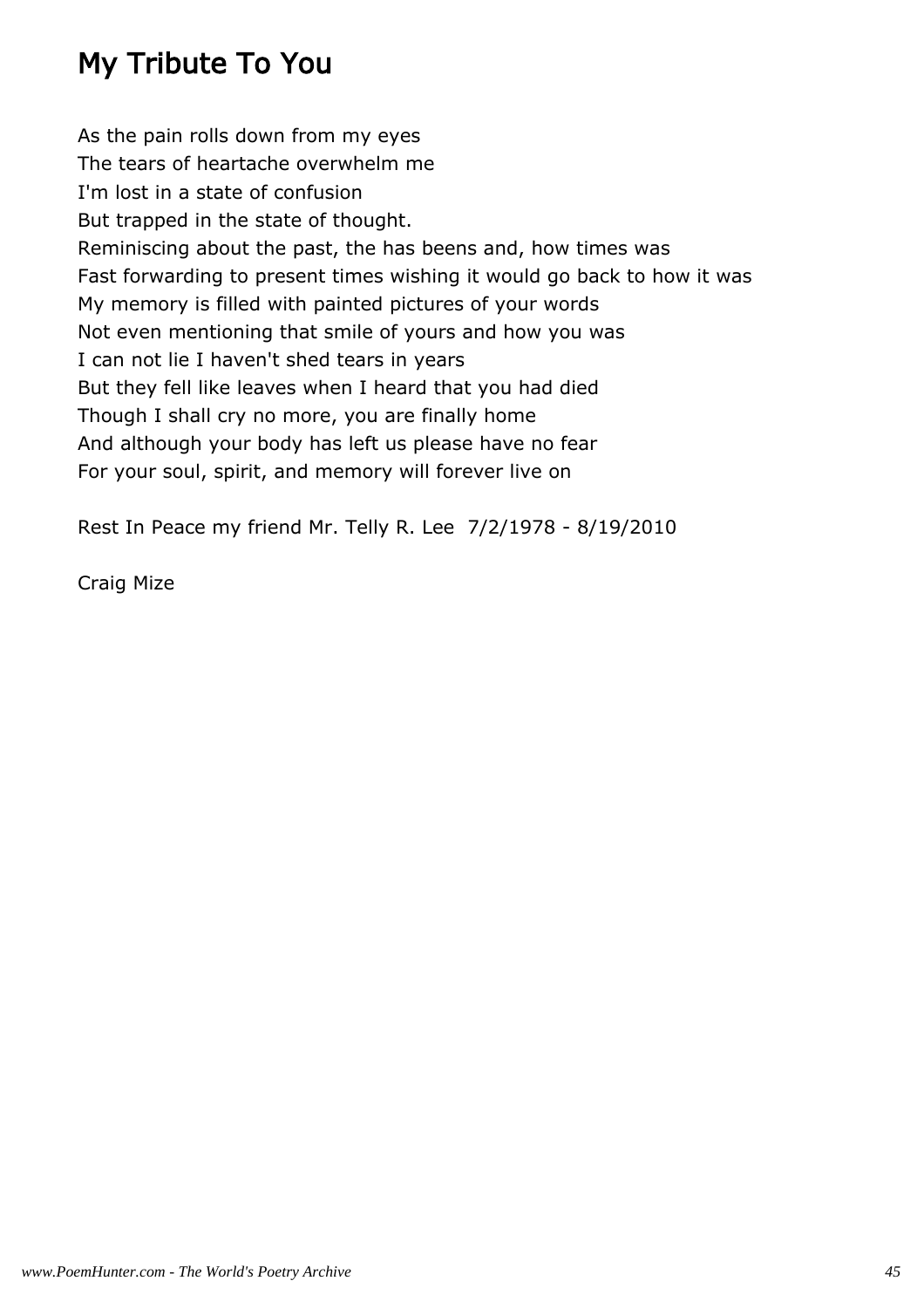### My Two Cents

It's cold outside and the rain is steady coming down my face like tears of all of the lost dreams that has came and gone. Time passes by slowly at a snails pace all the while racing against the time of life. Gray hair appears and disappears like a ghost in the dark, you are getting older by the second but every day is a life time. You look outside the window at the people trying to get in out of the weather of the society. People walking around like zoombies hooked on everything but phonics drunk on everything but love and life. Getting high is their way out of a reality that has gotten to real. But it's a nightmare coming true like Freddy but there is no elm's street. You tell them to breathe slow close there eyes and wake up but from where and where are they going. Society has casted them unfit to live in their nieghborhoods so now they are lost forever in a state of limbo. We see them out there we can help but to afraid to get our hands dirty like the trash that we say they are. But are they really or are they you and me, are they our co workers and friends, our brothers and sisters all in the name of Christ.

Lets stop judging people for their mistakes and start helping them make a brighter future for everyone sake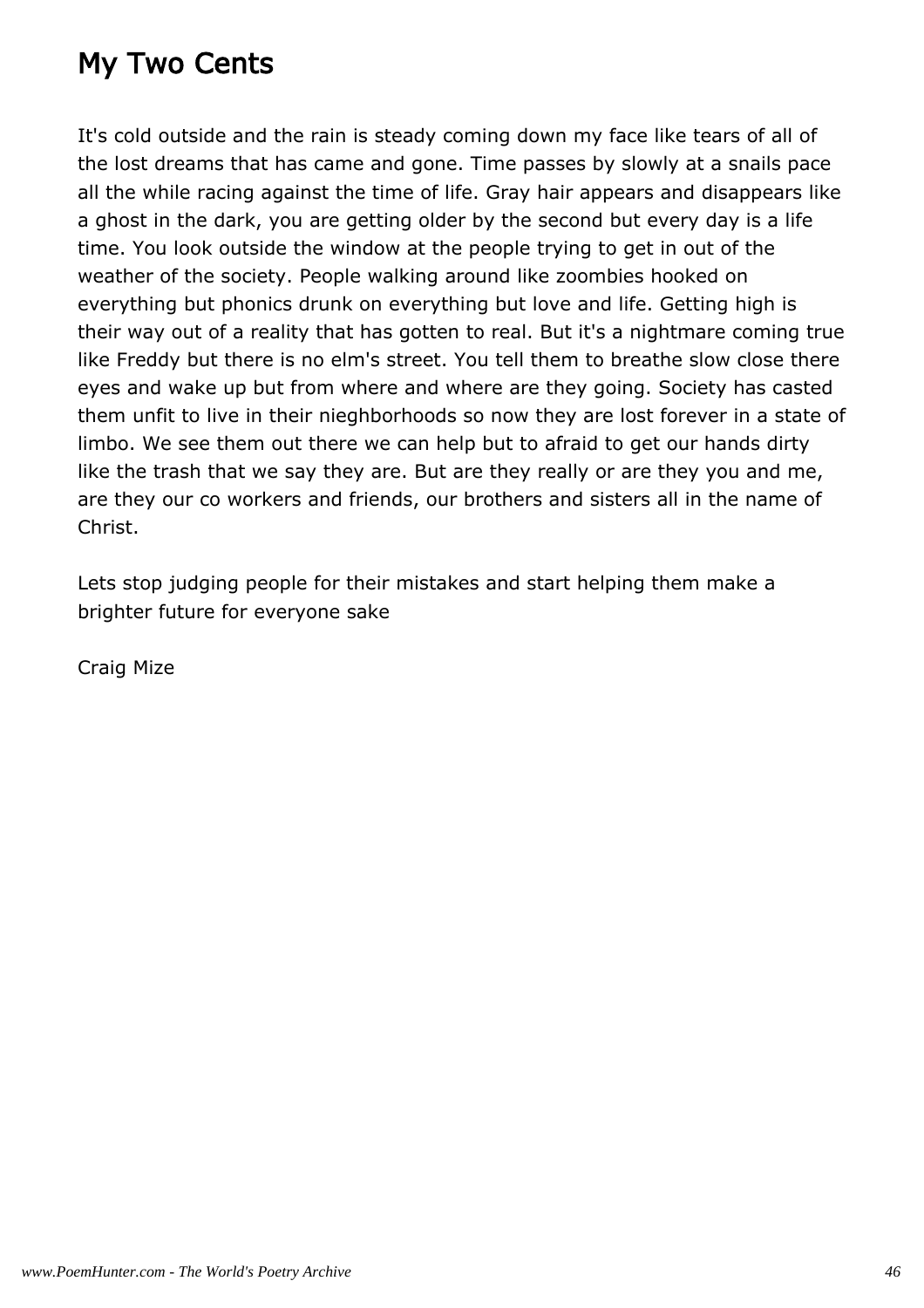#### My Words, My Way, My Heart.

You say that I never notice you, You say that I don't care, You say that I don't show my emotions, And you say that I don't treat you like the queen that you are. I say just look around you I am always there Through the good times and the bad, I am by your side from every mountain top and valley. When you cry don't I wipe the tears away from your eyes, Hold you tight and ask you why, When you are cold don't I do my best to provide you warmth, And always walk with you through them stroms. I do not do these things because you want me to I do these things because I want to And that to me is the true meaning of love. Craig Mize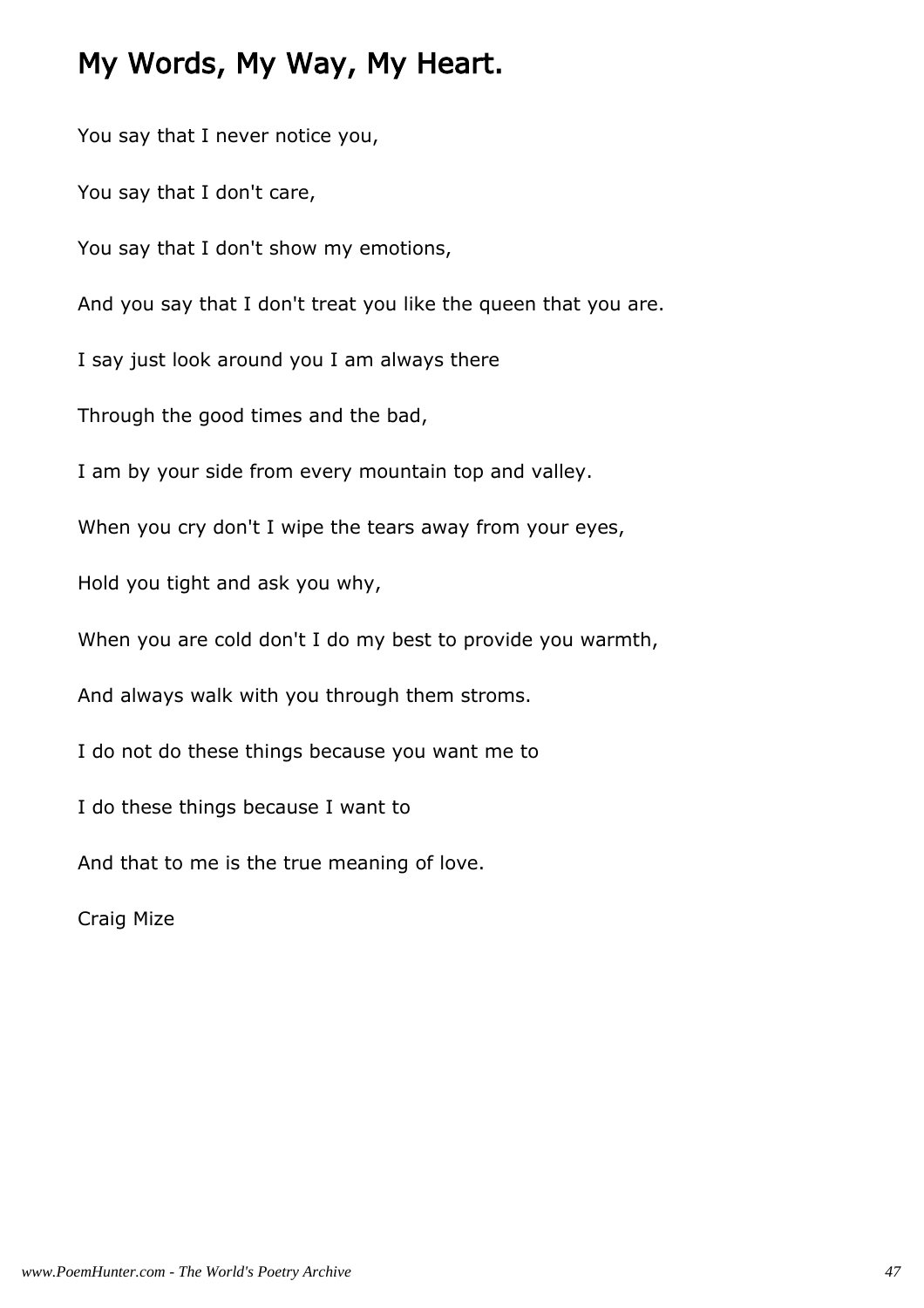#### New Life

It is time to start a new, time to start over, time to find myself once again Who am I, this is a question that I find myself asking daily Lost in a society of the world which image is everything But my identity is lost along with many others All trying to find their way among the others that wonder this land Hoping that tomorrow brings a new day and a fresh start For yesterday was a nightmare and tomorrow is just a dream But it's a dream that I will forever dream Reality in the making with the promise of a new life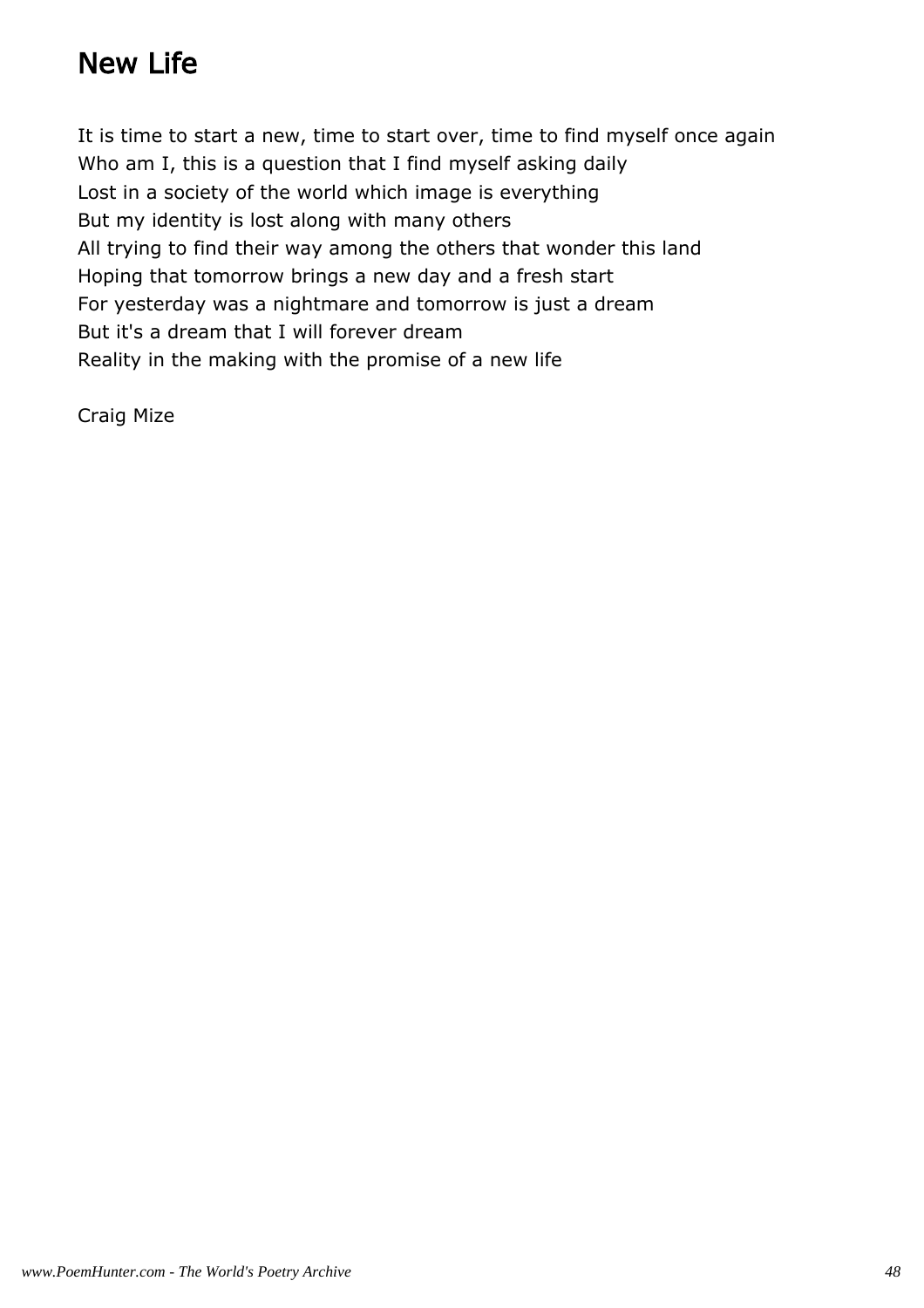#### No More Tears

I hate you for you took away my innocents But I love you cause you made me strong and more aware You say said that you loved me but you was lying in my face I was a child and you took away my grace I felt dirty, I felt ashamed, I felt like it was all my fault But why do I feel like this? I did not ask for this to happen to me For years I wanted to speak about it, to go and tell the police I wanted to tell momma but, she would not believe me Fear built up inside of me, in my heart and, in my soul Everyday I cried while you walked around like you never did any wrong And momma damn her, for she worshiped the ground you walked on She would have believed you before she would believe her own child These years have been long and very hard but, now I'm speaking out Fear no longer controls me for I have put it in Gods hands My last tear for you has falling and now finally I have no more tears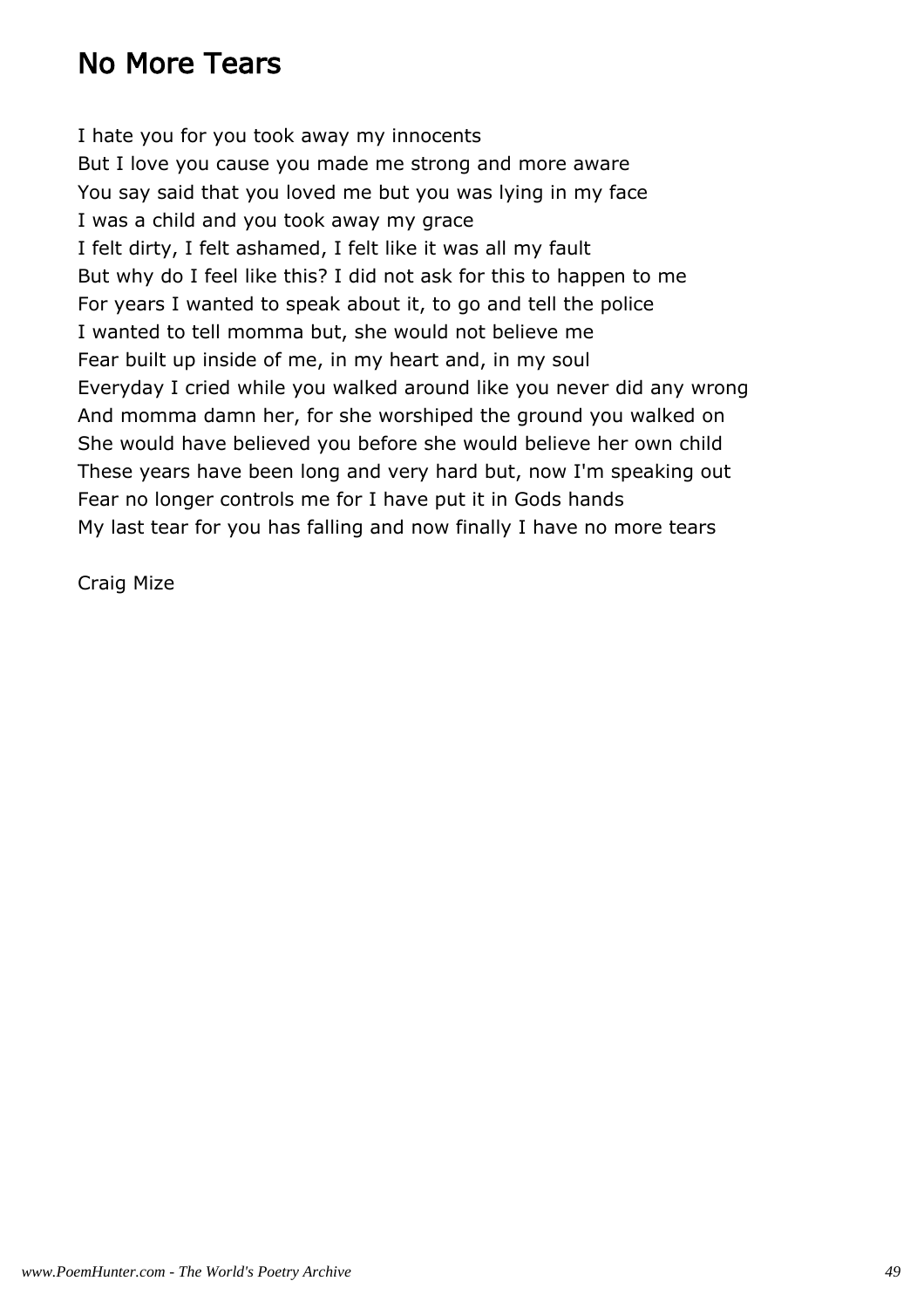## Patiently Waiting

My heart beats faster & faster, awating the result.

What have I gotten myself into is the question that is racing through my head. Her eyes are so beautiful, her lips are lovely and full, her heart will hopefully be mine

How much longer must I wait, can't she tell that the anticipation is killing me I stare deeper into her soul, as she bares into mine in return

I think she is about to let me, as the sweat drips from my brow.

Here comes the answer. 'YES' she said 'YES' to being my wife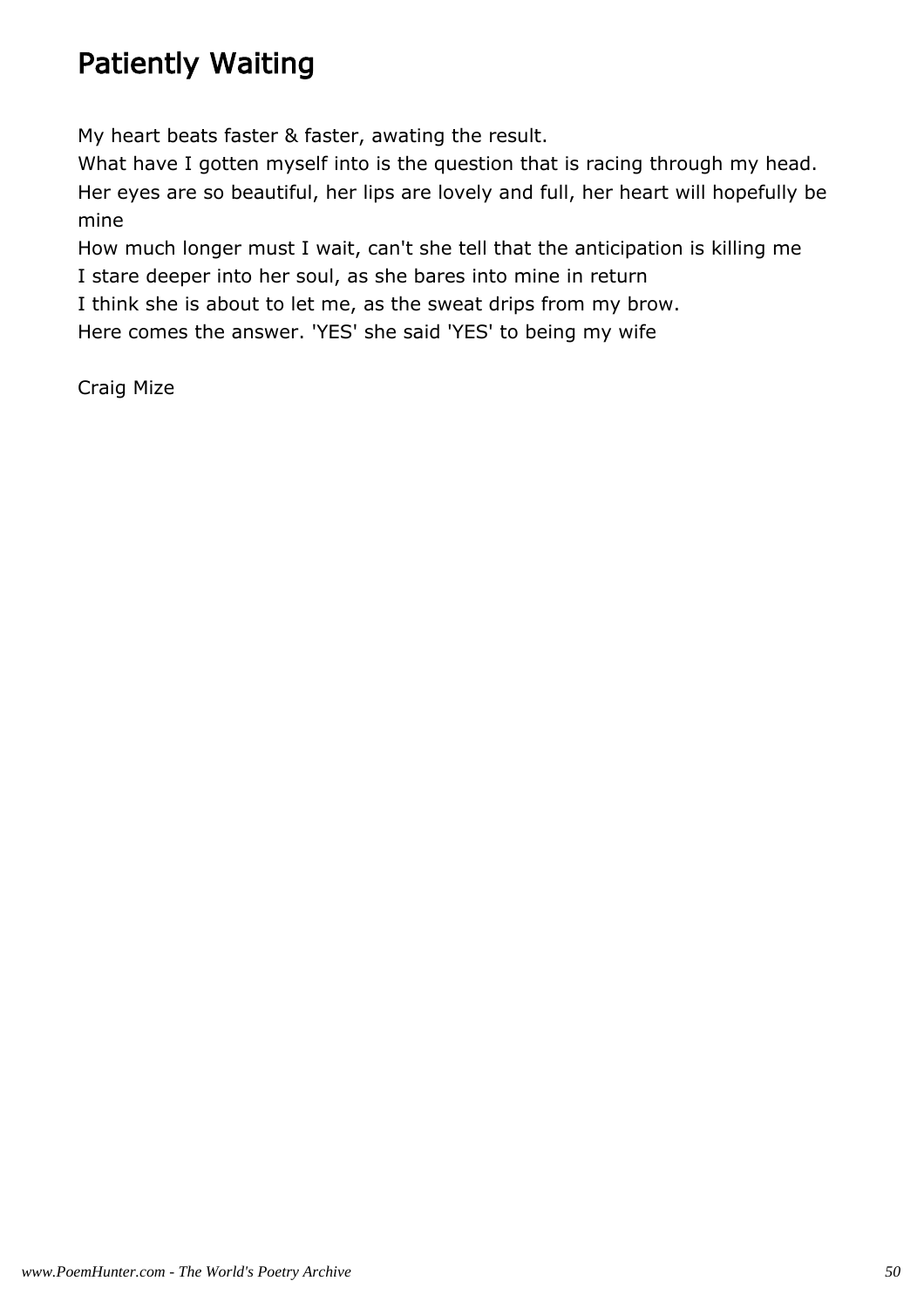### Reliving The Nightmare

I remember it like it was yesterday, The tears was pouring from our eyes I felt the hurt that you felt, I cried the tears that you cried I even bled the blood that you bled. I am you made all over again, The mirror image of you I know that I was I swear that I hated the way that he treated you I couldn't stand the screaming, I couldn't stand the beating, I couldn't stand the abuse They say that I am my fathers son, But that couldn't be further from the truth I loved him Lord knows that I did He was my hero that couldn't do no wrong I was ignorant to the fact that all he did was wrong. I can not forgive myself for not protect you I was suppose to be stronger than that I wasn't suppose to be afraid I was suppose to be there for you So why was I so afraid? Now those same tears that cried, I'm currently crying That same pain that you felt I am currently feeling The same death that you died I'm currently dying So now as I lay my head down to sleep I pray to you and the Lord my soul to keep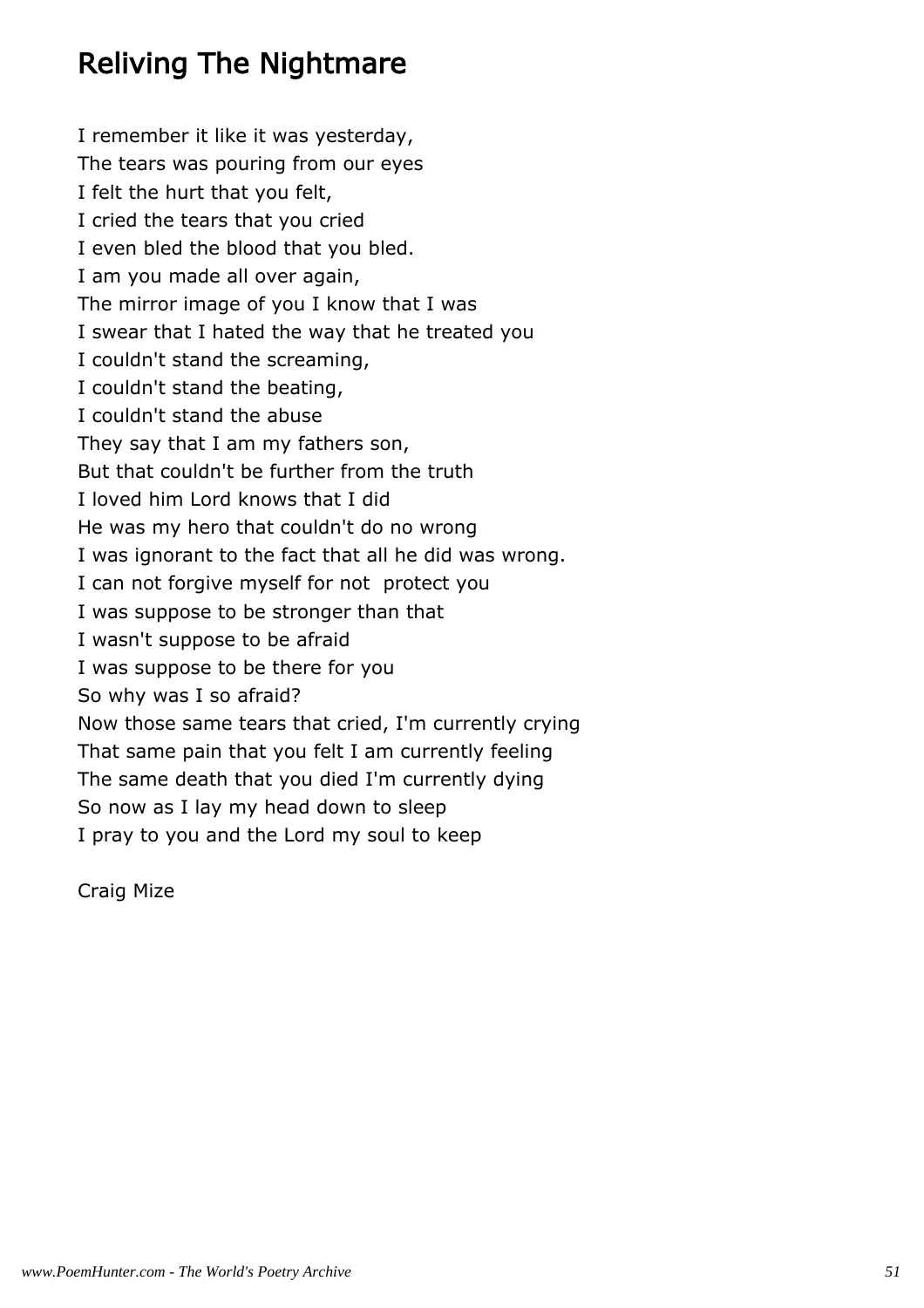## Reunited

With this pen and pad I am writing about you, I jot down my feelings logged deep within my soul. Yearning for the opportunity to reignite our flame, For the fire for you still burns strongly inside me. My passion never died, my love for you never left. I have lusted for the chance that we may again reunite, Cherishing the thoughts of the words that is playing in my head Thinking of the way that I am going to present them to you, Turn them into you and then introduce you to the world. With this pen and pad poetry and I are reunited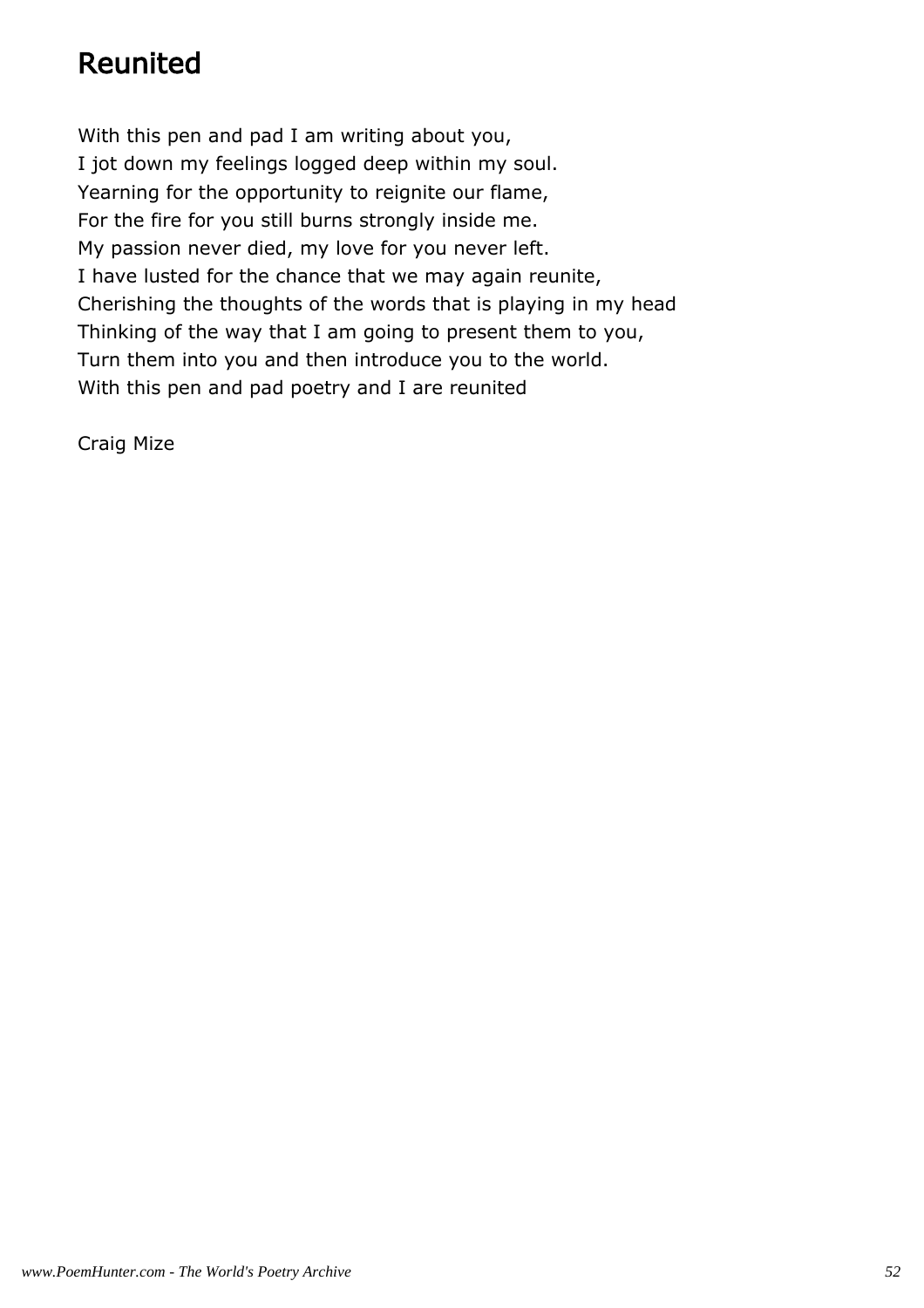## Smile

Everyday that I see you You bring a smile to my face Even when the weather is stormy outside You manage to bring sunshine my way The beauty that I see in your eyes That beauty has to be heaven sent I'm loving the way that you make me feel And my smile is your evidence.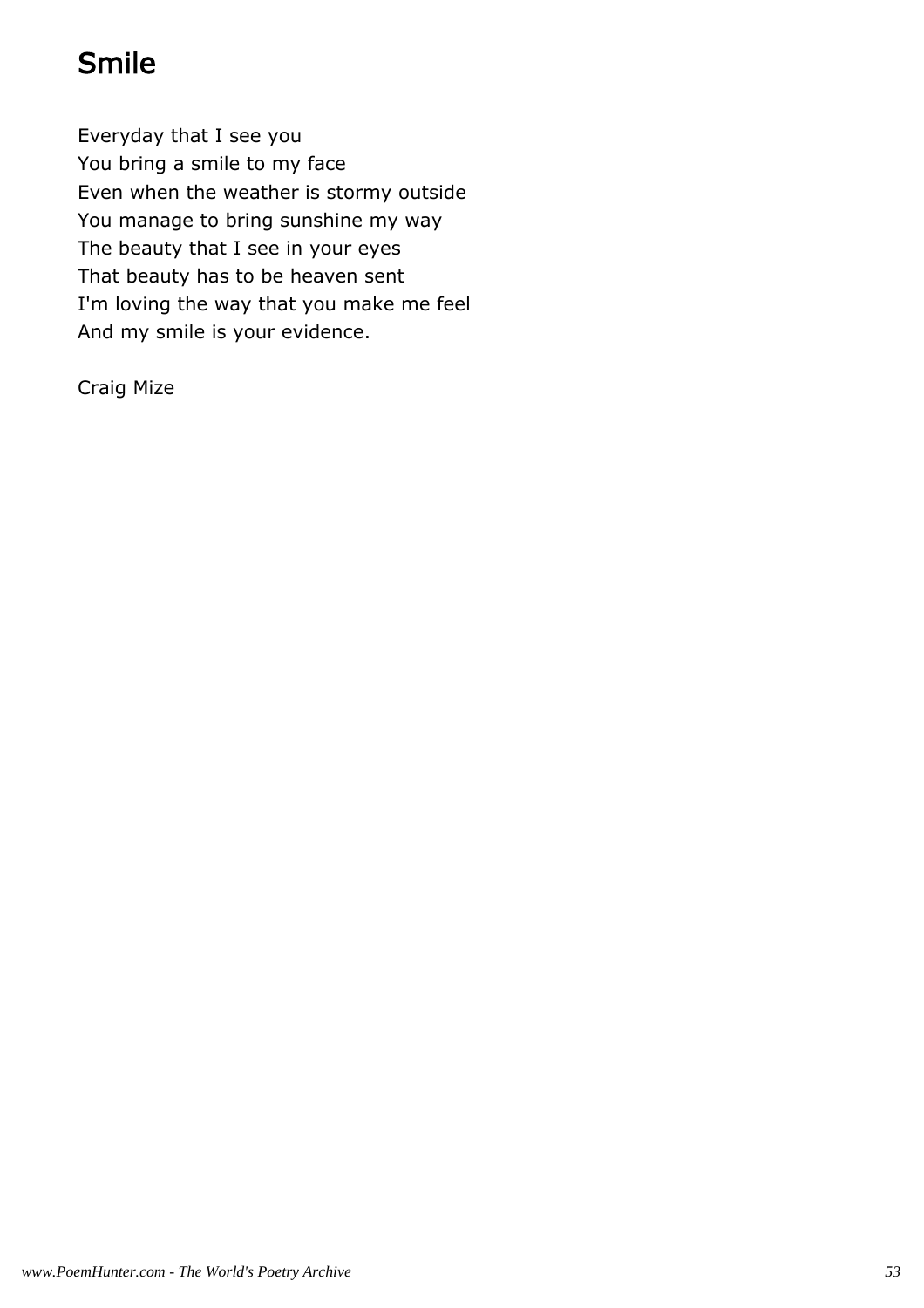#### Snapped A Woman Scorned

As the sweat, blood, and tears dropped from her face; Forming into a puddle that is building beneath her feet. She can not believe that she did it. But she had to or did she? She knew that she loved him and that he loved her, But love should not hurt, it shouldn't make you bleed. Love should not come home drunk and black your eyes. As she reminisce about the pain she remember the love. She remember how he was when they first met, How loving and caring he was on their first date. He was her knight in shining armor on their wedding day, But that was also the beginning of the nightmare. Fat, dumb, stupid, ugly, lazy, repeated in her ear; Pushed, slapped, kicked, punched everyday of the year. But she pledge to love him, vowed to remain by his side! She stuck with him every time that he cheated, Every time he hit her, every time he lied, every time he didn't care. But all he did was hit, all he did was cheat, all he did was wrong. Blood, sweat, tears eleven years worth of hurt, Blood, sweat, tears eleven years worth of pain. Although she loved him, it was hell that he put her through. As her body shakes and fingers clinches together, She pulls the trigger and in his body goes one more shot. The gun drops as a monsoon of tears fall from her eyes. The beating was not going to stop, the abuse went on for to long Until she snapped and became a woman scorned.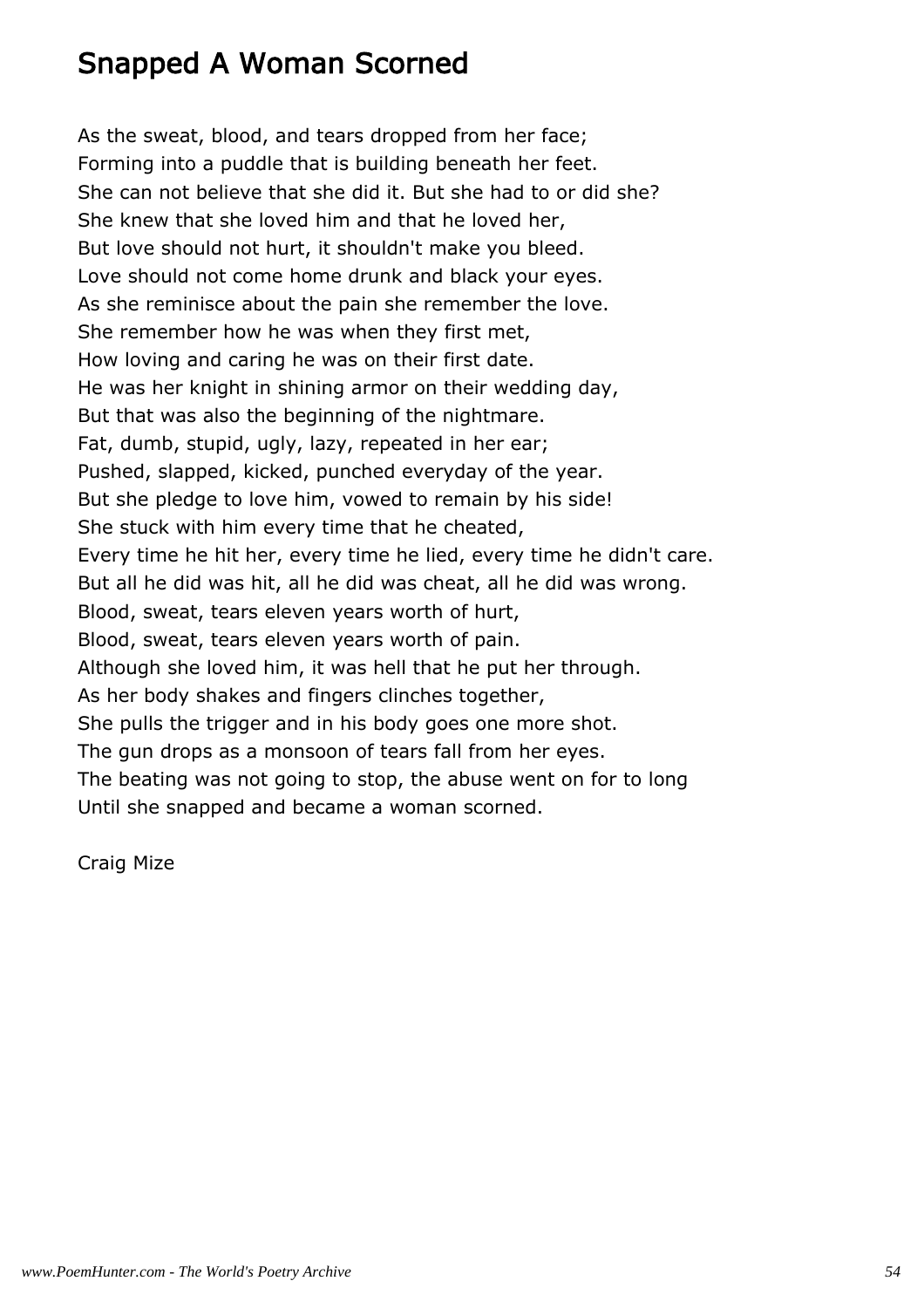### Still I Rise

I got problems on my mind, these situations got me stressing I have done so much wrong in my life time I'm running out of God's blessings I wish that I had just sat down and took life's lessons. But life goes on and there is no time to be second guessing So what should I do now there is not no turning back I guess that I'll face my fears head on, and with my family and God by my side I know even if I do fall down like a phoenix still I rise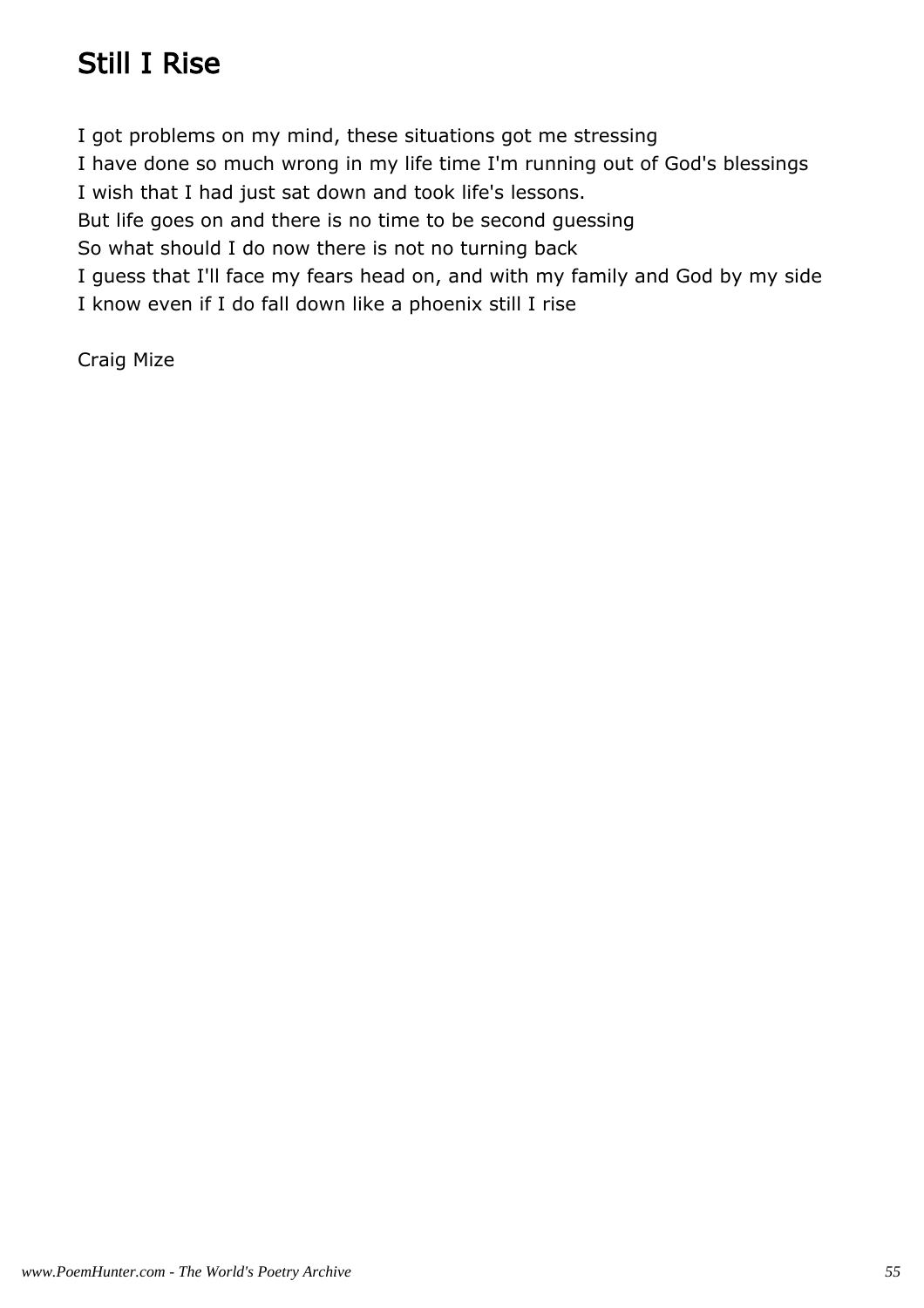#### Terrell

To hold you in my arms when you were just born To be able to watch you open your eyes To be able to hear your first cry I wish that it was me I wish that I was there with you

To be able to see your first step To be able to hear your first words To be able to watch you play with your first toy I wish that it was me I wish that I was there with you

To be able to see you catch your first ball To be able to see you learn how to tie your shoes To be able to see you go to your first day of school I'm glad that it was me I'm glad that I was there with you

To be able to hold you in my arms To be able to call you my little man To be able to tell you that I love you I'm glad that it is me I'm glad to be able to be there with you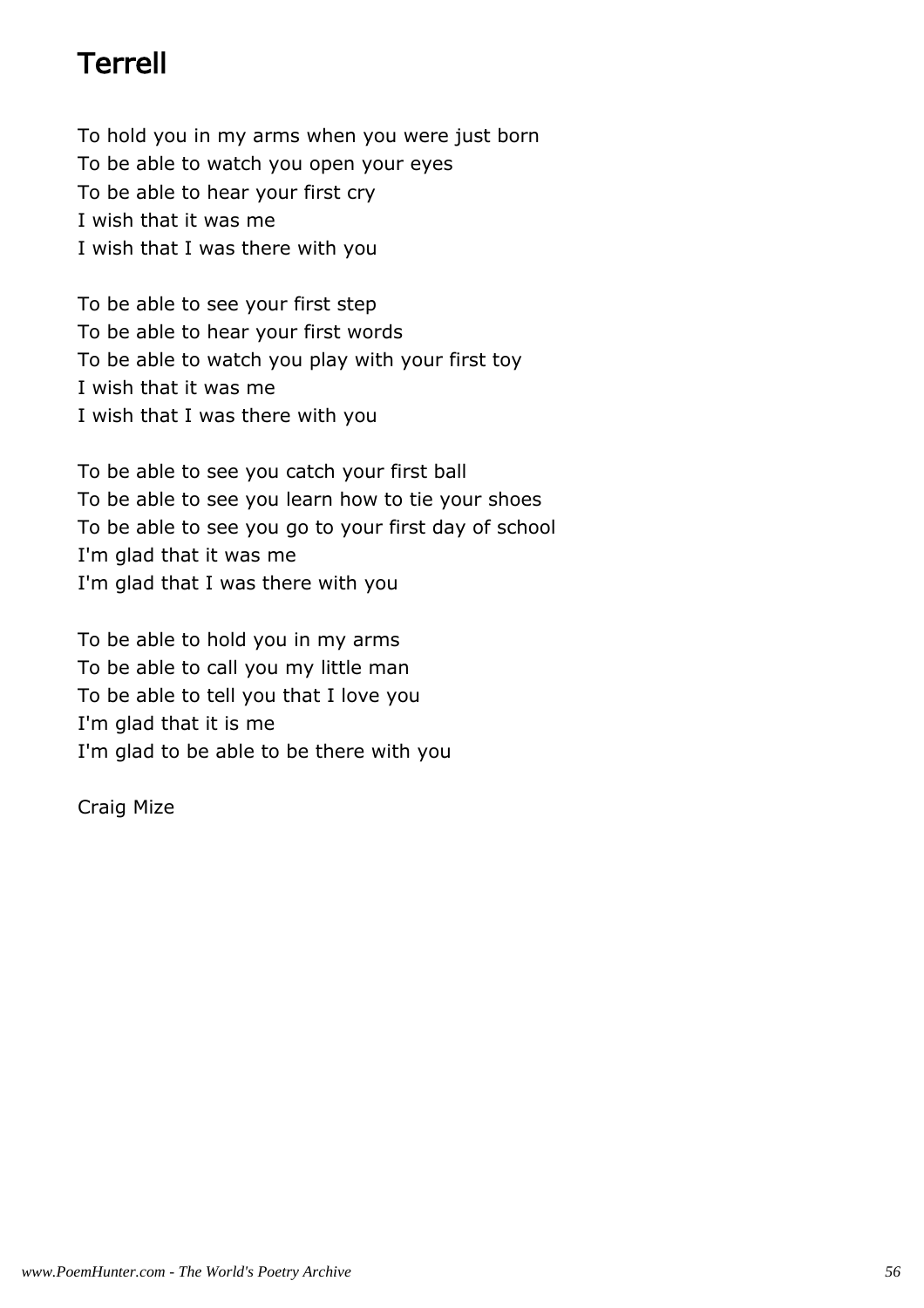## The Battles Within My Mind

They say that you can see a man's soul through his eyes, but what if they put up a camouflage. Their happiness and joy are designed to disguise the pain and sorrow built up inside.

With a smile on their face, they awaken to suffer through another day. Realizing that gloom and sorrow is just a cornor away. Hoping and praying that one day it would all go away.

Not being able to sleep in the nights stillness. Laying awake pondering the worlds ills. Lost in your own mental wilderness. Battling the thoughts in your mind against your own will.

Just another day in this rotten place that I call home. Another night in this play called my life. Where nightmares are my reality, and joyful days are just a dream.

A dream that becomes a blur and vanishes with every blow of wind. You stare at the clock hoping that time will end. As tears begin to run down your cheek. You are becoming emotionally and physically weak.

There is no appetite to eat, no more tears to weep, not enough energy to sleep. Stress is now overpowering every cell in your body. But you have to keep smiling, keep moving on, keep acting strong.

But all along, you are feeling all alone. Trapped in a windowless prison inside your own brain. Wishing that things would change, but they remain the same. A nightmare that no one can see, but me.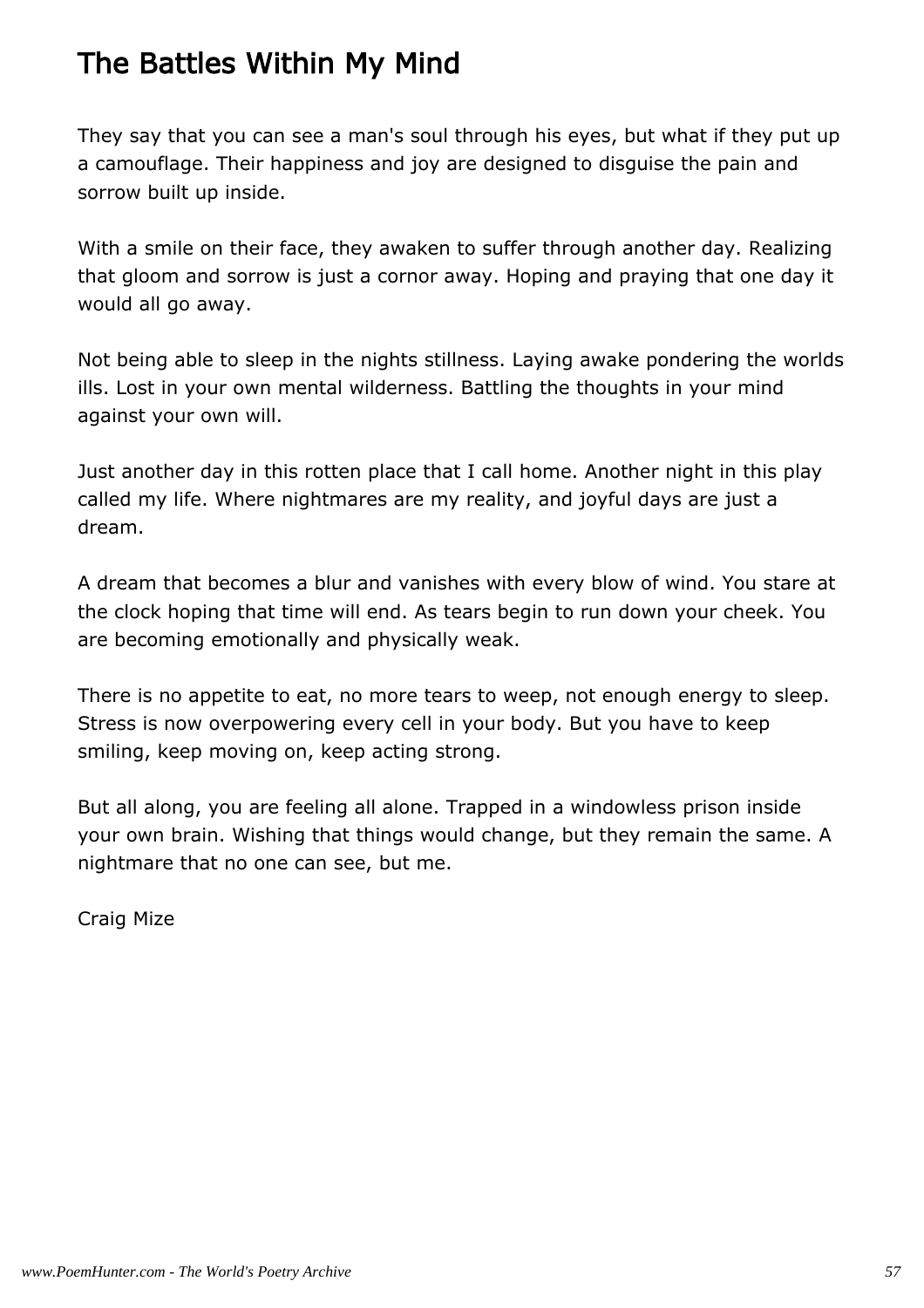## The Bigger Picture

The wind blows slow and hard As the rain drops like tears from the Lord The sky is black like closed minds And the earth is standing still like paused time You steady wonder how could the day get any worst You even wonder if your life cause might be cursed But always remember after every storm there's a rainbow And no matter how bad things get the Lord will never let you go It is not about how many times we fall it's how many times we get up I see that you are down now here is my hand let me help you up These trouble times although hard they will past And at the end of the day we shall sit back, reminiscence, and laugh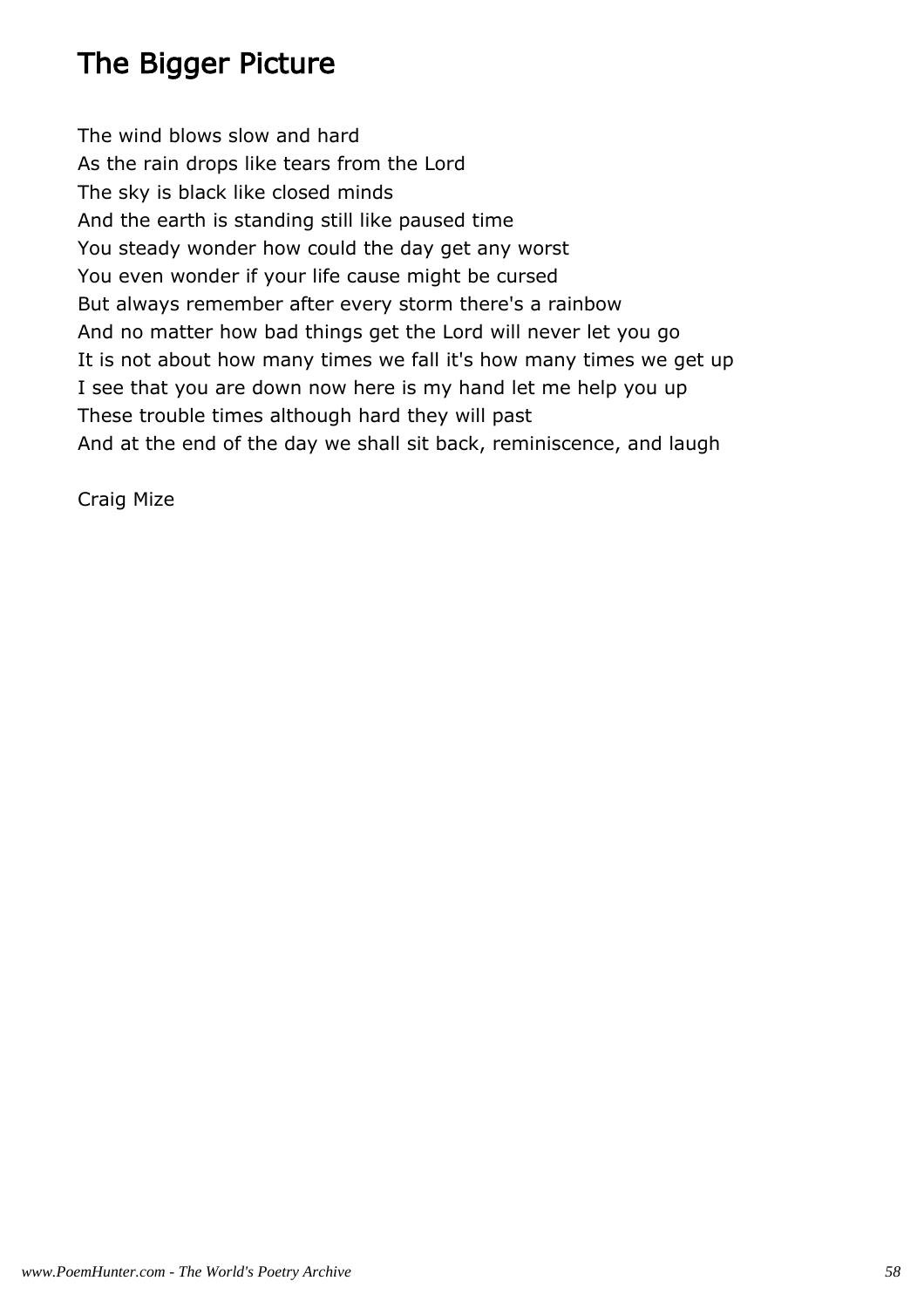### The Bird's Song

I let the birds sing me a song today It was so sweet and beautiful I drifted away in the aroma of their words Lusting for the next note to take me to ecstasy I became a dreamer again Got in touch with my inner child My soul flew high in the sky My passion rested on the ninth cloud

I let the birds sing me a song today They told me to listen not with my ears But let sound travel down to my heart That is when I felt the music in my soul So tender and filled with peace There was no hatred nor evil in their words Just the sounds of the heaven above What beauty, music made from God's love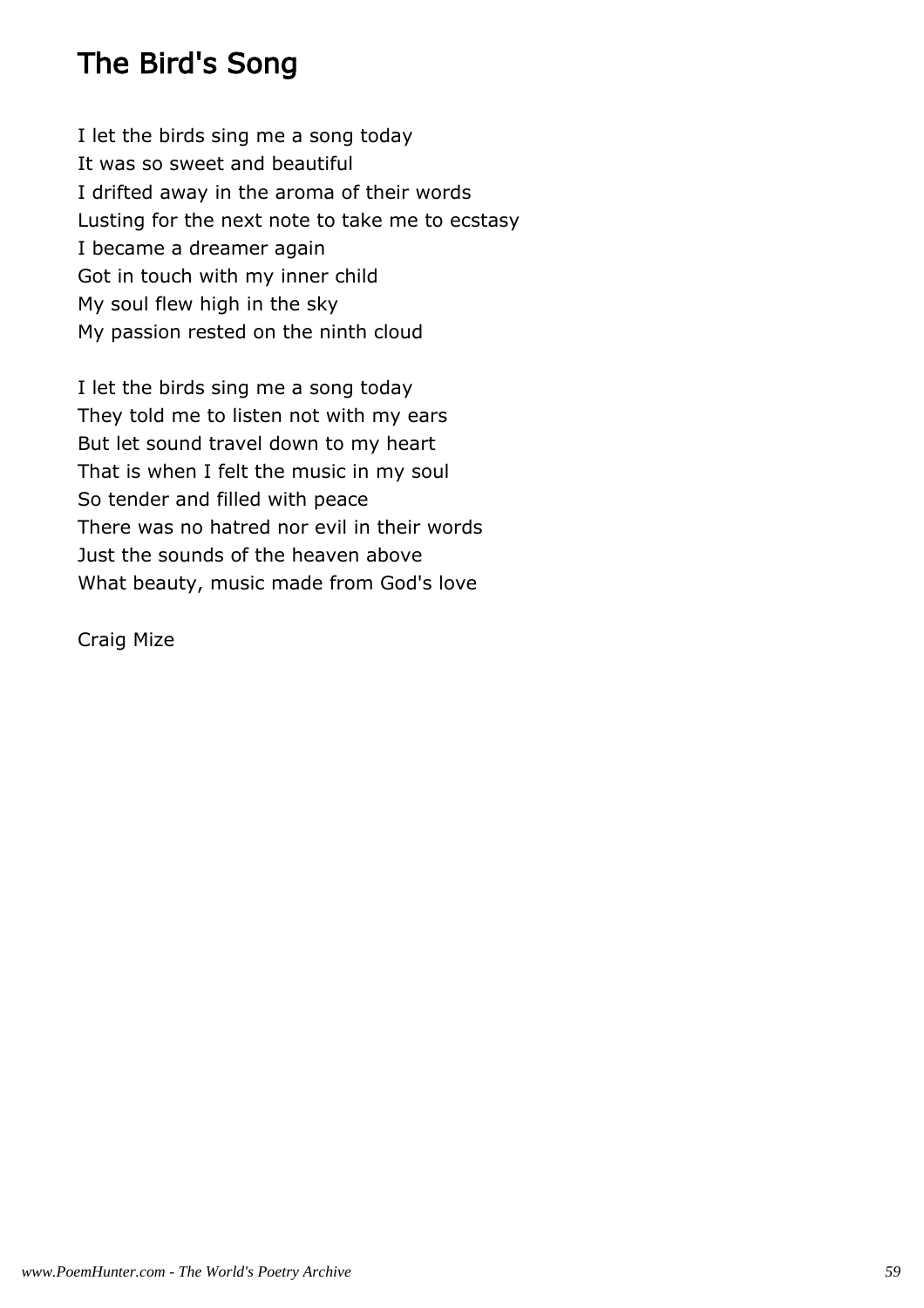#### The Darkness

To be trapped in the Darkness It seems like light fails to enter into the opens Not even through the cracks of my walls do it peek through I'm now lost in a ball of confusion Not known where I am nor where I want to be I'm steady staring into the pit of darkness Hoping to be able to see some kind of light peek through I was once told that if you have faith anything is possible But on that cold rainy night in september All possiblities slowly faded away from me Now it feels like the whole world is crashing down on me I don't have no way to protect myself there is nowhere to hide I now know what I am, I am trapped in the darkness Craig Mize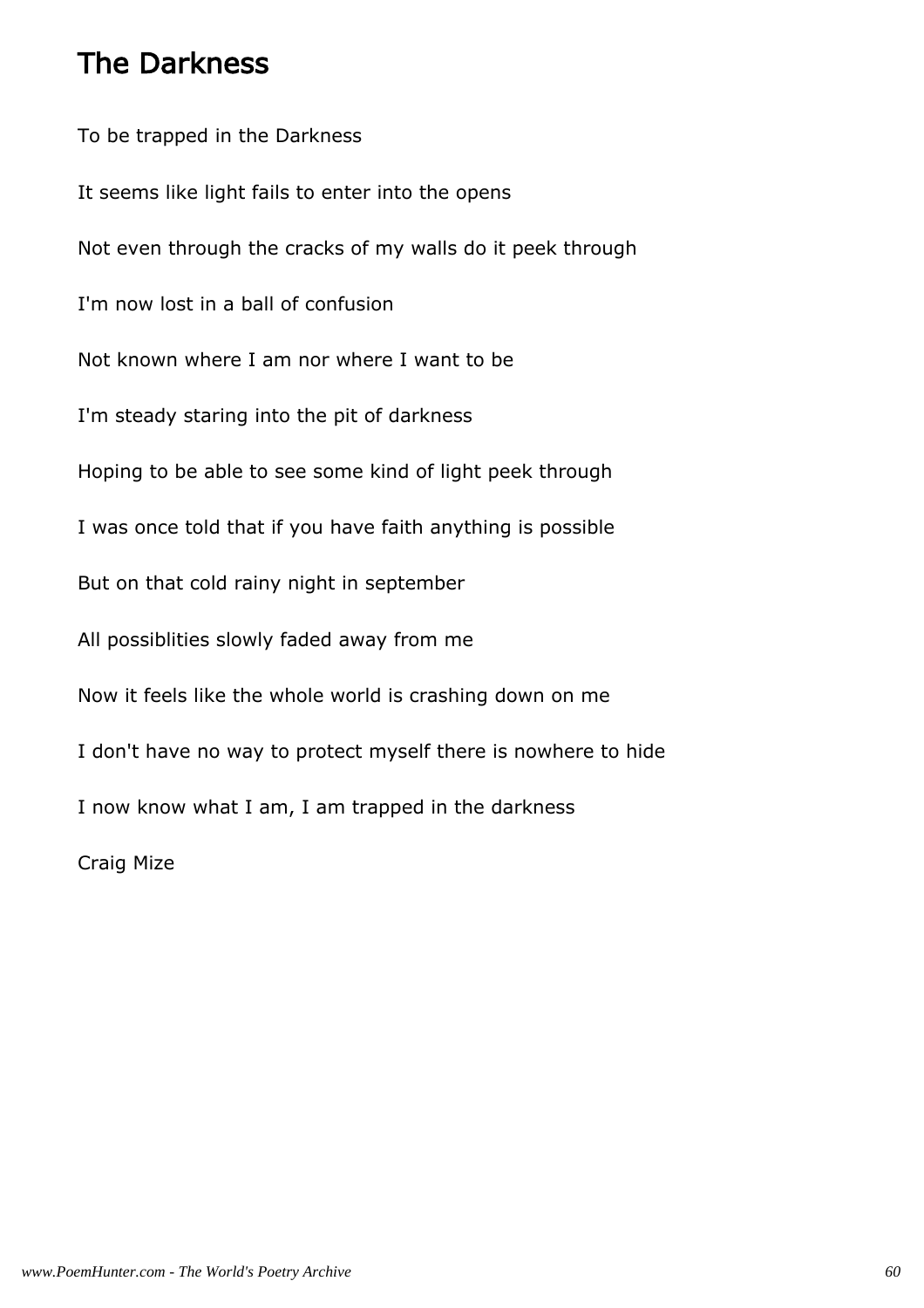## The Dream That Came True

Can someone tell me what dreams are really made of? Are they filled with imaginary pictures of the thoughts the we try to hide. Maybe they are what we strive to be in an other life or what we should be now in our lives. Dreams can be filled with horrible thoughts or visions of living nicely with the people that we love. Dreams can be many things there is no denying that. Like Hitler's dream of a powerful all white nation, Dr. Martin Luther King Jr. dream of unity & respect of all races, from a small child dreaming of toys & candy, to that mother dreaming that one day she will be blessed with child. Just like everybody else I got many dreams. Some of my dreams was frightful, Some of them filled me with glee, some was just unbelievable, but the dream that I remember & cherish the most is the dream that came true. That is when I fell in love with you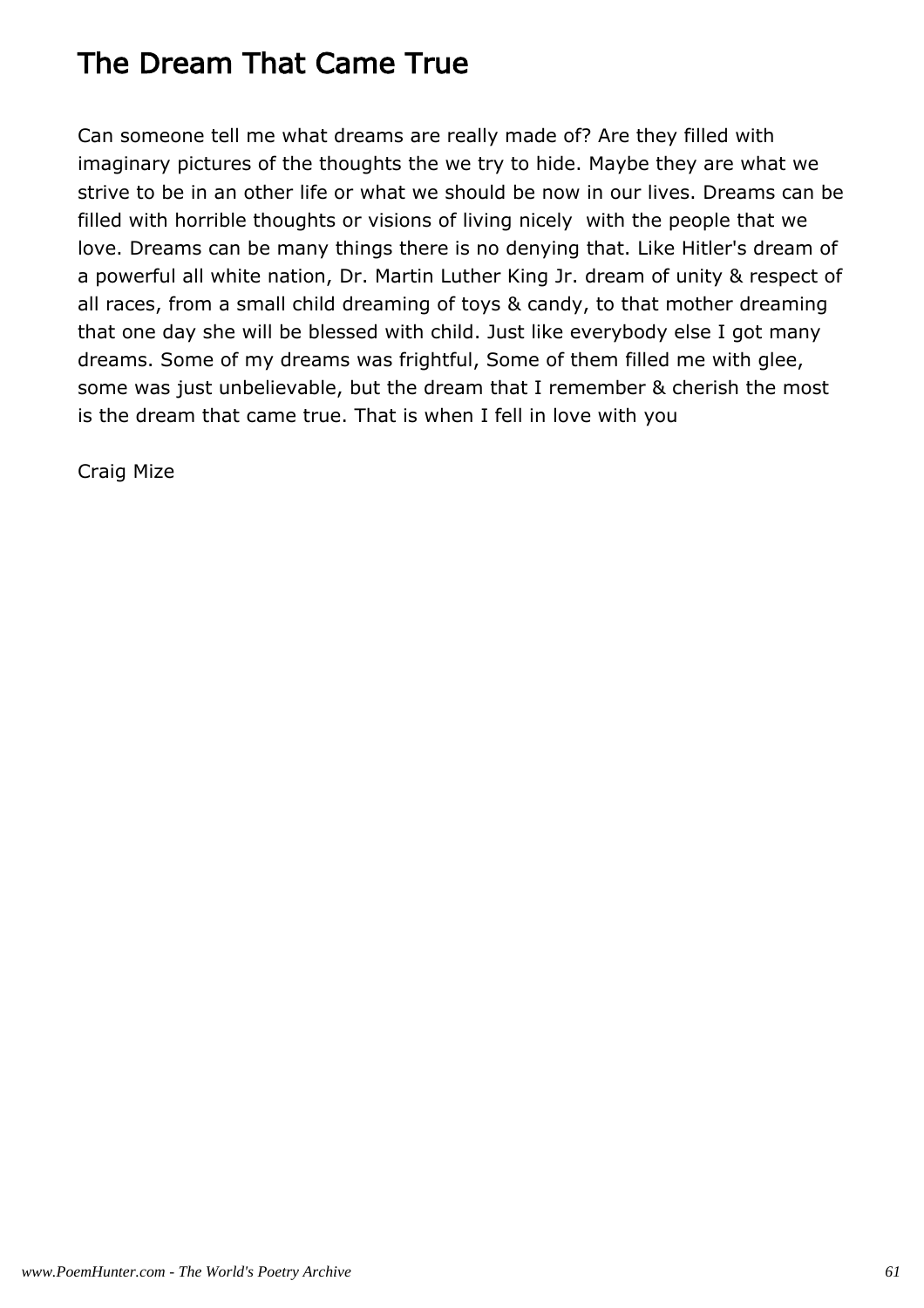## The Everlasting Prayer

Lord I'm coming to you one more time Pleading and crying my heart and soul out to you I'm feeling more trapped than ever I know that I did wrong in my past And that I got to answer for my sinful ways I pray and give thanks to you everyday For putting me into this prison So that I can see and change my ways And Lord I now know what I did wrong And I'm sorry for my sinful tongue Lord I'm sorry for acting a fool when I was free But now I see clearly and deeply I was a young child lost traveling down the wrong path And now I'm a young man asking for directions Trying my best and hardest to get on the right path Telling everyone not to throw stones if you have sinned yourself Hoping that others can relate and help me through my troubles times And always keep me in their prayers as I keep them in mine In Jesus name I pray this everlasting prayer. Amen.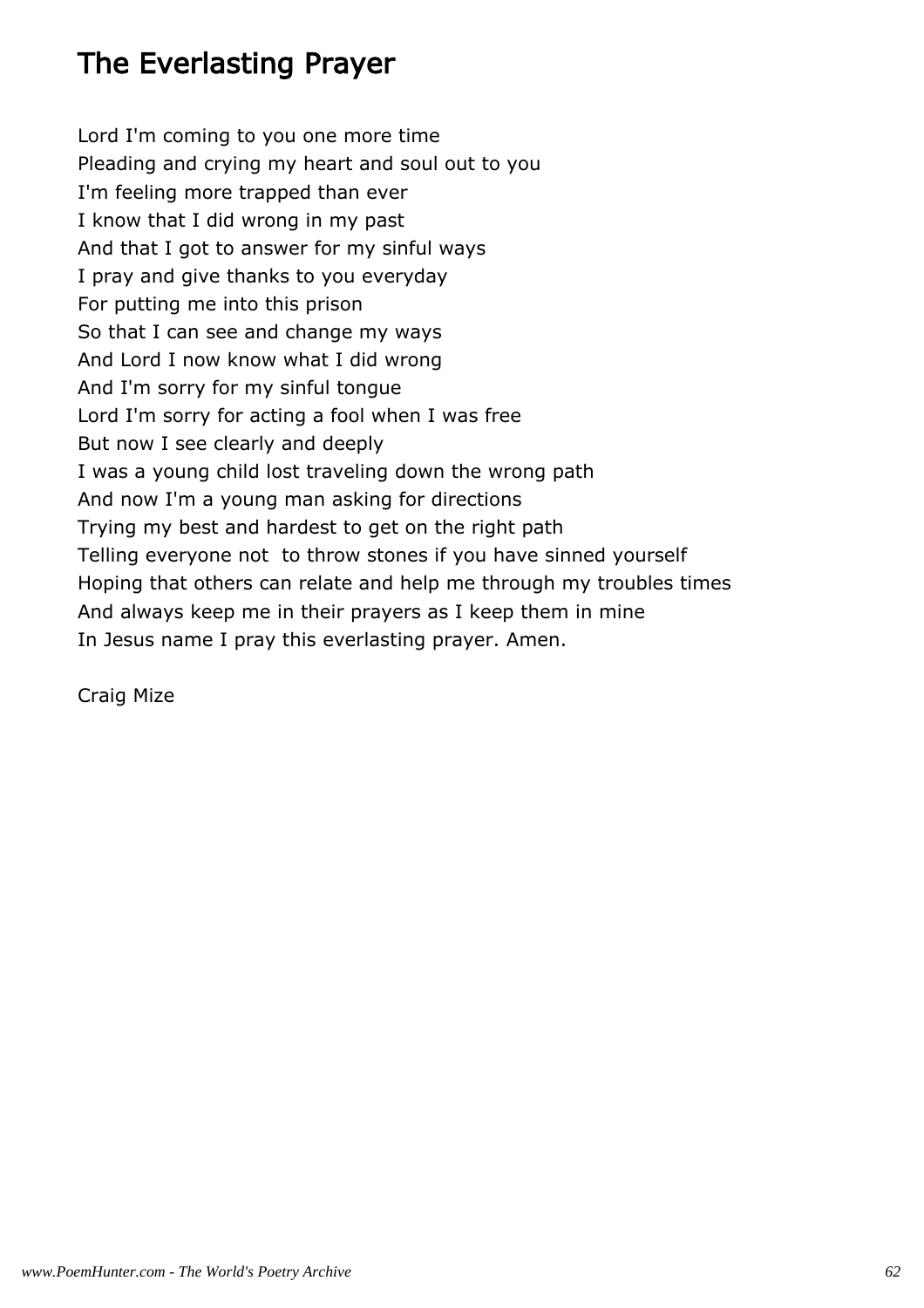#### The Tears I Cry

The tears that I cry is not for me, so selfish I am not

With so much hurt and pain in the world, on my knees I pray it stops.

People sick young and old, Weak and brittle they lie in the bed

With their spirits broken and faith tested, Soon they will be pronouced dead

Mothers crying, fathers dying, Another mother-less child

Bullets flying, on the ground bodies lying Man this world is so damn wild

Now its funeral homes and burier fields That house so many of our peers

They lay six feet deep in that never-ending sleep And you wonder why I cry these tears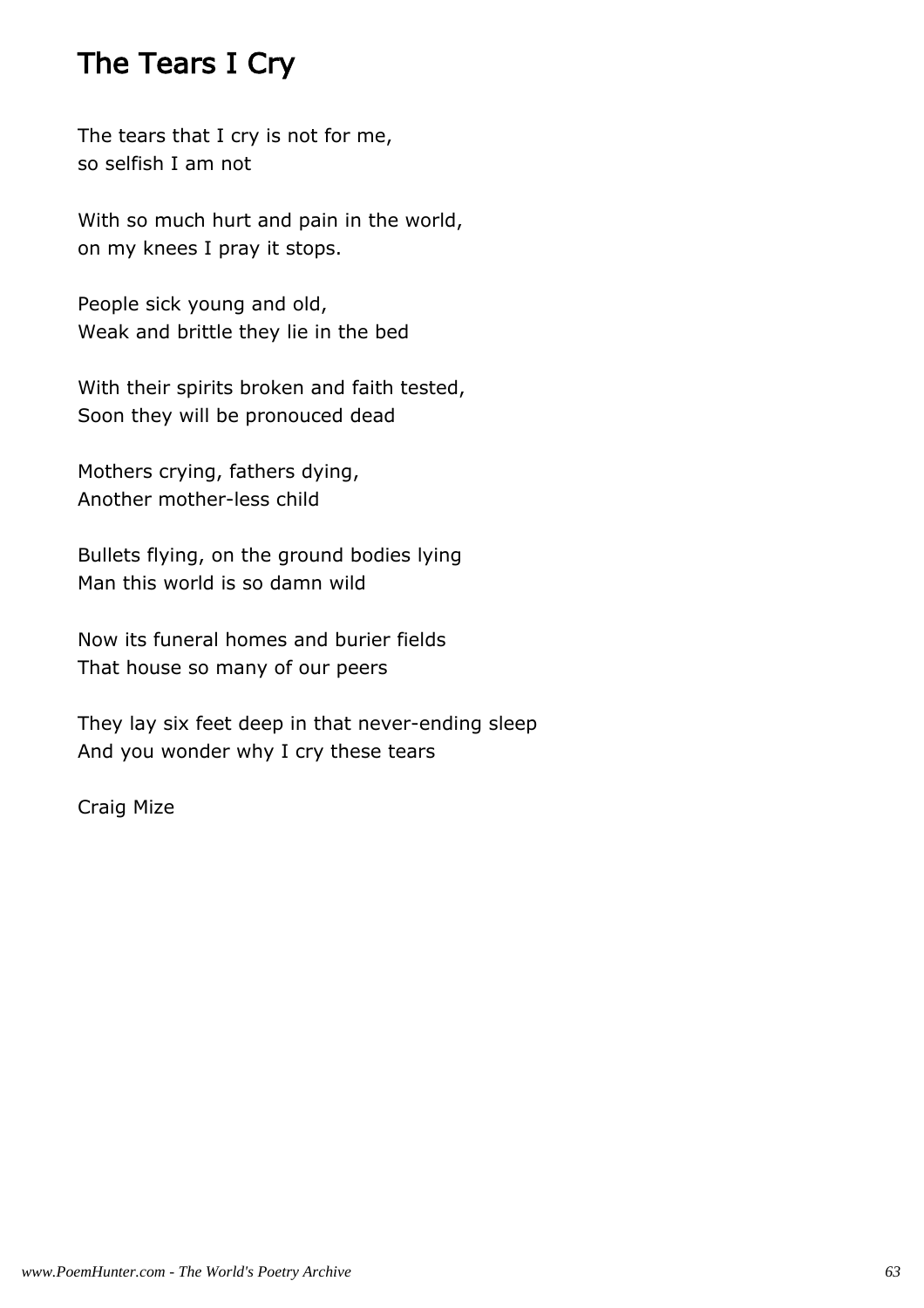### The Thoughts In My Head

First thing first let me say that I'm the one to blame My actions can be questionable and hard to explain I put my whole life out there for the world to see Now the whole world things that I'm a horrible beast And even some kind of freak I don't give a damn what they say about me in the streets But what you think means the world to me I think about everything that you said As I replay and rethink the thoughts in my head

People seem to forget the man that I really am But it's my fault for giving them that opportunity damn! ! If I could take it all back believe me I would Then I would do all the things that I know I should Let me apologize to everybody that I did wrong Let me clean out my closet so that we can move on I'm sorry for the things I did and the things I said As I replay and rethink the thoughts that's in my head

I'm lost without answers, I do not know what to do I'm trapped within my thoughts, but I'm not confused When I look in your eyes I know that it's true Even if you try to hide it you already know the truth We grew together as you felt the samething that I felt I'm pronouncing my love to you & who knows I don't care As I replay what I did and everything that you said I openly tell you every thought that is going through my head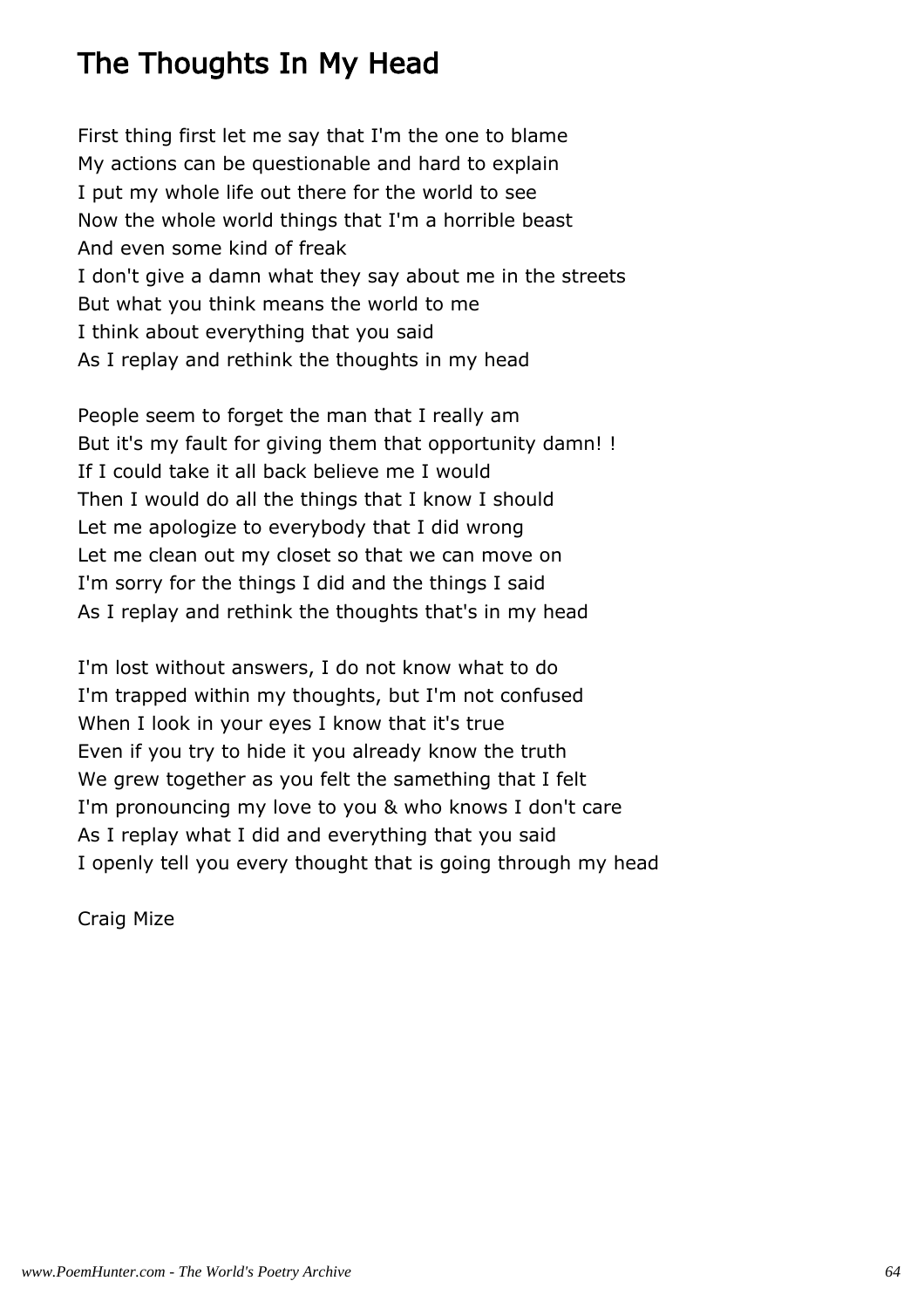### This Christmas Day

On this Christmas day, let us give thanks.

Before we wake to find what Santa has left under the tree, before the sounds of jingle bells and other songs of glee. Let's give thanks to our Lord and savior. For on this day, in a little manger in Bethlehem, He was born. We have been blessed with His love and grace, With his mercy, patience, and kindness.

On this Christmas day, let us rejoice.

Let us rejoice in His glory and righteousness, Let us bow our knees to the king of kings and God's only begotten son of Mary and Joseph, the almighty Prince of are our light that allows us to see through the darkness. We are your sheep guide us and we shall follow, as our souls and spirits rejoice in your faithfulness.

On this Christmas day, Lord we surrender ourselves. We surrender our hearts to you Jesus. We surrender our faults, our sins, and short comings. We surrender our doubt, our fears, and any hatred in our hearts. And we thank you, for your birth gave us life. We rejoice in your favor and holy name, as we praise you on this Christmas day.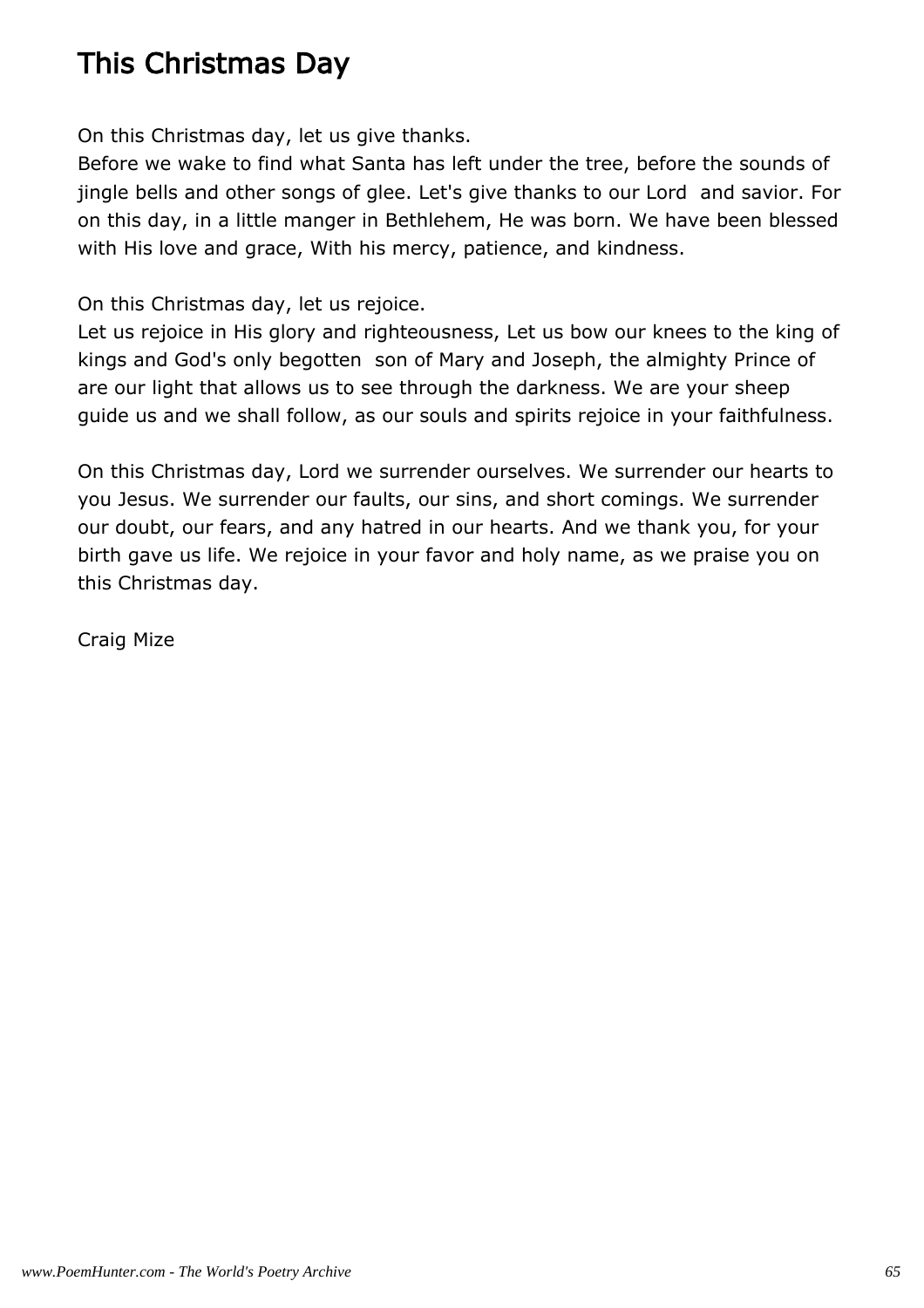## Through My Eyes

Can you imagine? To be seen as what you are, and not what people assume of you.

To be treated with respect and dignity, like a man should be.

But no you look at me like a nigger. Just an other black man from the ghetto. Walking around with my hoodie on; bag of Skittles and a Snapple tea. Shoot me down; now you walking around like some type of hero. Thinking that you did the world a favor by getting rid if me.

A black man or through your eyes; just another nigger.

But through my eyes we are more than our black skin. We are kings and queens. Strong and powerful beings. We are made in the image of God, resilient, brilliant, and demanding of respect.

Through my eyes we are more than descendants of slaves. We have became doctors, lawyers, congressmen and women. We have even became the President of the United States.

But even with all of our accomplishments, all of our success, and triumphs; all that you see is our darker tint. Less that man is how you try to treat us. Peasants in other words. Dignity you show us none, respect is never found. Buy still we triumph.

You beat and rape our queens, kill and chain our kings. Leaving our prince's and princesses to teach each other. Hoping that an uneducated and an uninformed mind would fall to the waist side.

Lead them to believe that black isn't beautiful, that our queens are really whores and the white woman to be praised. Teach them that we are our own worst enemy, so now we kill ourselves.

But through my eyes black is still and always will be beautiful, our queens are just that, queens. Whore they will be referred to no more. Our black kings are strong, no longer will we be fooled. We will stand side by side like the trees in the forest.

Through my eyes we are here, we are strong, we are proud. No longer will we be ashamed to be who we are; Kings and Queens. Through my eyes we are one.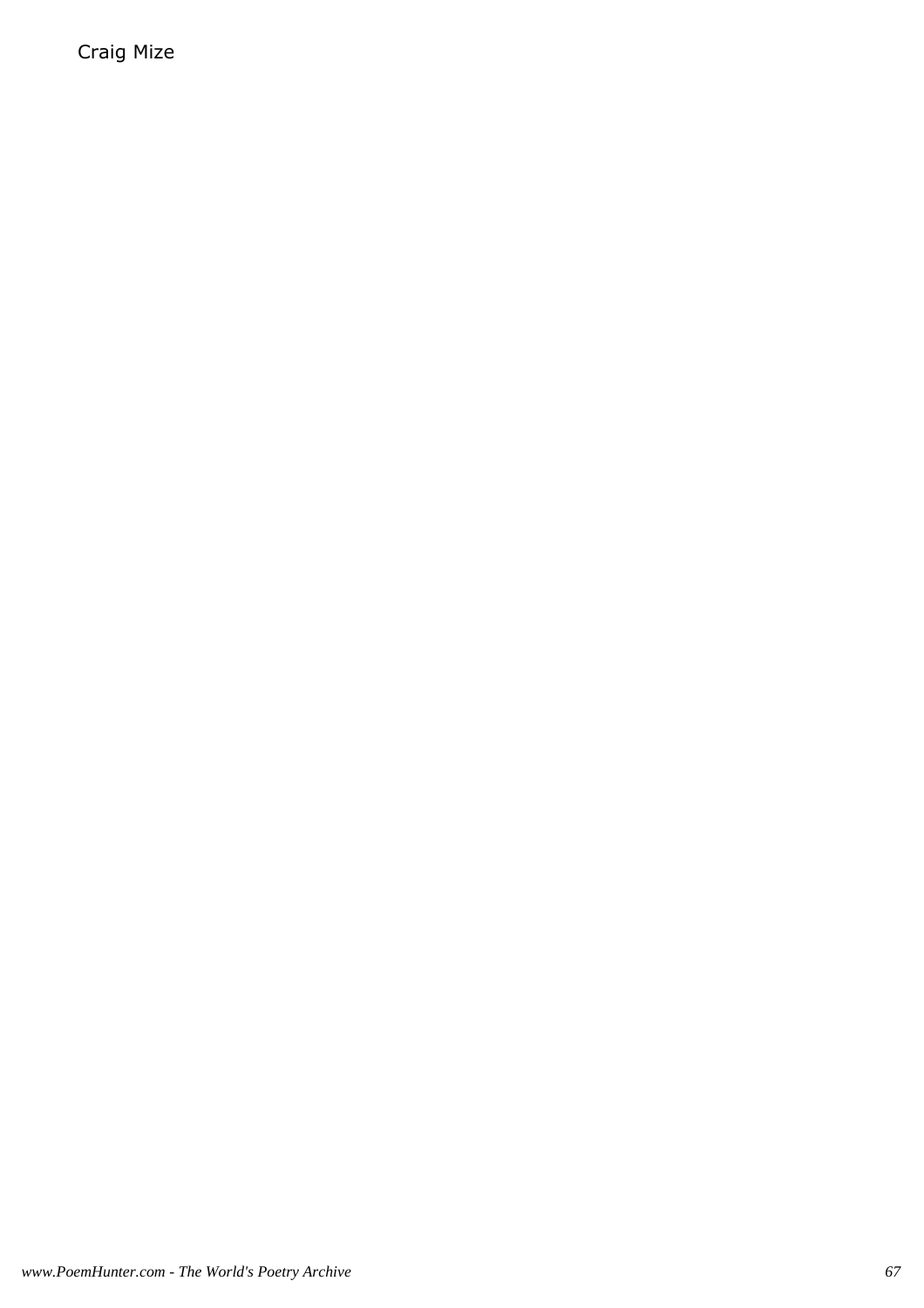#### Tinted Windows

grew up poor in the ghetto, With little money to my family name. My father worked plenty of jobs, My mother did the same. But still hand-me down clothes I wore, Busted shoes on my feet. And every time you look at me Through them tinted windows, A nigga is all that you see

I worked extremely hard in school, Graduated at the top of my class. Now I'm called the valedictorian at last. Went on to excell in college, On the dean's list I sat year after year. Graduated with a master's degree But through your tinted windows Still a nigga is what you see.

I'm older now, a successful lawyer now. I was able to move out of the ghetto, In a gated community is where I now stay Got plenty money now, even a new name, Unfortunately my skin I couldn't change. I did eveything that I could do, For you to see me differently. But looking through them tinted windows, You still only see a nigga.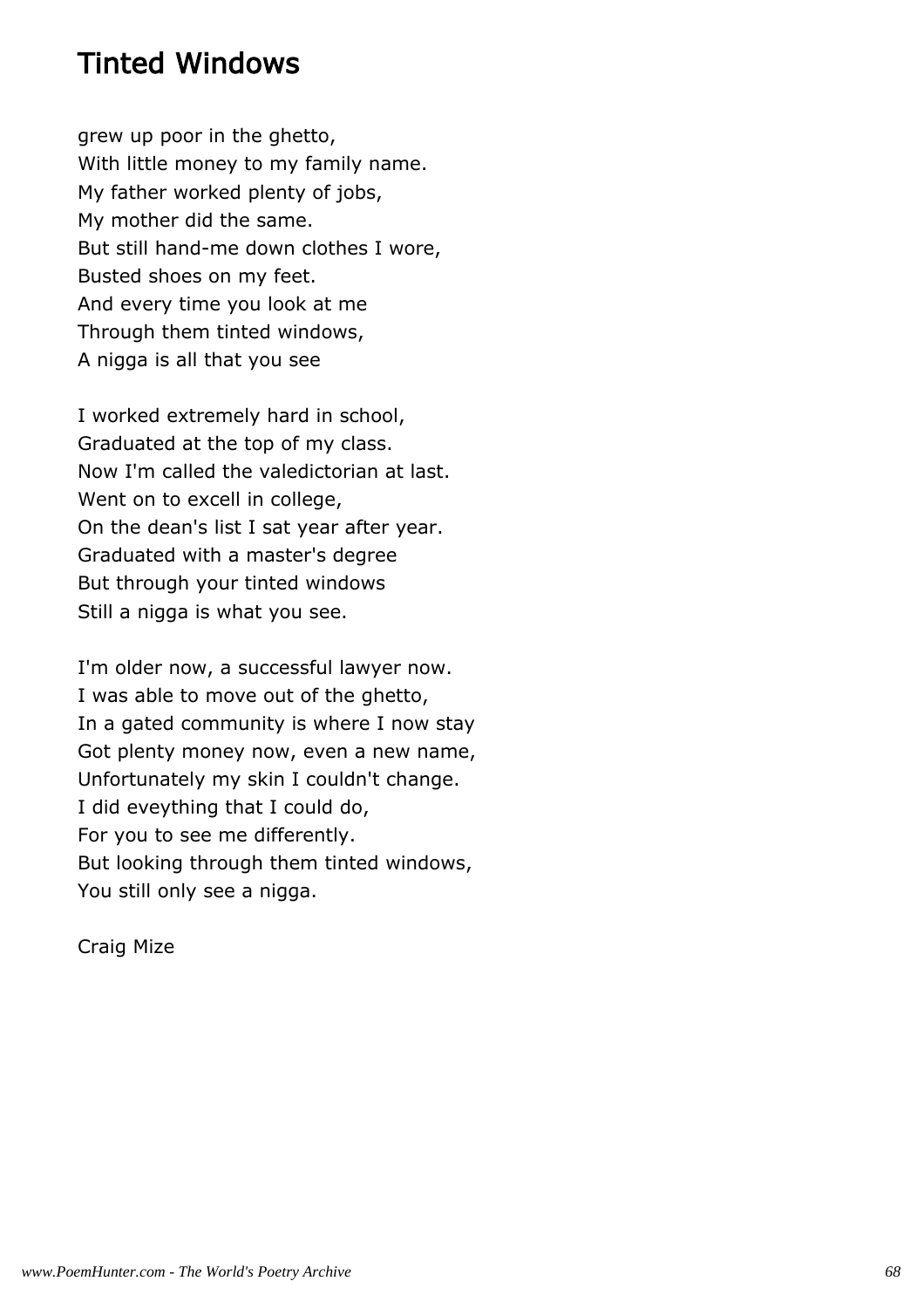# Trapped

On the inside I feel like a caged animal lost of all stamina Trapped in a state of being, addicted to this life of sin. Staying up late into the night until the moonlight embraced the day Staying high on weed and alcohol trying to erase the pain away, Having to see people hooked on this little piece of crack rock Until they are willing to sell their soul for another hit of that blow Can someone anyone tell me when this is going to stop? I hate it when I see these young women walking these streets Until they get blisters like mountains on the bottom of their feet. Or seeing these women walking around like some kind of zombie Getting high with their babies as they sleep in their mommies tummies They say that it is just the rules and life in the dope game But it's a game that you will never win You will just be another pawn trapped in this life of sin.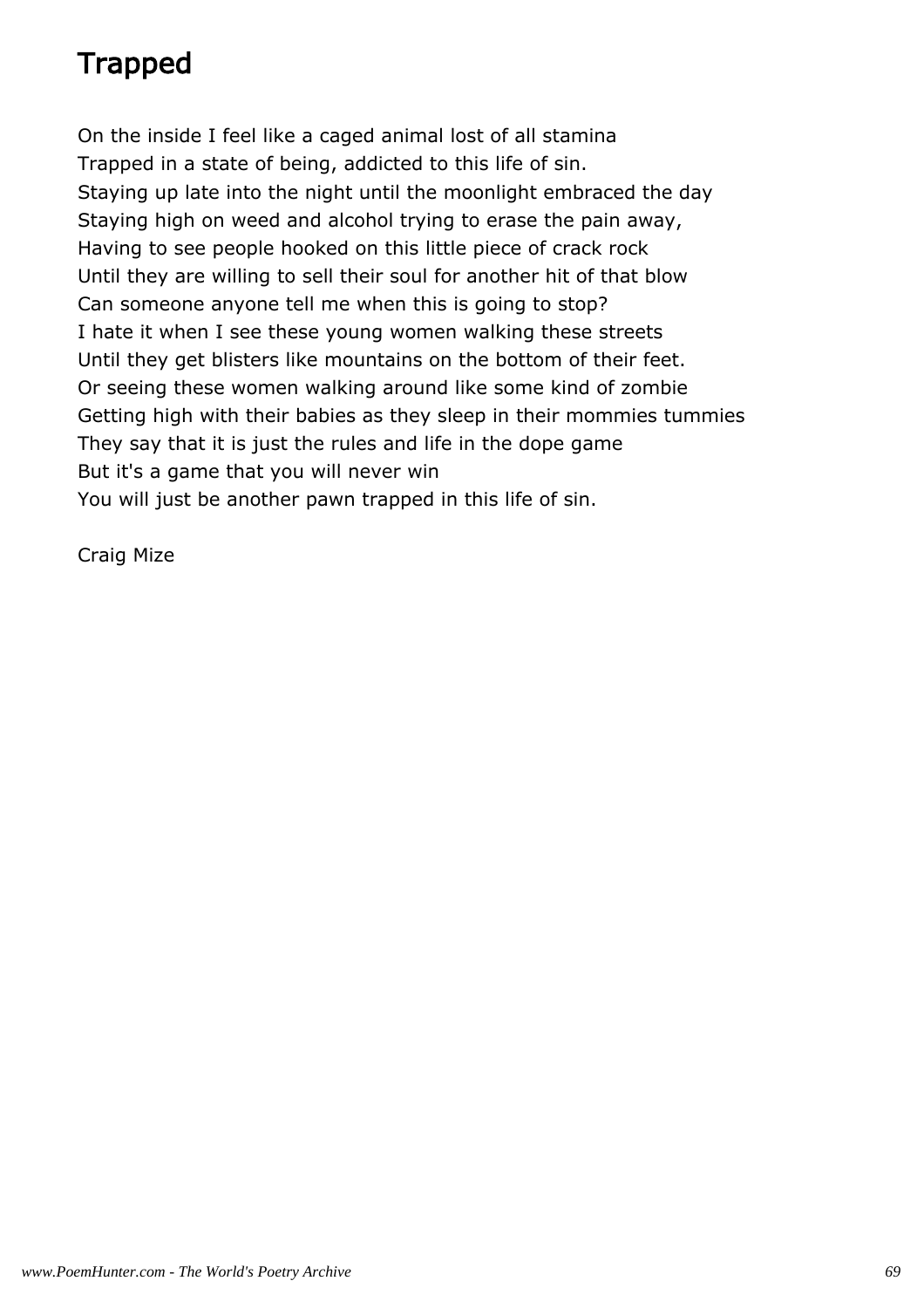### True Beauty

How true is your beauty Do your beauty goes just skin deep Or further than the eye will allow you to see Does your beauty enter ones mind Pierce ones heart, and live in ones soul. Can it hypnotize ones imagination to the point Where the dream within the dream is about your beauty Is your beauty only skin deep or is it true beauty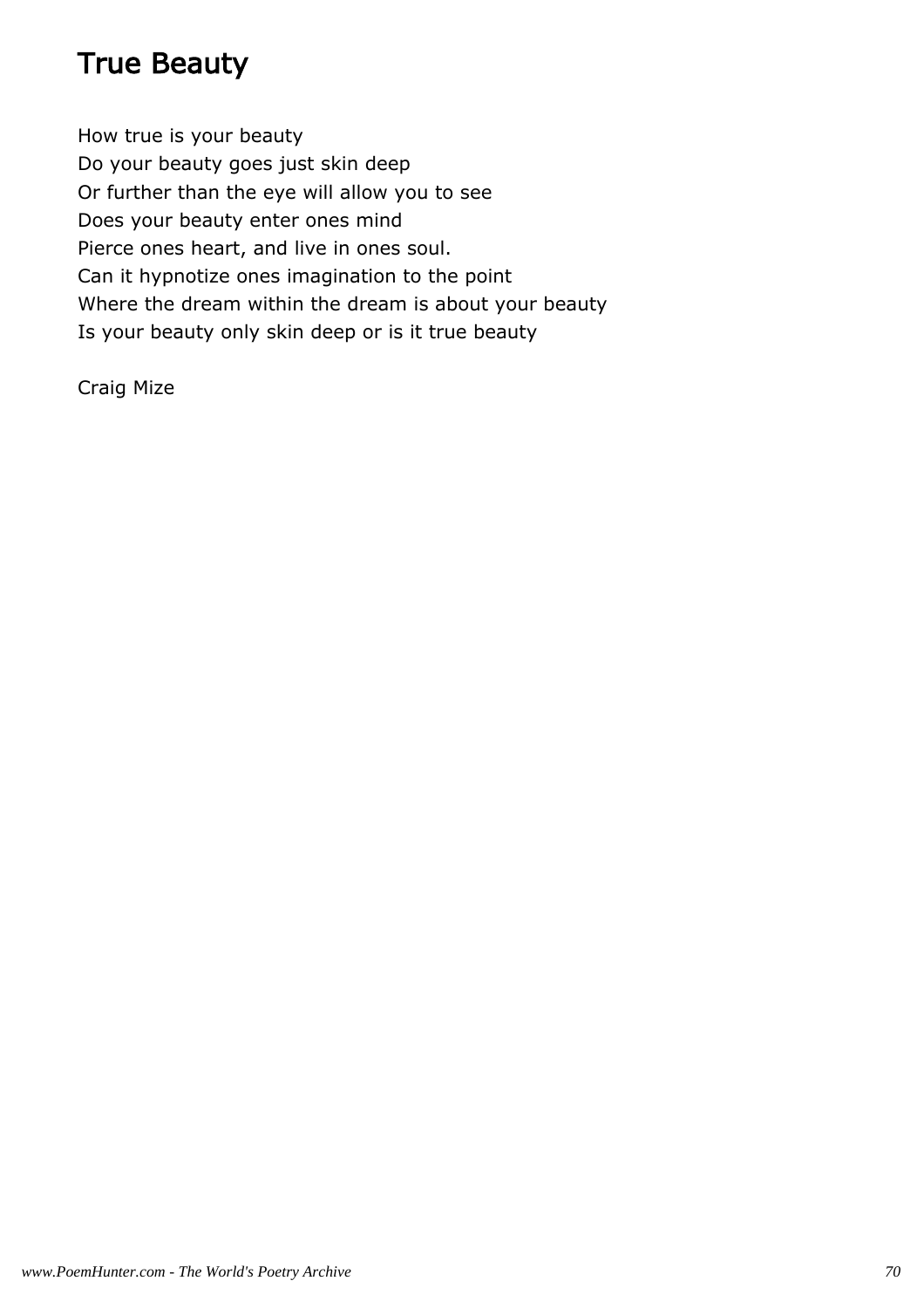## Truth Or Dare

Let's play a little game of truth or dare Tell me the truth do you love me I dare you to lie and, if you do I dare you to tell me why They say the truth shall set you free So tell the truth and soar like an eagle over the deep blue sea I dare myself to succeed and reach all of my expectations Truth be told if I shall fail its because I didn't live up to my expectations I will not blame anyone for my failure and I dare you to do the same Be honest with yourself, tell the truth when you make a mistake We all mess up that is part of life but tell the truth when you do I dare you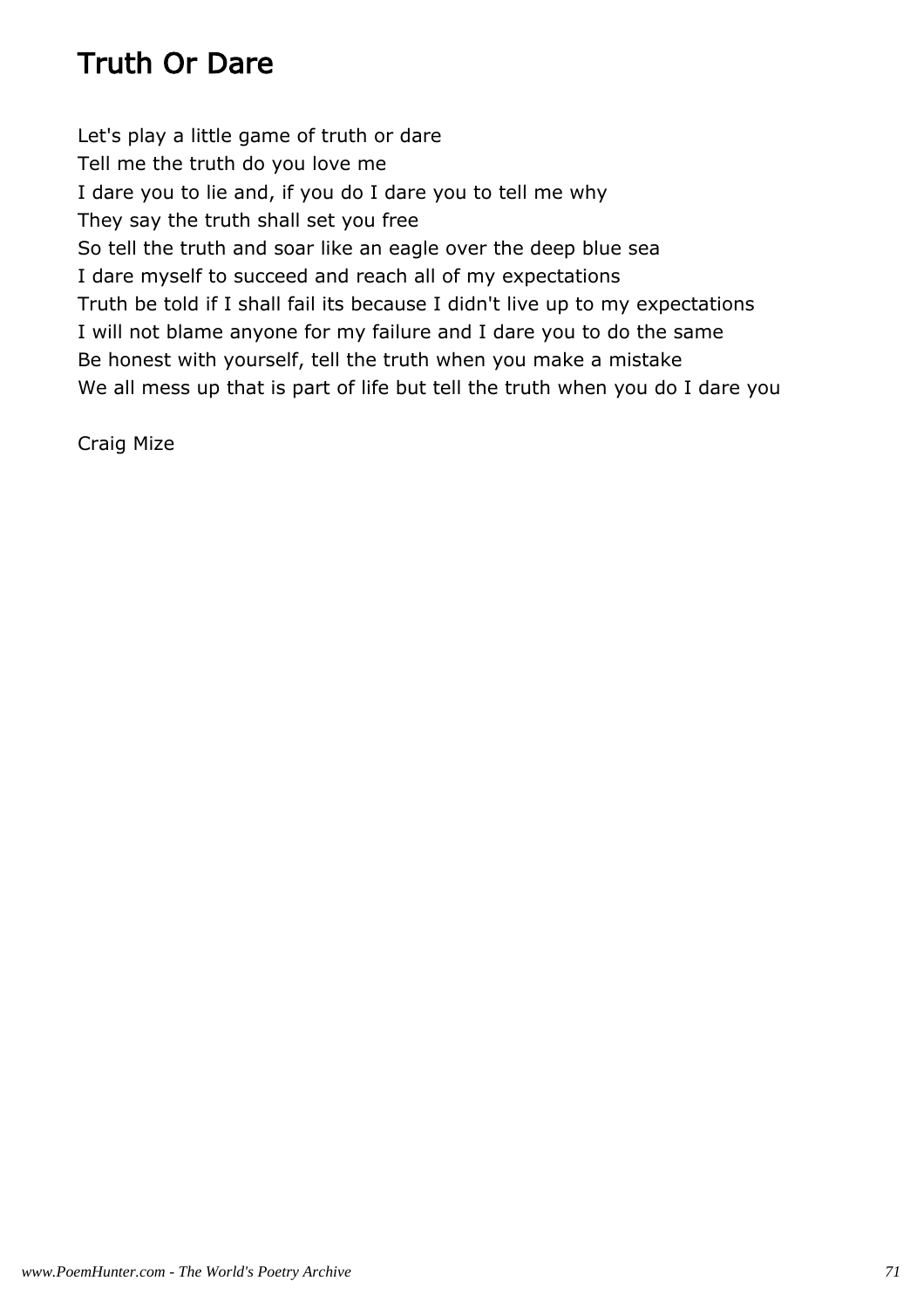## U.N.I.T.Y.

Unity, you know you and me Him and her together it's we. But we are so divided, Black and white was we ever united? In a state, I mean in a place Infested with sin. We need hearts to mend To become one heartbeat and not five. To build relationships on truths Lets get rid of all of these lies. I'm tired of seeing these crooked smiles, Of mothers whose tears run deeper Than the river of Nile. People willingly living in denial Just to justify their unjust lifestyle. But every once in the while The hate has to stop. And recognize whats real and whats not. There can't be no more you, her, him, and me There can only be us together, And us together makes we. When we aren't divided There can only be unity.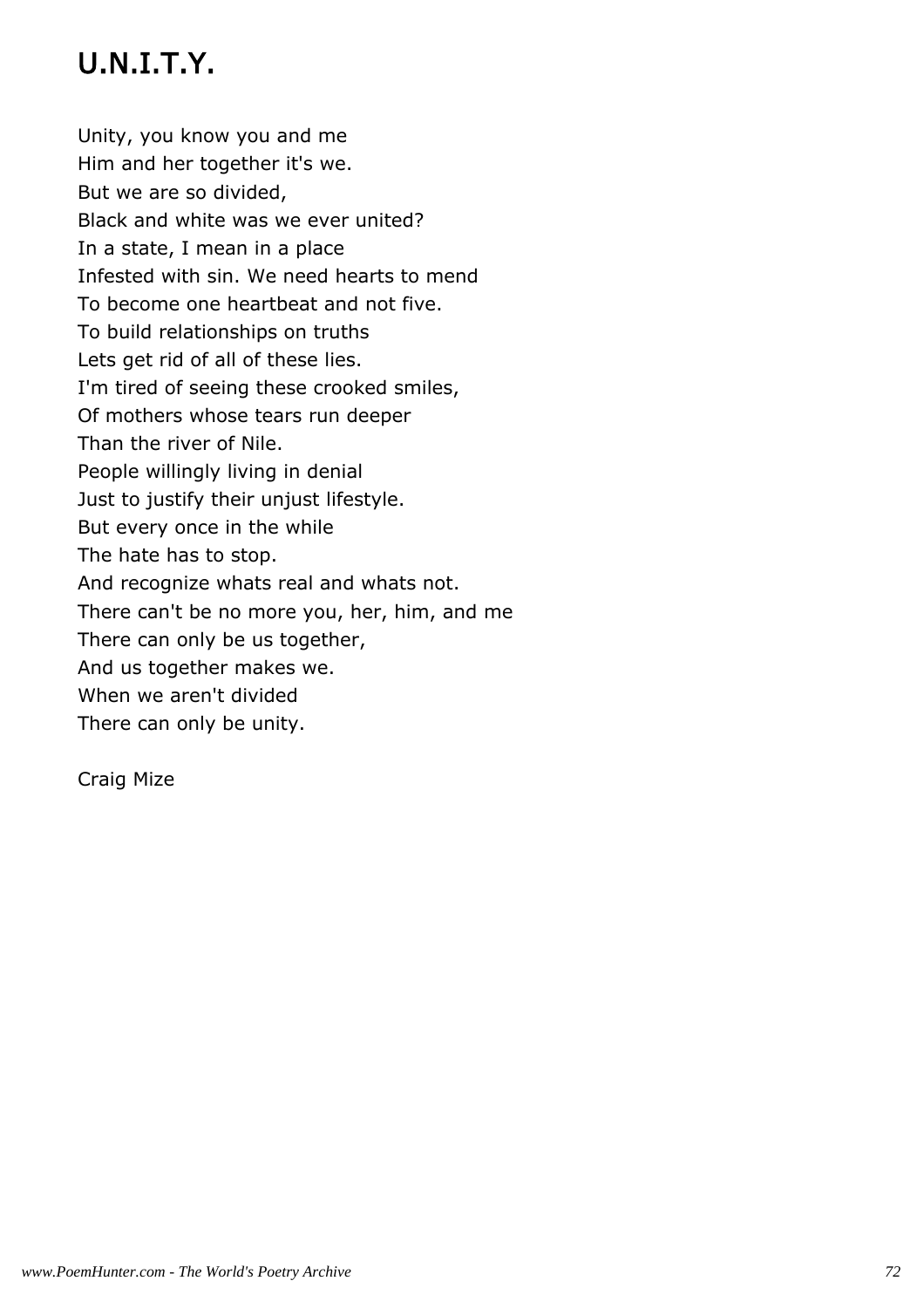## Waking Up

Look in my eyes and you will see the rain Touch my soul and you will feel my pain I hated the love cause it broke my heart But I loved the love til it ripped me apart You was a fairy tale to good to be true Now my love is gone, this love I had for you I was suppose to be your knight in shining armour And you were suppose to be my beautiful queen I thought that you was the one for me But you were my fantasy and dreams are never what they seem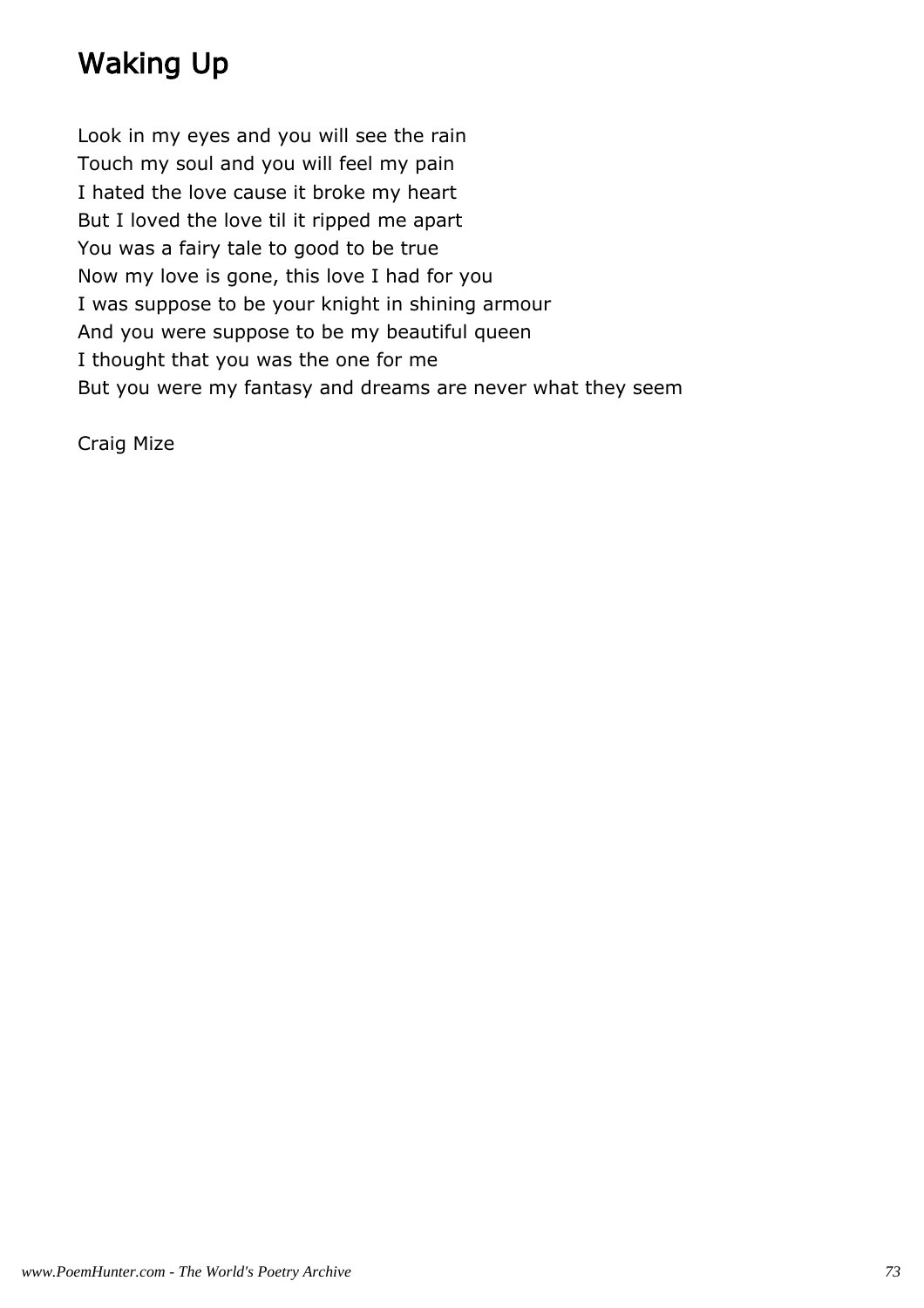## Young & Innocent (A Singe Mother's Story)

He loves me, he loves me not He loves me, he loves me not He loved me, when did the love stop? I gave him my all, he was my first love He gave me my first kiss, I gave him my first everything He said that he loved me That he would never leave me I gave up my innocence I gave up my virginity I gave up my heart Time went by my period never came My stomach kept growing it was getting bigger My daddy got disappointed, cause he lost his little girl And all you got was even more distant To the point that you don't even come around anymore You won't even pick up the phone and call The contractions got worse and closer and closer together The time has came & now a beautiful girl is in this world I still sit and wonder where you are at The years grow old & my child, our child has gotten so big You missed everything from the birth, To the first words, to her very first steps Now after all of these years you decide to come back in our lives Never again will I give up my innocents Never again will I let you hurt me nor my child